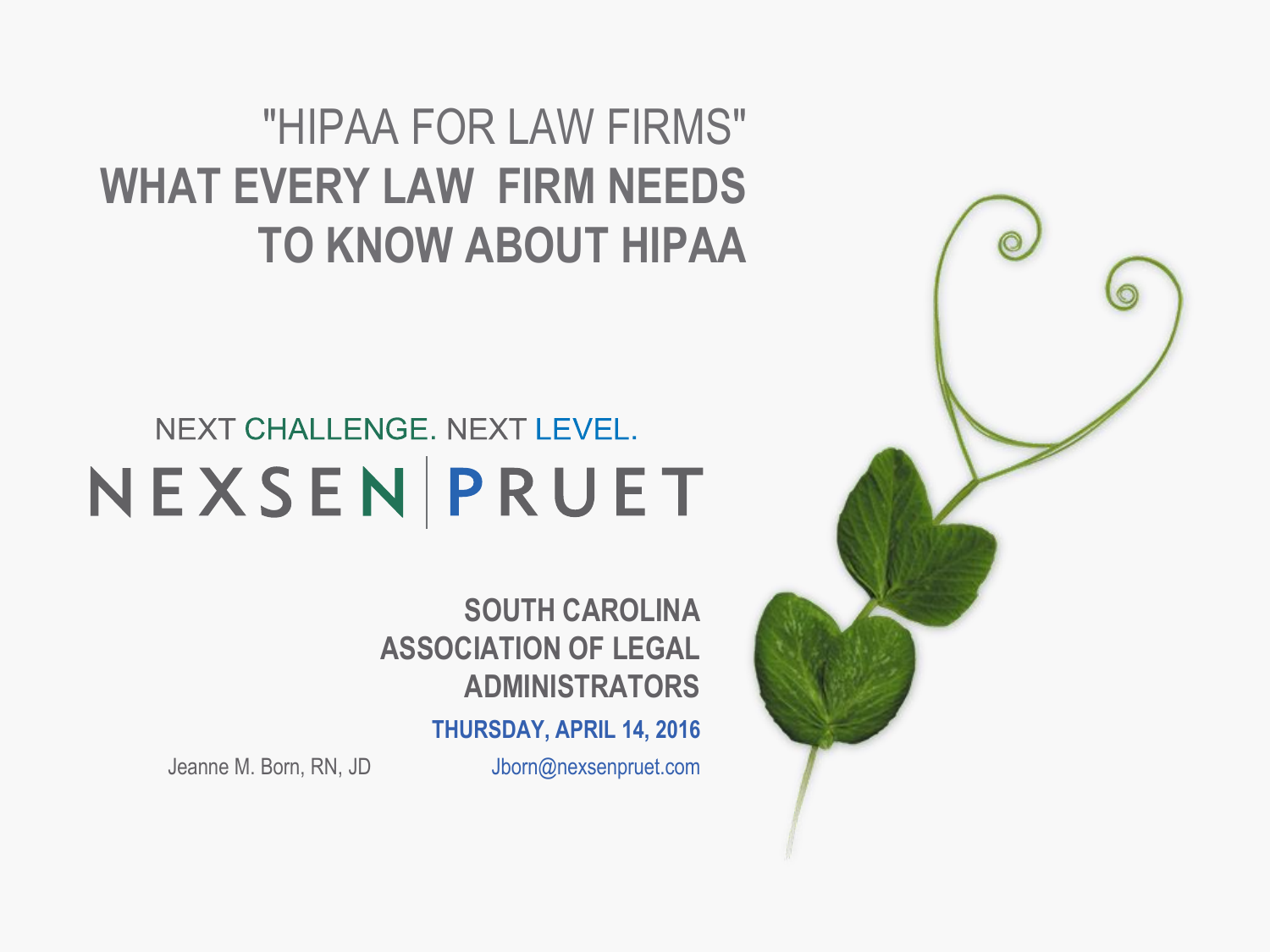### What Every Law Firm Needs to Know About HIPAA

- ▶ On August 21, 1996 President Clinton signed HIPAA into law
- If Little did we know how much of an impact HIPAA would have on the practice of law.
- ‣ Not just health care practices, but all practices.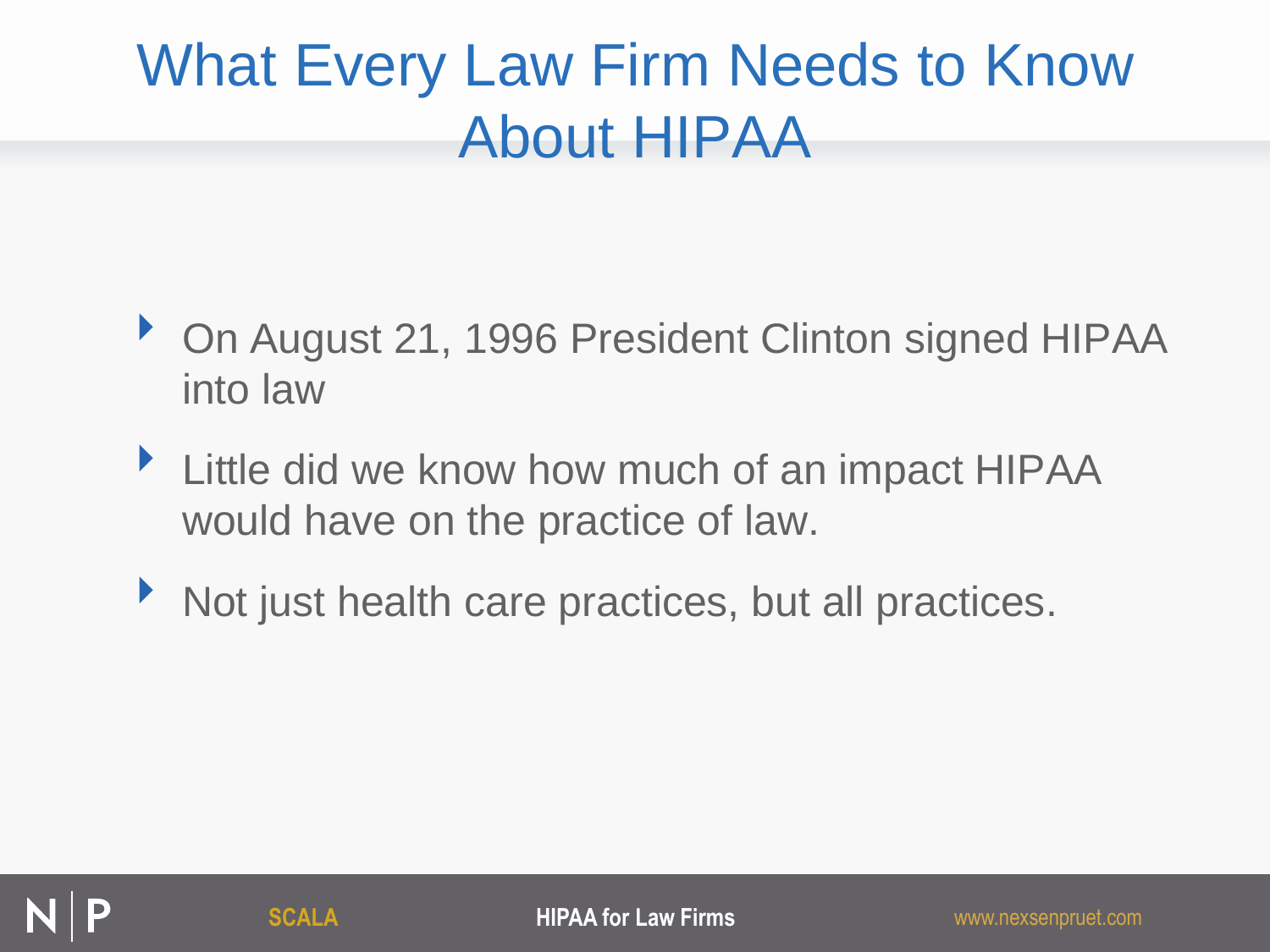### WHAT IS HIPAA?





**SCALA HIPAA for Law Firms WINDER AND MEAN FIRMS WWW.nexsenpruet.com**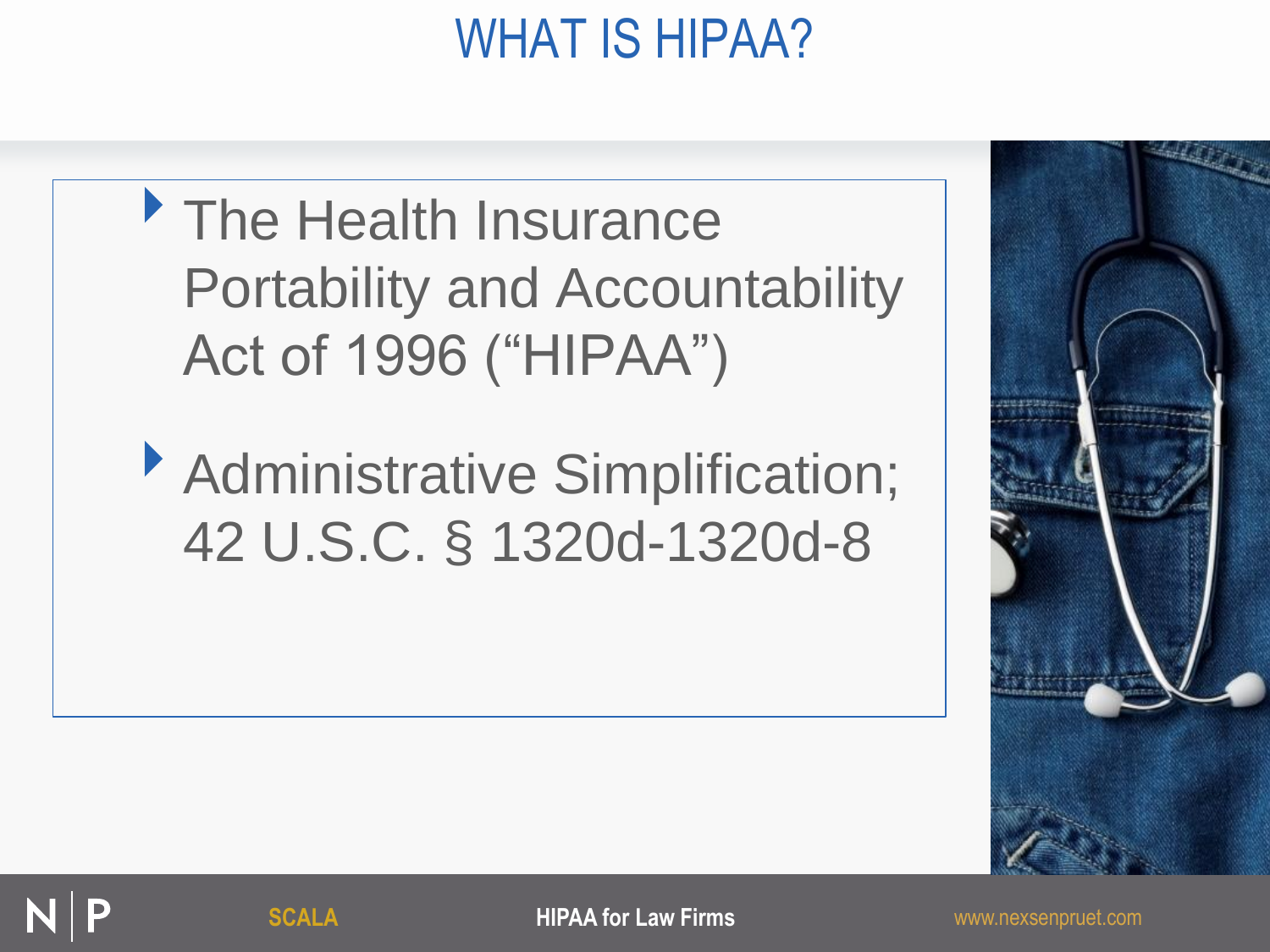### What is HIPAA's purpose?

- To improve the efficiency and effectiveness of the health care system by simplifying the electronic transmission of health information in specific statutory transactions
- $\triangleright$  To provide for, among other things, the promulgation of federal standards regarding health information privacy, confidentiality and security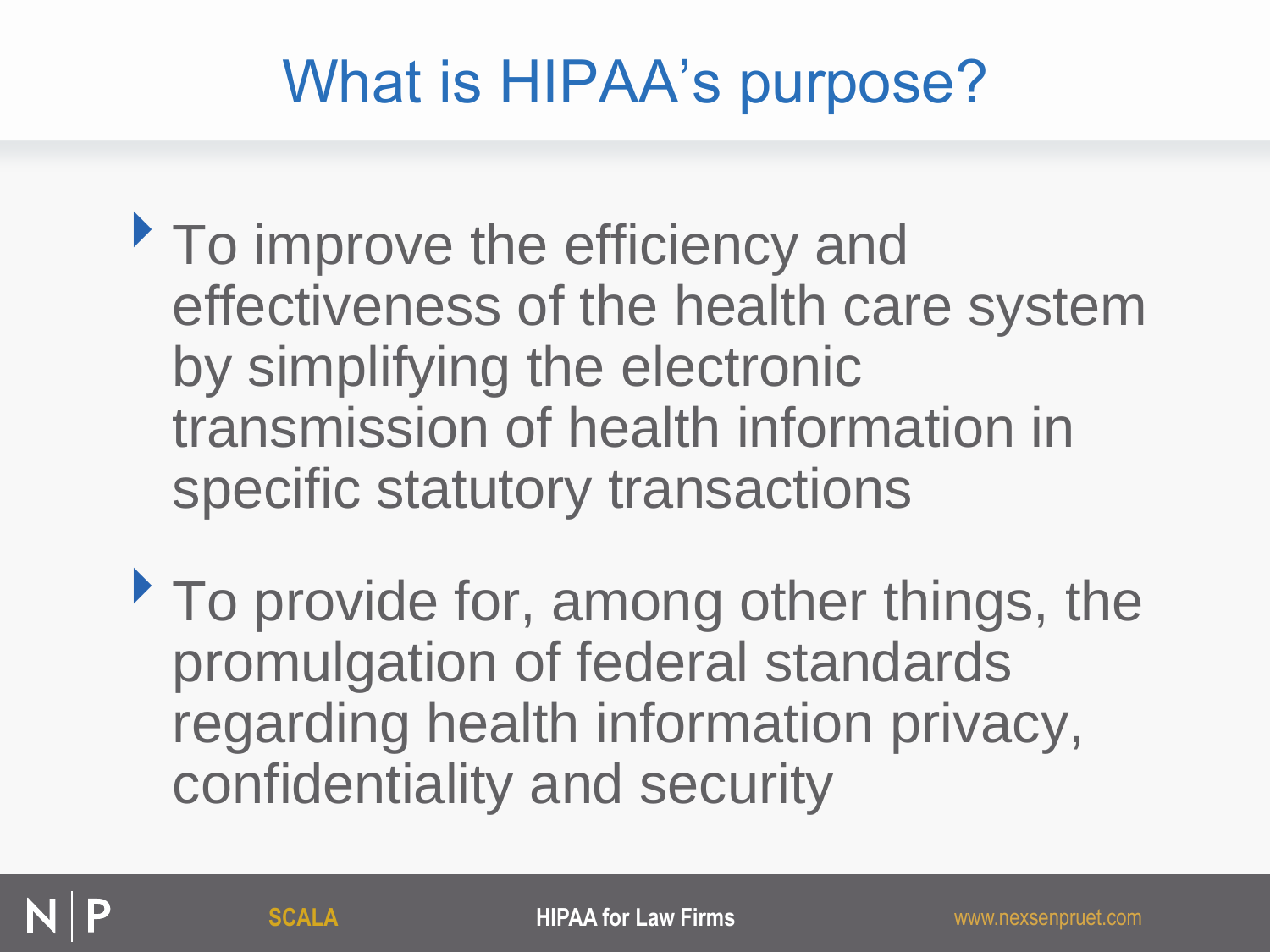### THE REGULATORY SCHEME

- ▶ Eight regulations effect HIPAA's purposes by:
	- Standardizing code sets and transactions formats
	- ‣ Standardizing identifiers
	- **Protecting the privacy and security of health** information

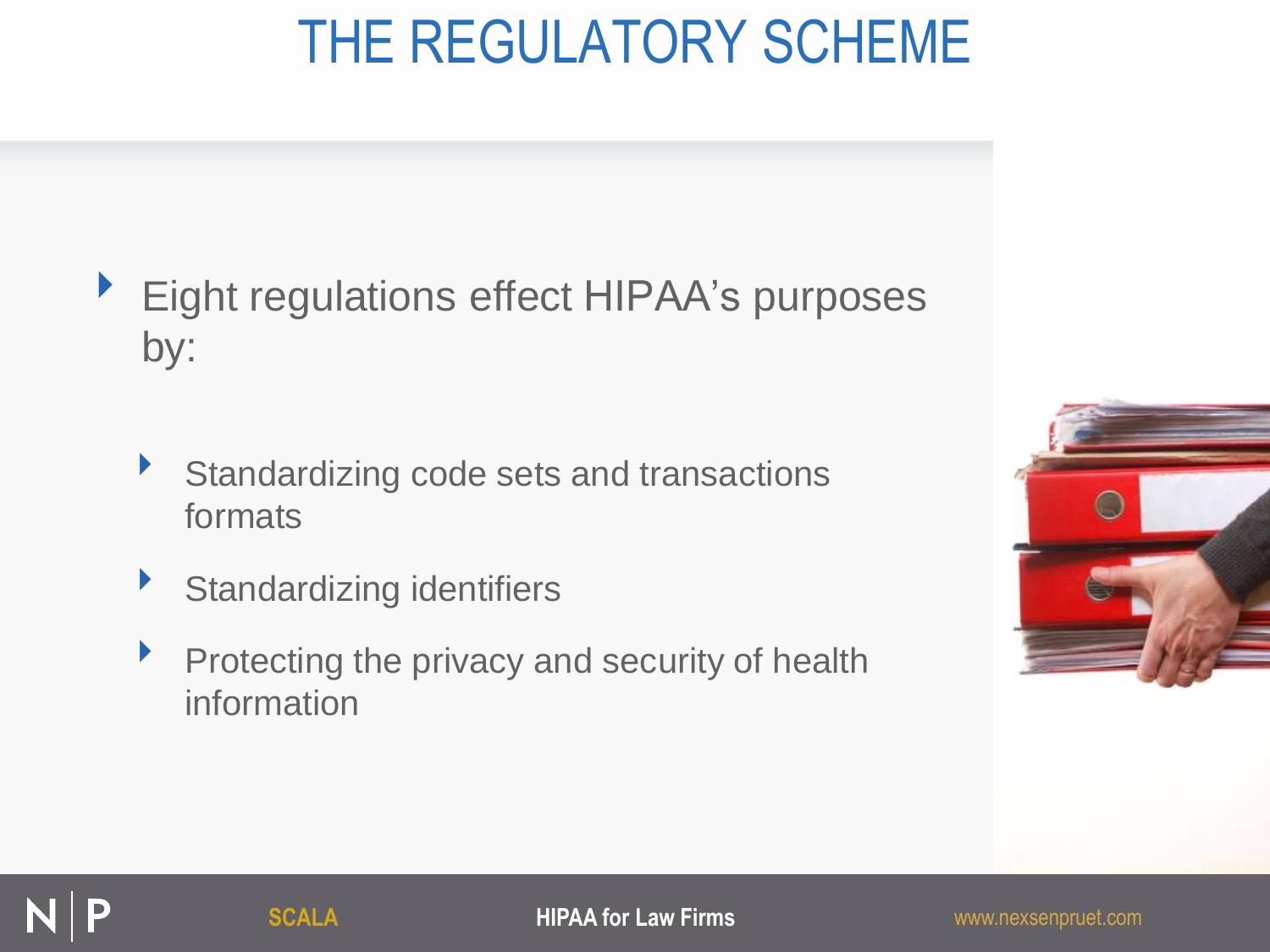### Abbreviations: KEY

- ▶ Covered Entity: CE
- ‣ Business Associate: BA
- ‣ Business Associate Agreement: BAA
- ‣ Individually Identifiable Health Information: IIHI
- ‣ Protected Health Information: PHI
- ‣ Civil Money Penalty: CMP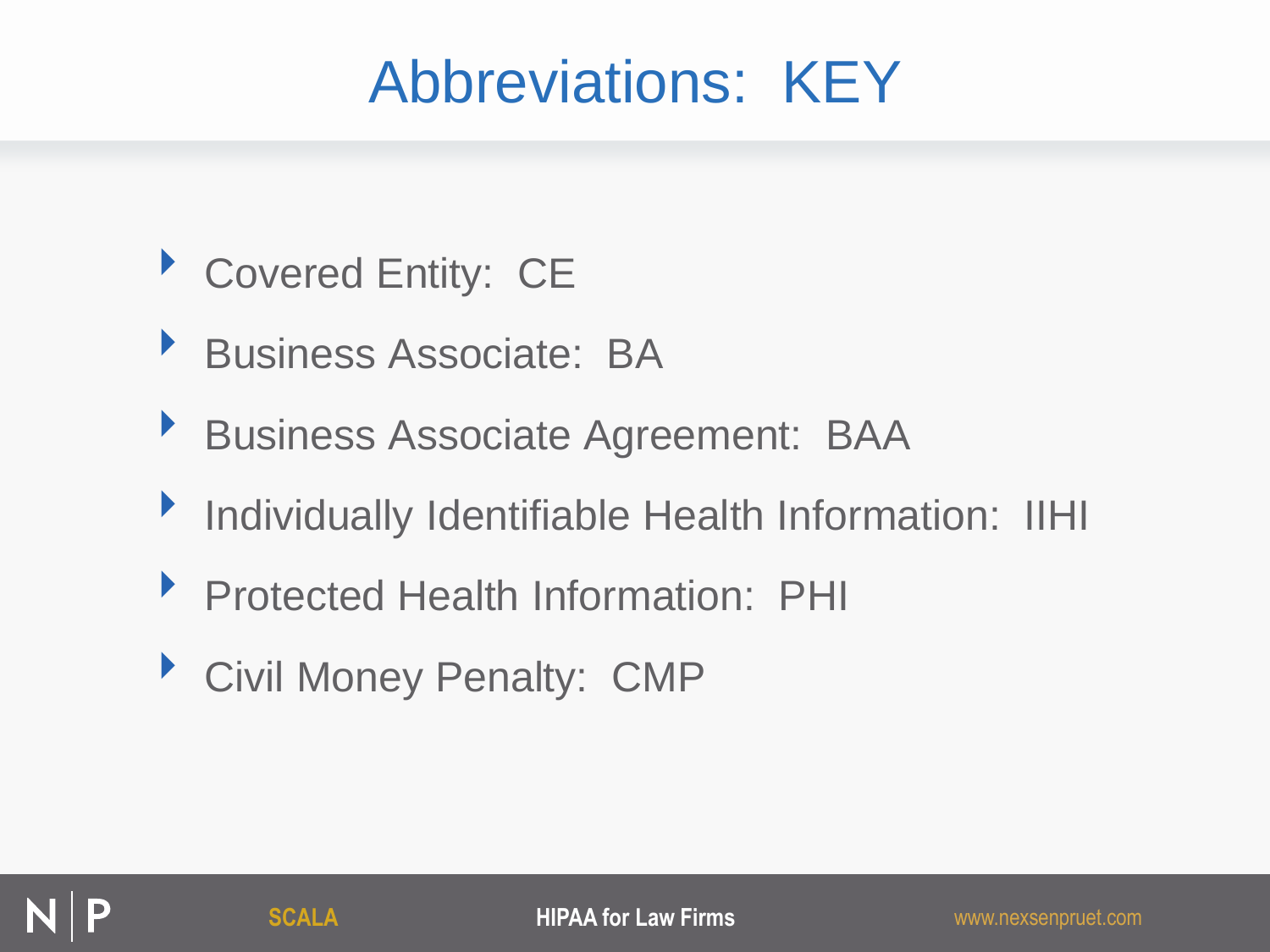# On 2/17/ 2009 Congress passed a game changer

• Health Information Technology for Economic and Clinical Health Act of 2009 ("HITECH")

– Subtitle D – Privacy

• HITECH Implementing Regulations: 78 F.R. 5566 ("HITECH Final Rule") published January 25, 2013 – effective March 26, 2013 – enforcement began September 23, 2013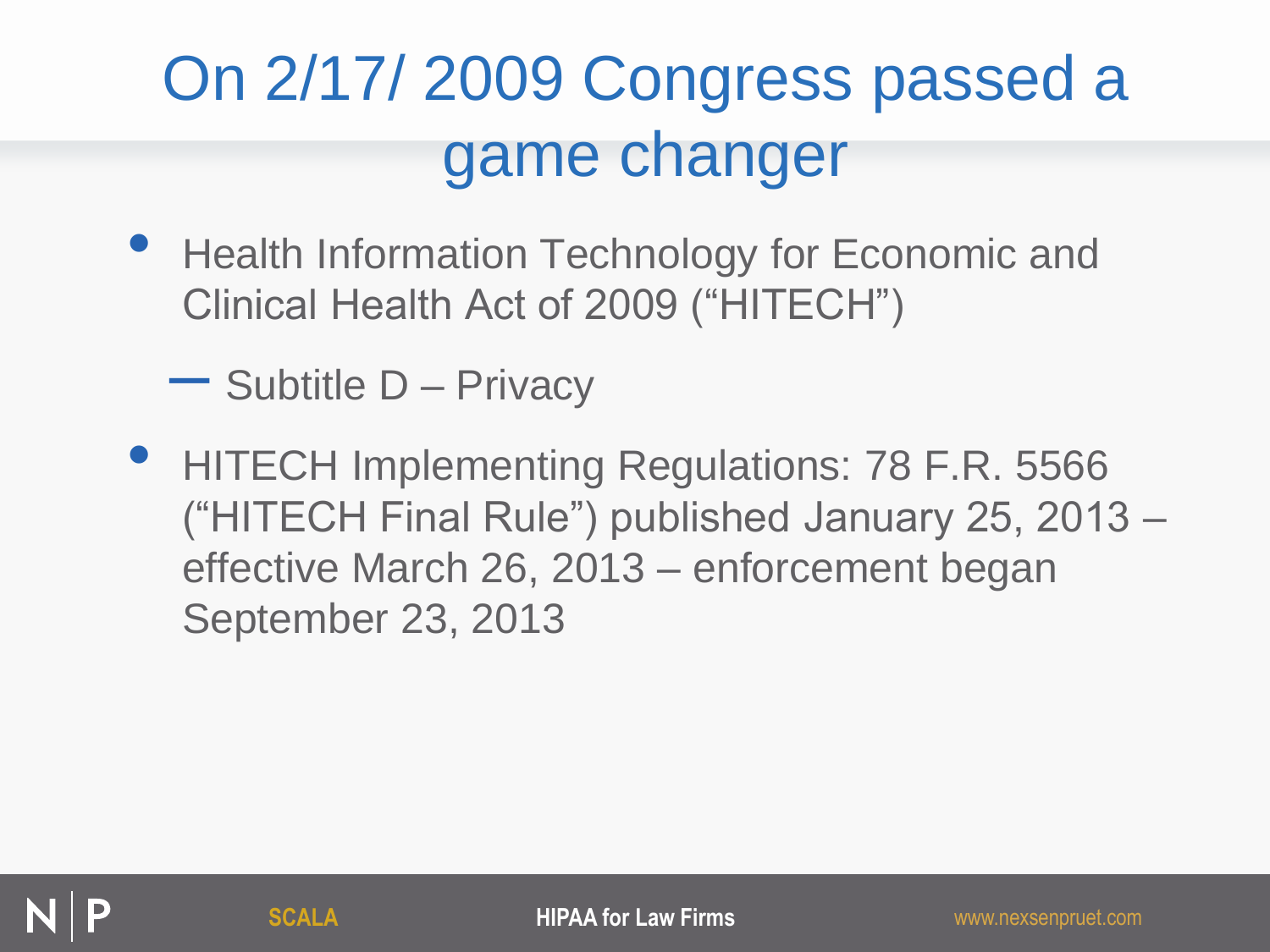# Game Changer: To Whom does HIPAA Apply?

- ▶ Prior to HITECH HIPAA applied only to:
	- ‣ Health Plans
	- **Health Care Clearinghouses**
	- ▶ Health Care Providers who transmit any health information in electronic form in connection with any transaction covered by HIPAA.
- ‣ After HITECH, also to BAs . . . Later.
- ‣ First: A little "HIPAA 101"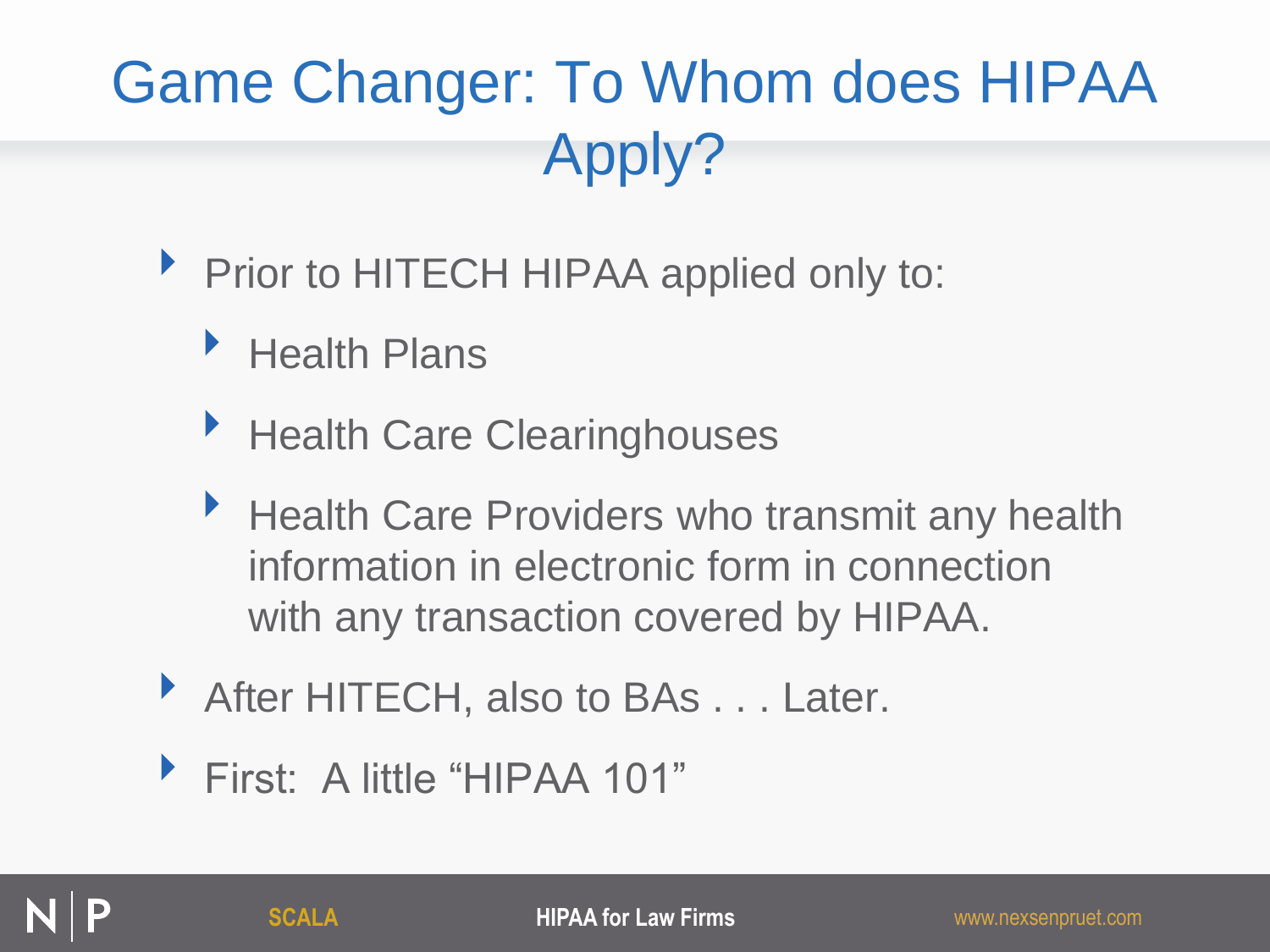### What Information Does HIPAA Cover? Health Information:

- ‣ Any information whether oral or recorded in any form or medium that:
	- Is created or received by a health care provider, health plan, public health authority, employer, life insurer, school or university or health care clearinghouse; and
	- ‣ Relates to the past, present, or future physical or mental health, condition of an individual, the provision of health care to an individual, or the past, present or future payment for the provision of health care to an individual.

**SCALA HIPAA for Law Firms** www.nexsenpruet.com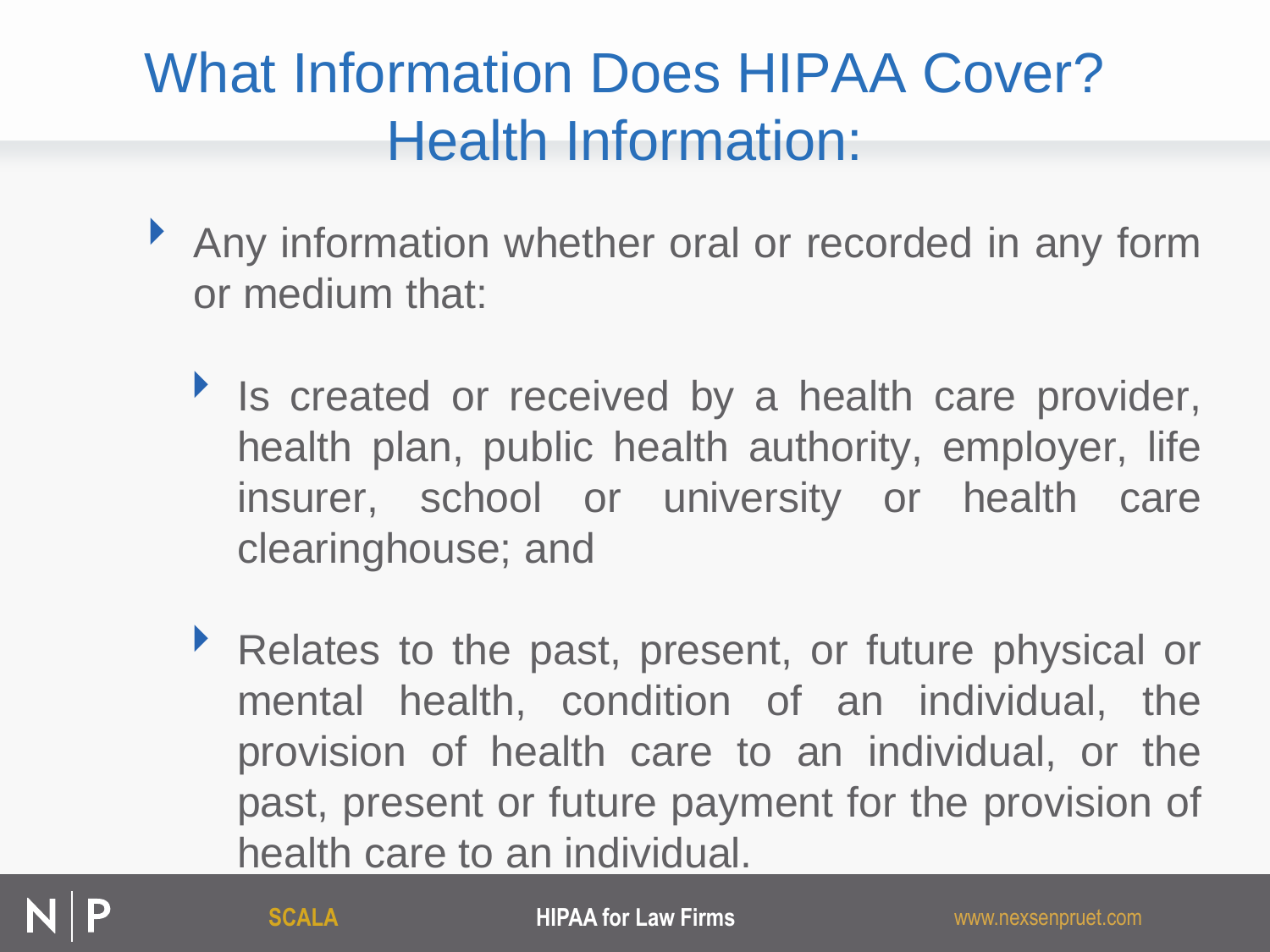### Is HIPAA Concerned with All Health Information?

- ‣ Individually Identifiable Health Information ("IIHI"): IIHI is health information
	- ▶ created or received by a health care provider, health plan, employer or health care clearinghouse; and
	- relates to the past, present or future physical or mental health or condition of an individual, the provision of health care to an individual, or the past, present, or future payment for the provisions of health care to an individual; and
	- If that identifies the individual or with respect to which there is a reasonable basis to believe that the information can be used to identify the individual.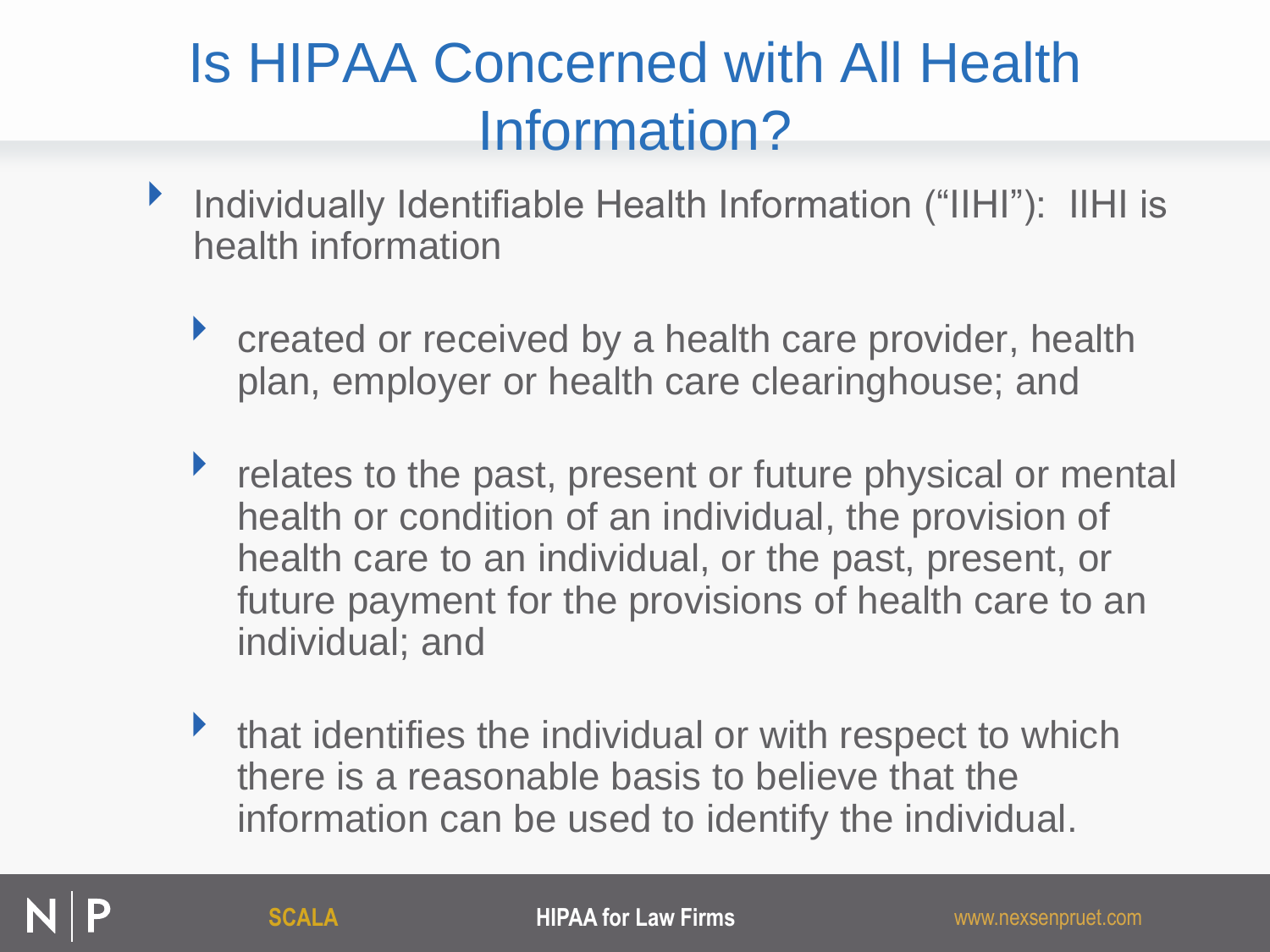### What Information Does the Privacy Standard Cover?

The Privacy Standards primarily cover:

- Protected Health Information ("PHI"). PHI is IIHI that is transmitted by electronic media, maintained in any medium described in the definition of electronic media or transmitted or maintained in any other form or medium except:
	- Employment records held by a CE in its role as an employer;
	- Certain education records;
	- Records of a person deceased more than 50 years.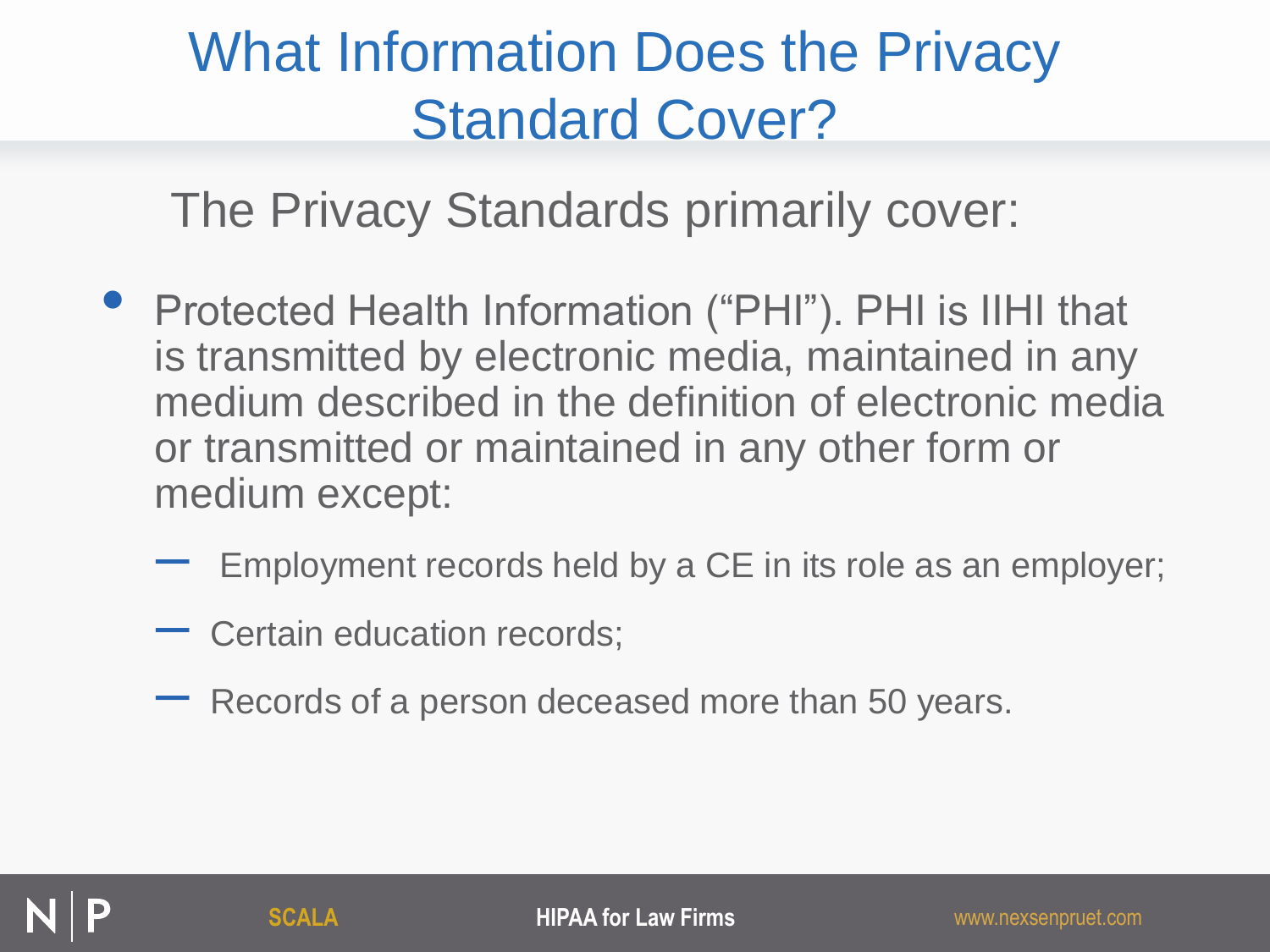### What do the Security Standards Cover?

- ▶ Electronic Protected Health Information ("E-PHI"): IIHI that is transmitted by electronic media, maintained in any medium described in the definition of electronic media:
	- Electronic storage material on which data is or may be recorded electronically
	- **Figure 1** Transmission media used to exchange information already in electronic storage media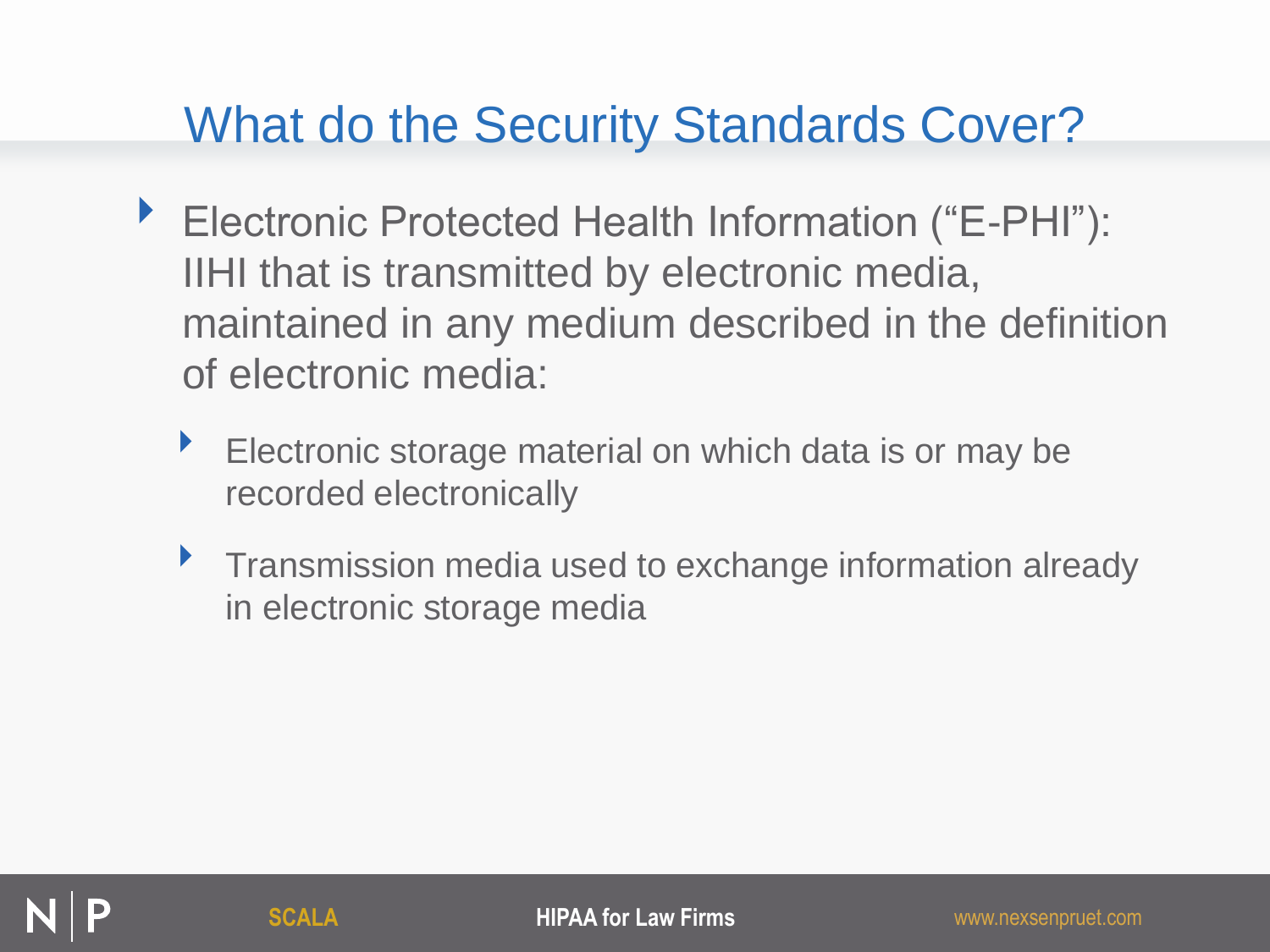## Privacy and Security Standards Pre/Post HITECH

- ▶ Pre HITECH: Require that CEs comply with a complex set of regulations to protect the privacy and security of protected health information
- ▶ Post HITECH: Many (not all) of the Privacy and Security Standards are now directly applicable to BAs and enforceable as of September 23, 2013.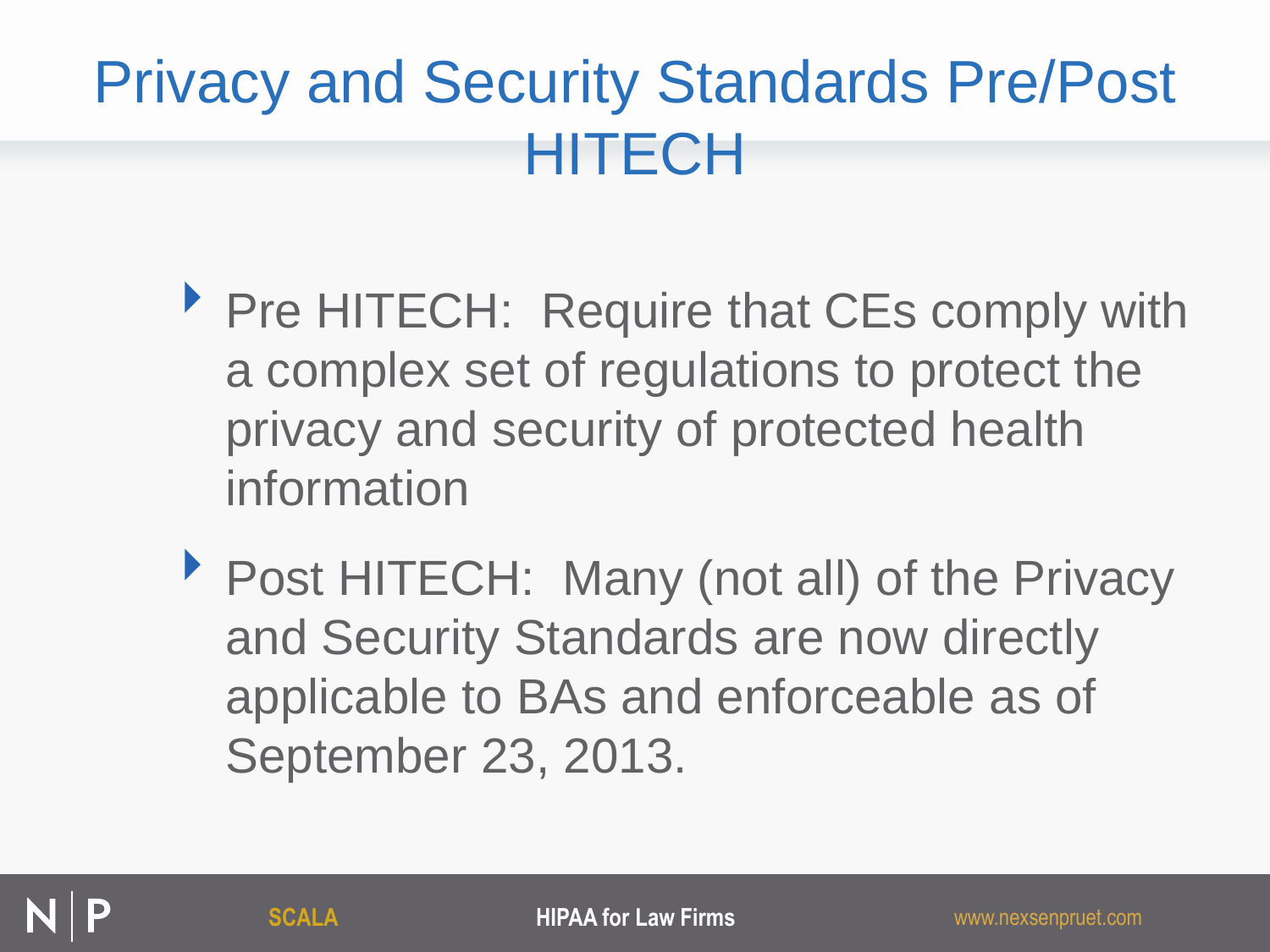### How does HIPAA/HITECH affect your law firm?

- ‣ HIPAA/HITECH affects how your Firm deals with:
	- ▶ CEs with which your client has an adversarial relationship.
	- ▶ CEs who are not parties to your case and from whom you desire to obtain PHI
	- Your clients who are CEs
	- ▶ Your clients who are BAs of CEs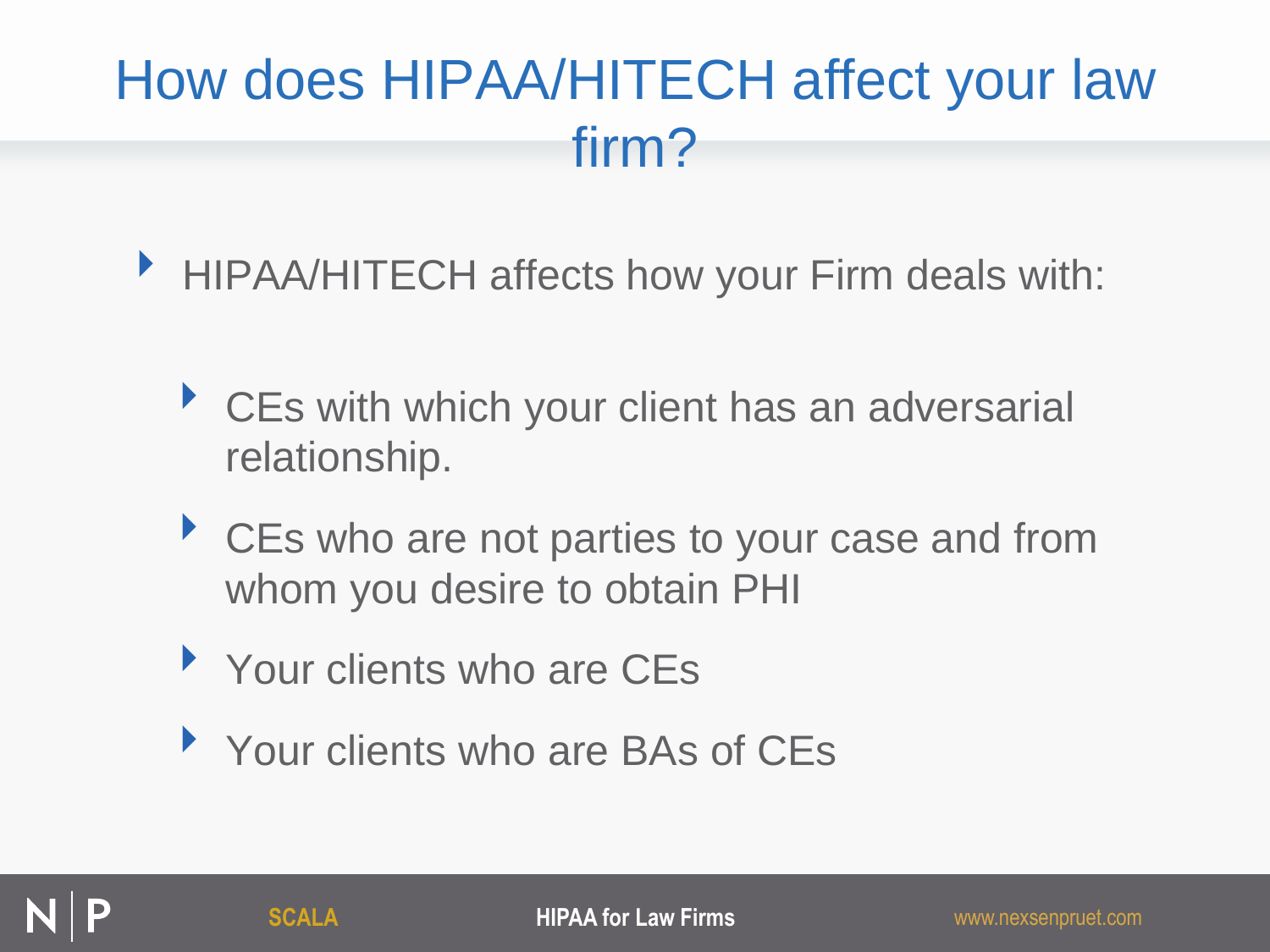# CE Adversaries and Nonparty CEs your Firm needs PHI from

- ‣Changed the way law firms obtain PHI:
	- ▶ Authorization ("HIPAA Compliant")
	- **Discovery processes must include** "satisfactory assurances":
	- ‣ Reasonable efforts have been made by the party seeking the PHI to ensure that the individual who is the subject of the PHI has been given notice of the request; OR
	- ‣ Reasonable efforts have been made by the party seeking the PHI to secure a qualified protective order that meets the requirements of the Privacy Standards.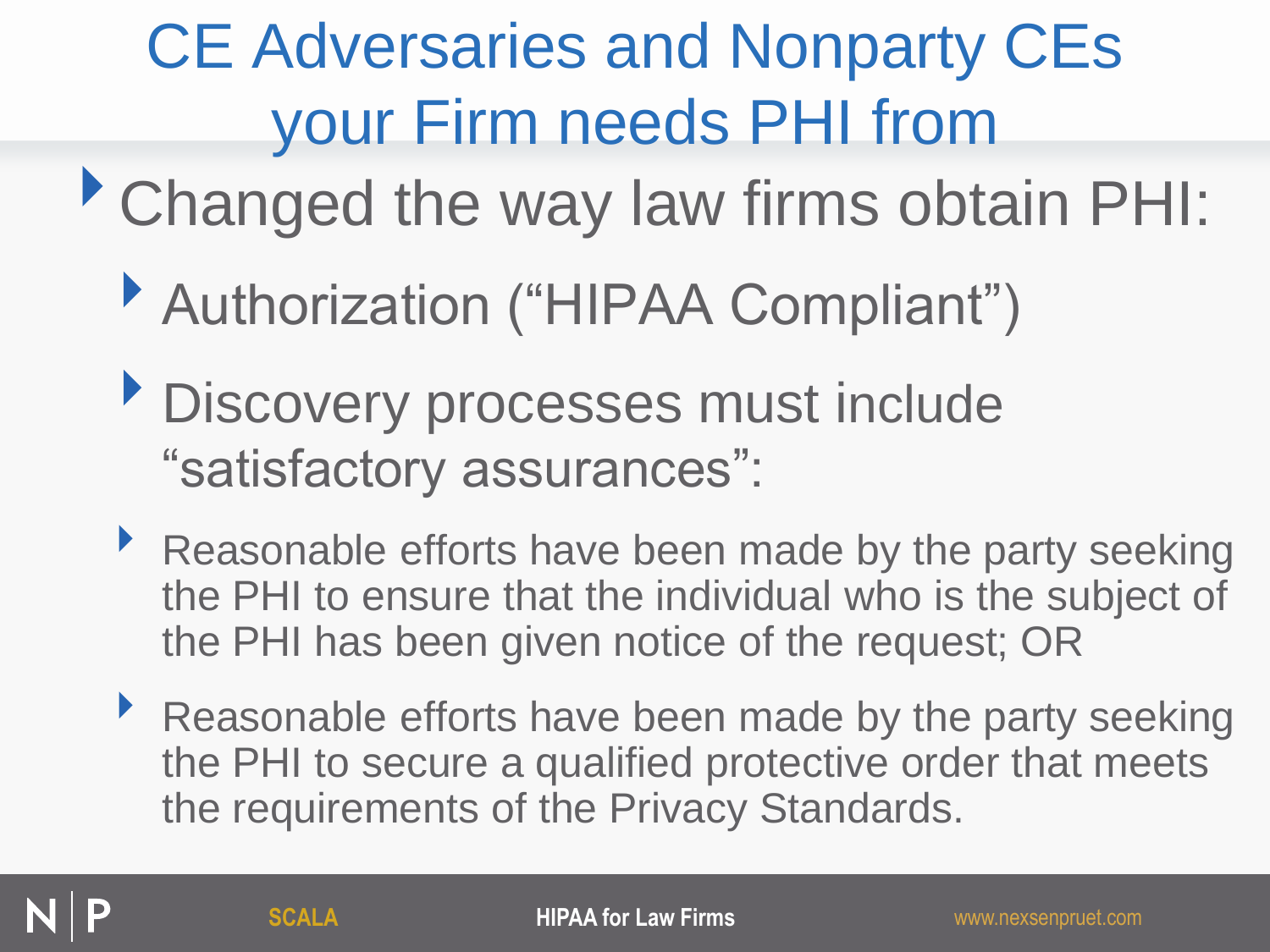# How your Firm deals with clients who are CEs or BAs

- And now for the BIG game changer for business associates:
- If you provide legal services to a client and your receive PHI from the client in the process of providing legal services, you are a business associate of your client (or a subcontractor of a BA) and your Firm is subject to HIPAA.
- ‣Congratulations!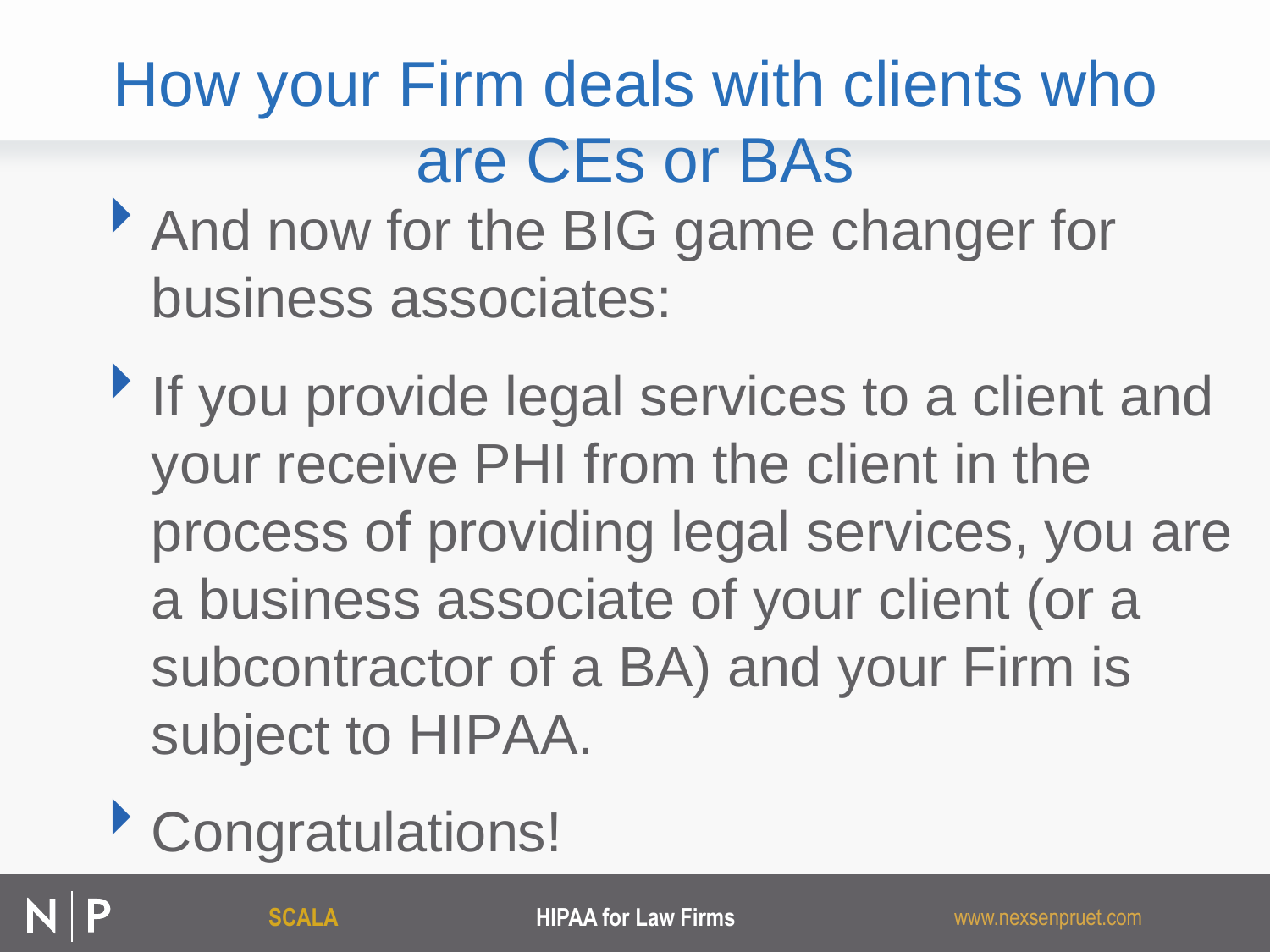## Business Associate Definition

- ‣ "Business associate" generally means, with respect to a covered entity, a person who on behalf of a covered entity, but other than as a member of the workforce
	- ‣ creates, receives, maintains or transmits PHI for a function regulated under HIPAA including claims processing or administration, data analysis, processing or administration, utilization review, quality assurance, billing, benefits management, practice management, and repricing; or . . .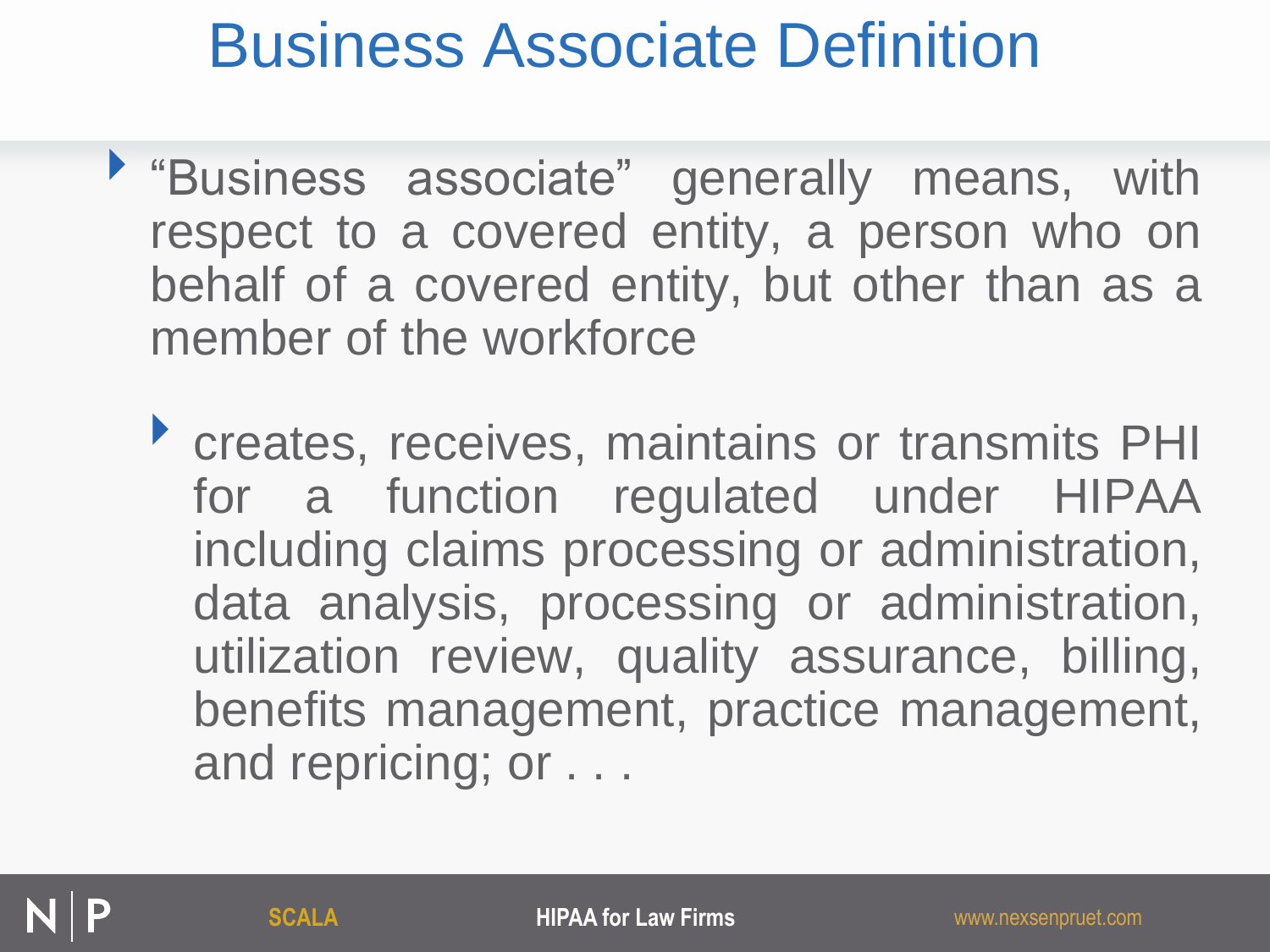## Business Associate Definition



a person who provides *legal*, actuarial, accounting, consulting, data aggregation, management, administrative, accreditation, or financial services to or for such covered entity where the provision of such services involves the disclosure of PHI.

**SCALA HIPAA for Law Firms WINDER AND MANUSCALA WINDERS AND MANUSCALA**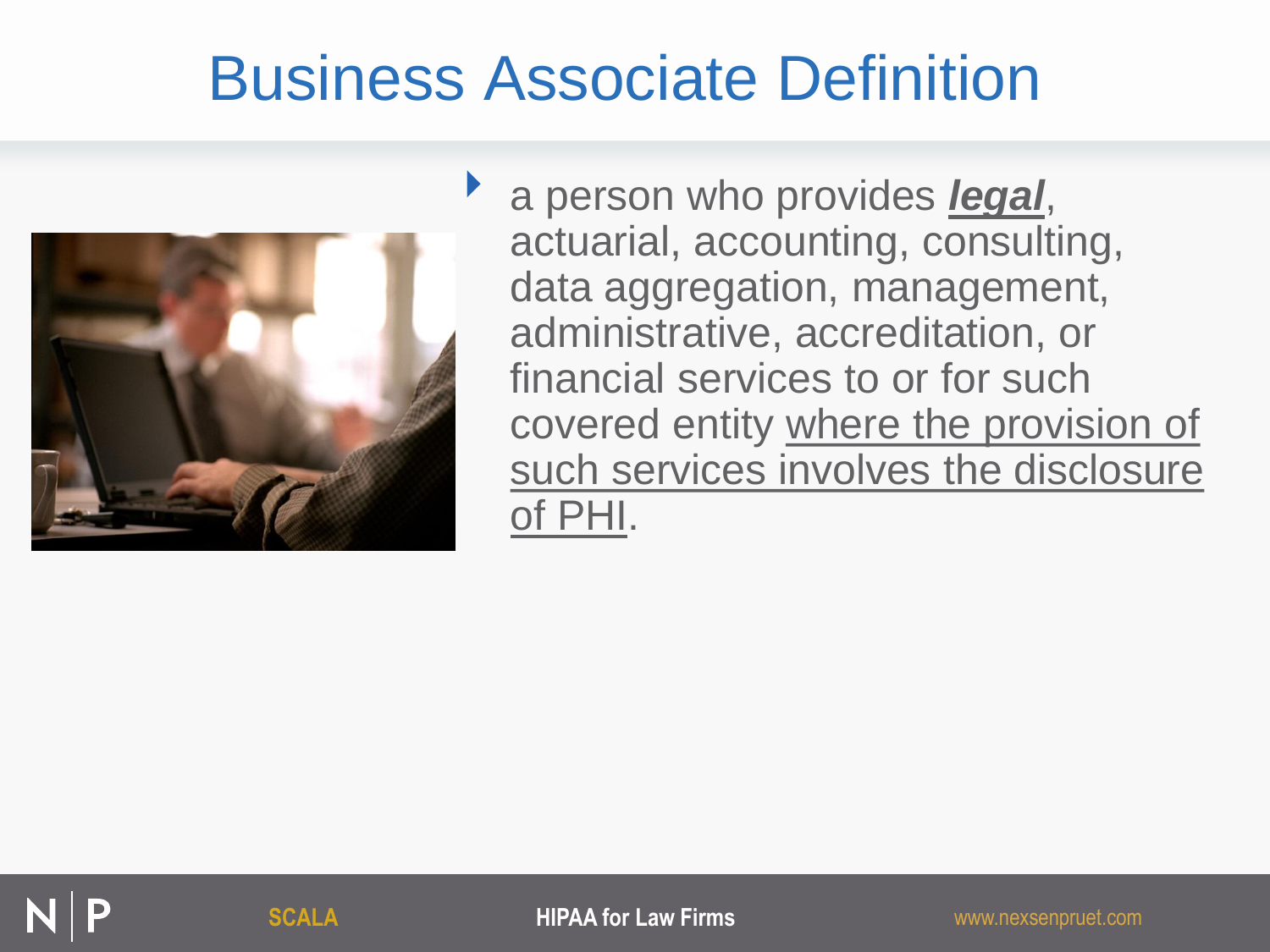### Business Associate Definition

- Business Associate: HITECH update includes:
	- Patient Safety Organizations ("PSOs");
	- *Subcontractors (A person to whom a BA delegates a*  function, activity, or service, other than in the capacity of *a member of the workforce of such BA);*
	- Health Information Organizations ("HIOs");
	- E-Prescribing Gateways;
	- Vendors of PHRs; and
	- Other persons that facilitate data transmissions; (conduits limited to courier services (ex: USPS; UPS) & their electronic equivalents (ex: ISPs));
	- Exceptions moved from 164.308(b)(2) & 164.502(e)(1)(ii)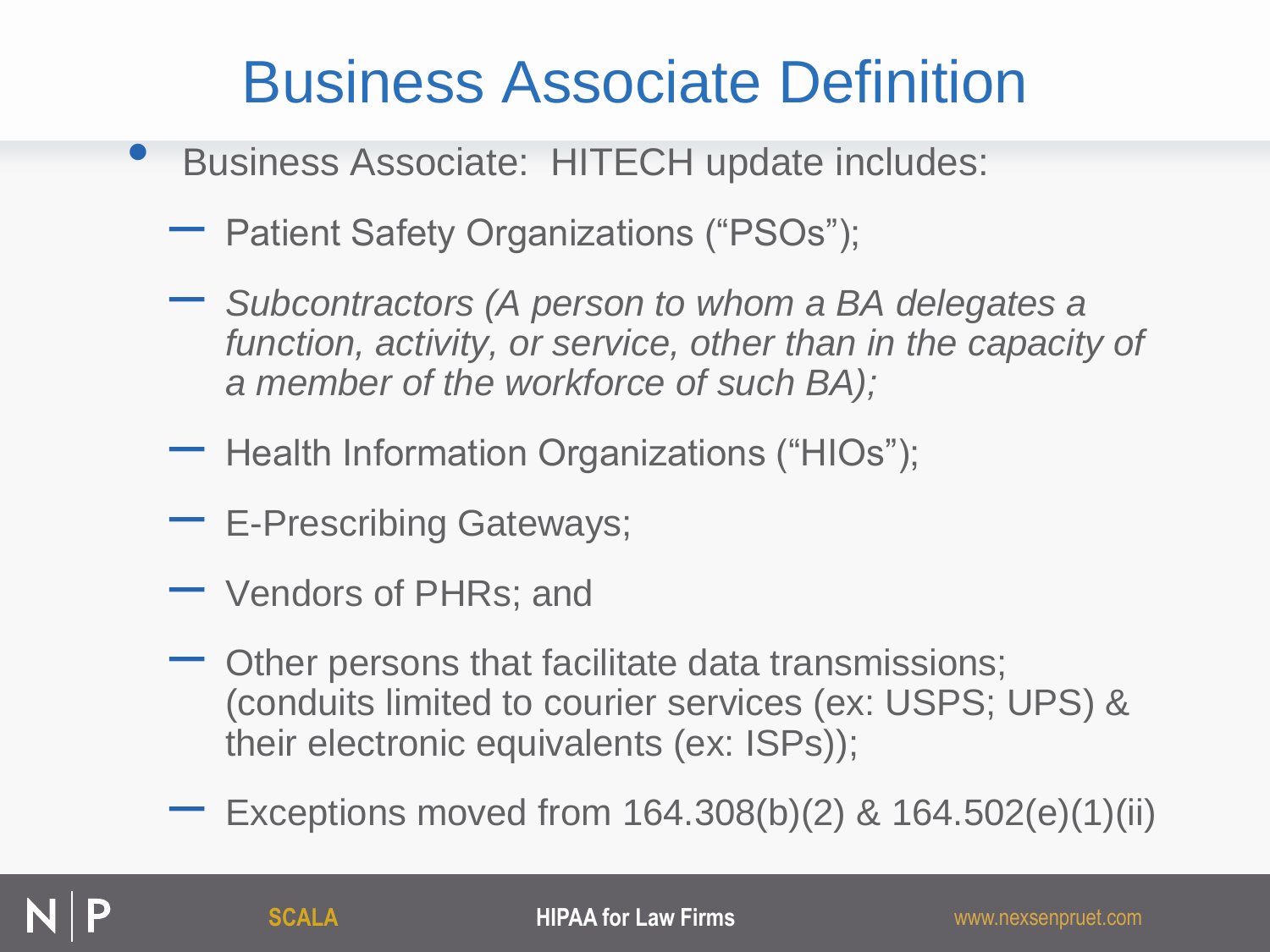# **Is the Law Firm a BA?**

- ‣ After the HITECH update it is clear:
	- Even more entities are considered BAs;
	- Many of the HIPAA provisions apply directly to BAs;
	- The enforcement provisions apply to BAs.
- If the Firm contracts with CEs, the Firm needs to review its contractual relationships with CEs to determine if a BA relationship exists.
- If a BA relationship exists . . . .

**SCALA HIPAA for Law Firms**  $N$  **E**  $X$  **S E**  $N$  | **P**  $R$ 

NEXT CHALLENGE. NEXT LEVEL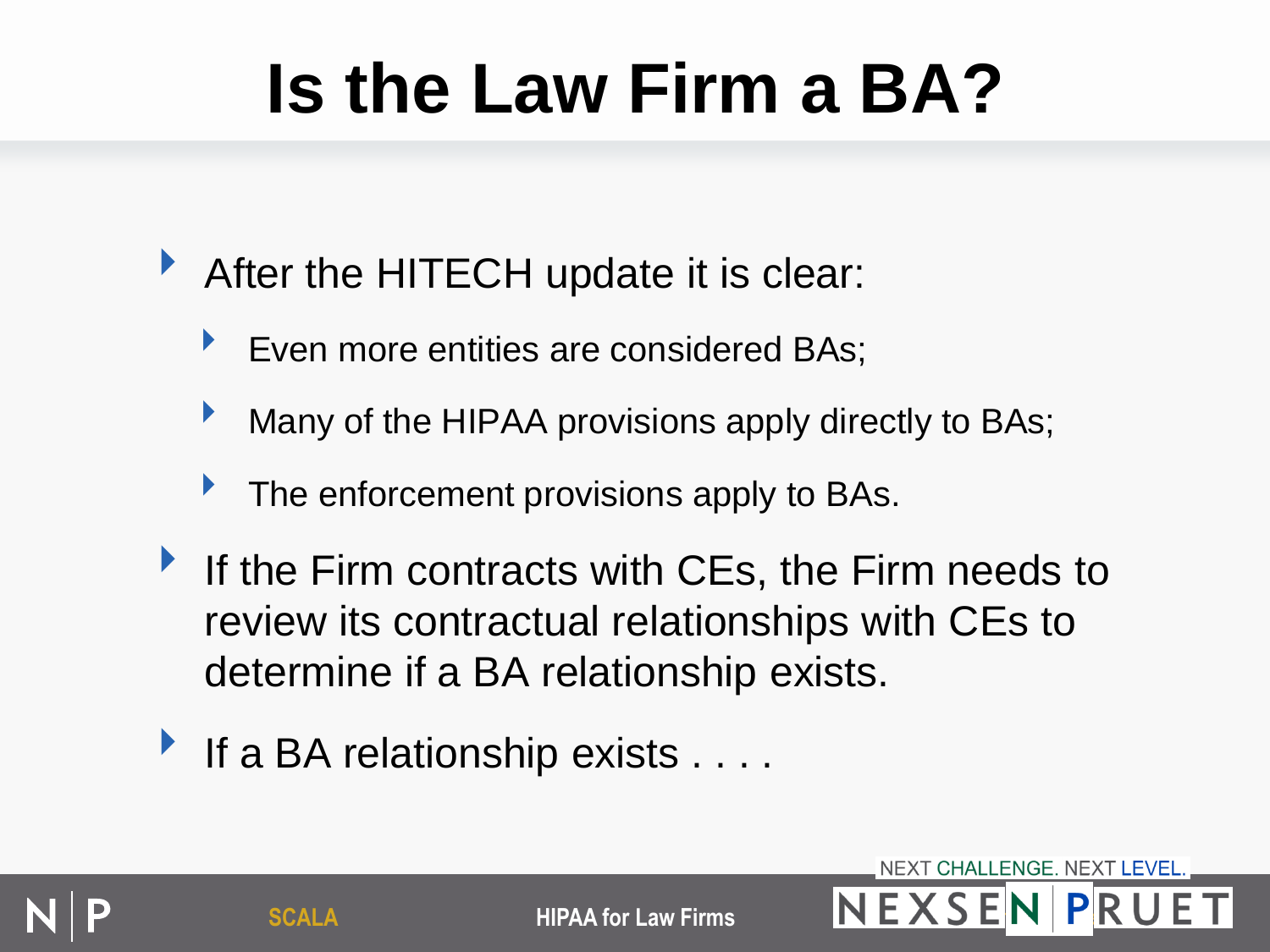- ‣ Comply with applicable Privacy and Security Standards:
	- ‣ Must enter into a Business Associate Agreement (BAA) and pass on your BA obligations to Subcontractors
	- ▶ Develop and implement policies and procedures to comply with Privacy Standards:
		- ‣ Identify when an engagement of a CE creates a BA relationship
		- **IDED** Identify when to pass on BA obligations to subcontractors
		- ‣ Establish workforce members' responsibilities with the use and disclosure of PHI
		- **Establish the minimum necessary PHI to request/access**
		- Provide for the rights of the subject of the PHI:
			- ‣ Access
			- ‣ Amendment
			- **Accounting**

**SCALA HIPAA for Law Firms NEXSEN PRU** 

NEXT CHALLENGE. NEXT LEVEL.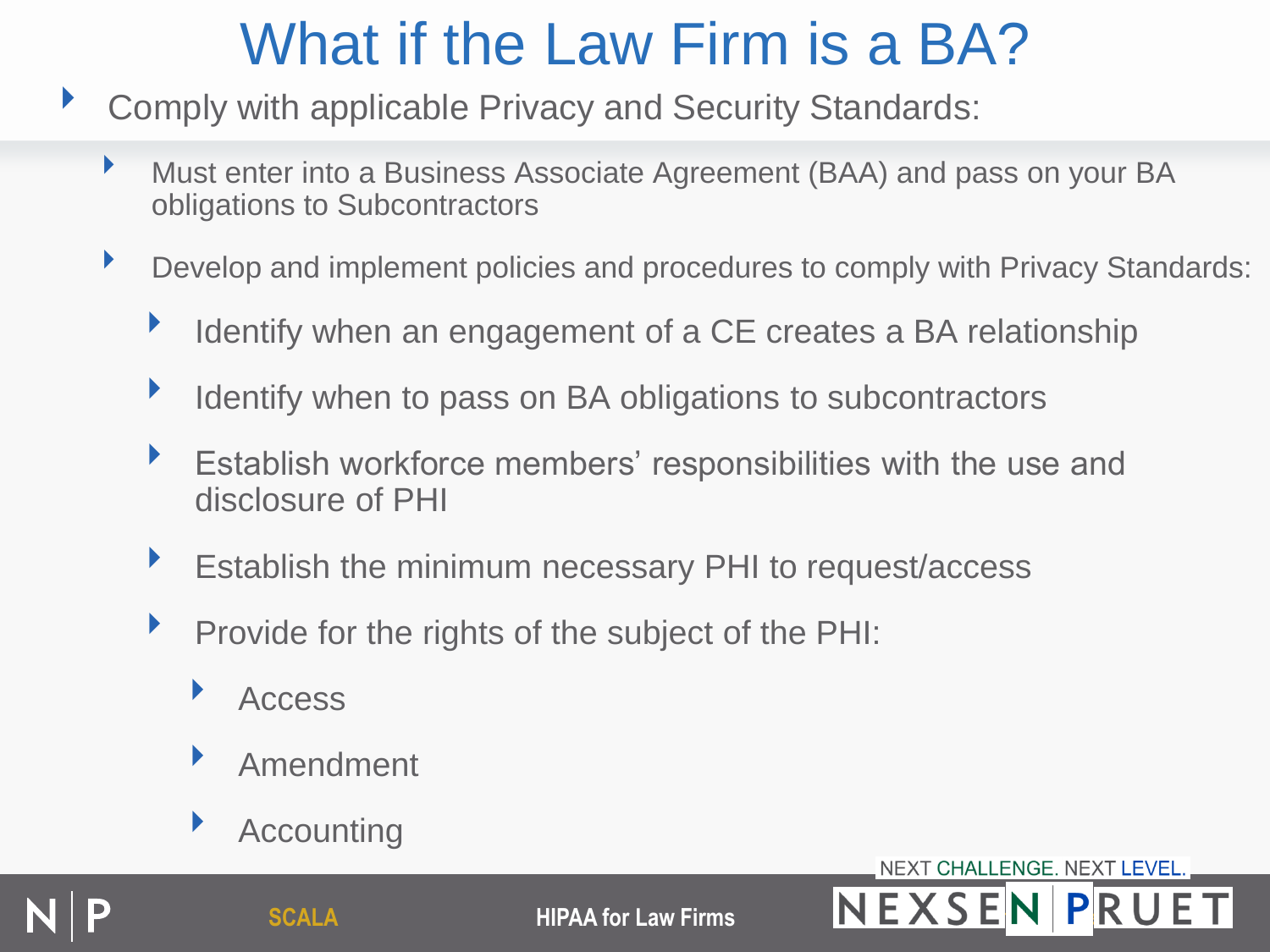- Develop and implement policies and procedures to comply with Privacy Standards (cont'd):
	- ‣ Provide safeguards (administrative; physical and technical) to protect PHI
	- Sanctions for violations by workforce members and subcontractors
	- ‣ Non-retaliation
	- ‣ Mitigation of breaches/unauthorized uses or disclosures
	- ‣ Breach notification
	- **Training**



**SCALA HIPAA for Law Firms NEXSENPRU** 

NEXT CHALLENGE. NEXT LEVEL.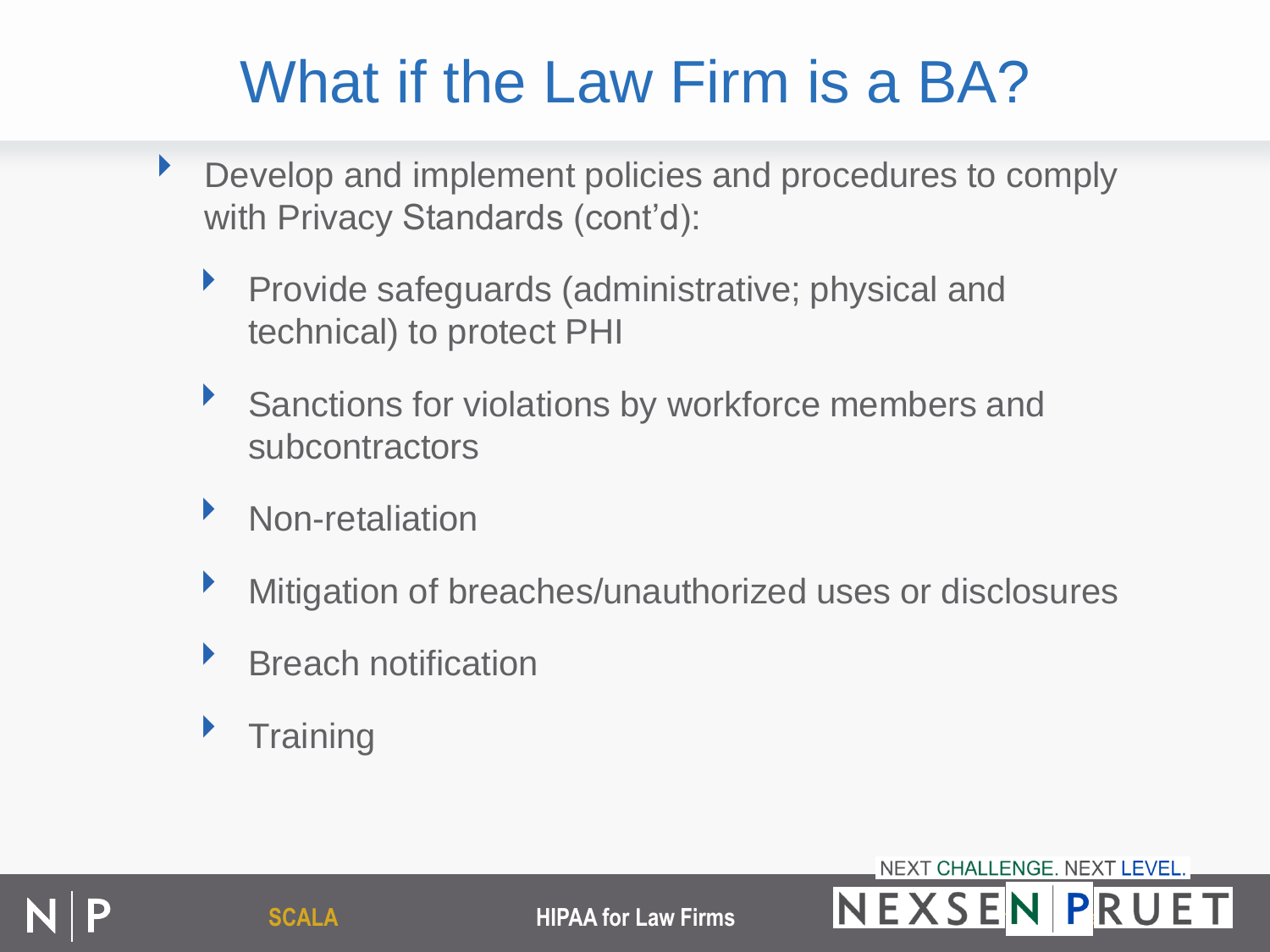- **Develop and implement policies and procedures to comply** with Security Standards.
	- ‣ Risk Analysis
	- ‣ Risk Management
	- ‣ Sanctions
	- **Information System Review Activity**
	- **Security Official**
	- **Information Access Policy**
	- **Security Awareness Training**
	- ‣ How to Identify and Respond to Security Incidents
	- **Development of a Contingency Plan**

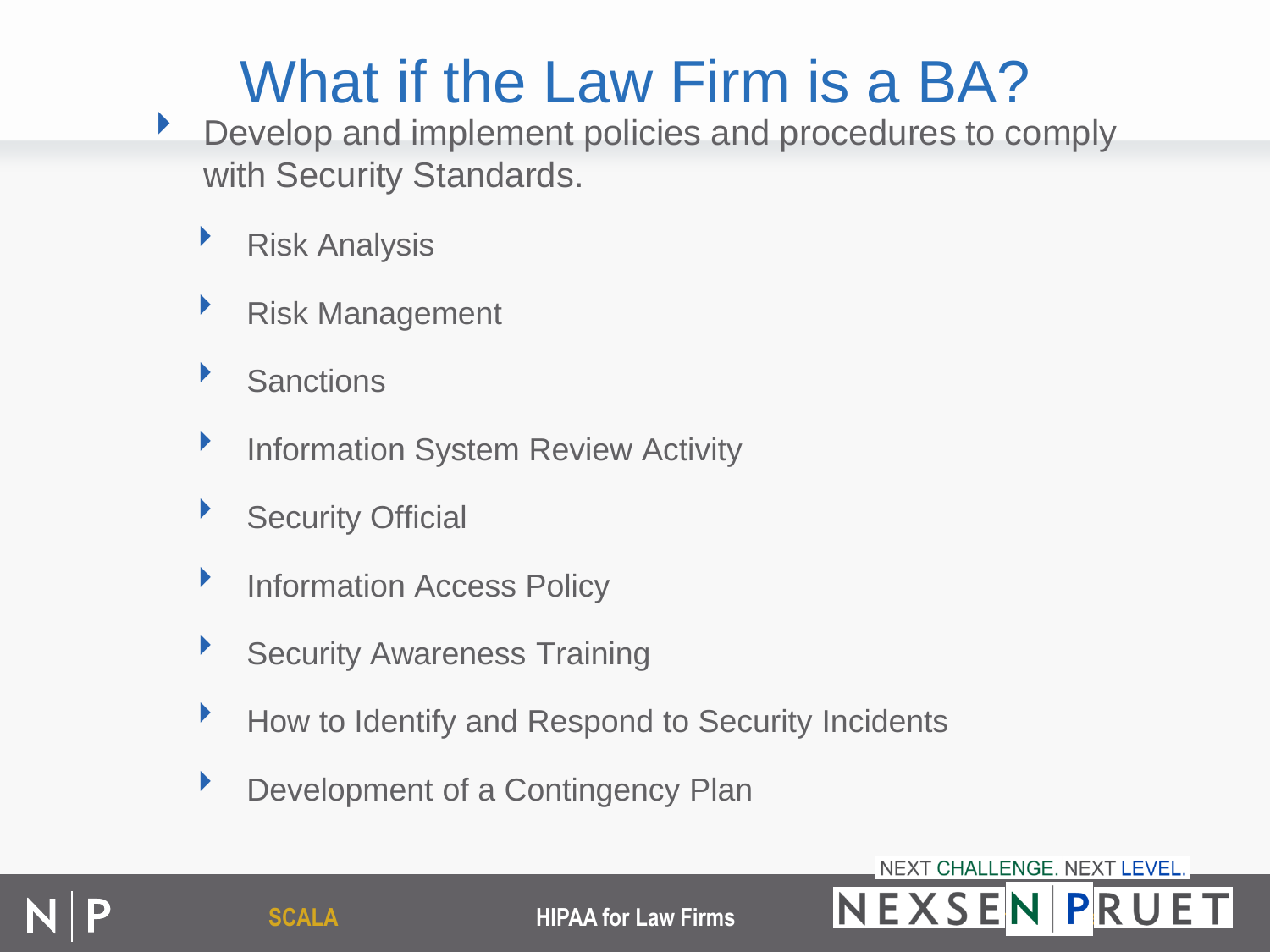- **Develop and implement policies and procedures to comply** with Security Standards (continued):
	- **Evaluation of Security Policies**
	- **Facility Access Controls**
	- ▶ Workstation Use & Security
	- ▶ Device & Media Controls
	- ‣ Technical Access Controls
	- ‣ Audit Controls
	- **Exercise 1** Integrity
	- **Person or Entity Authentication**
	- ‣ Transmission Security

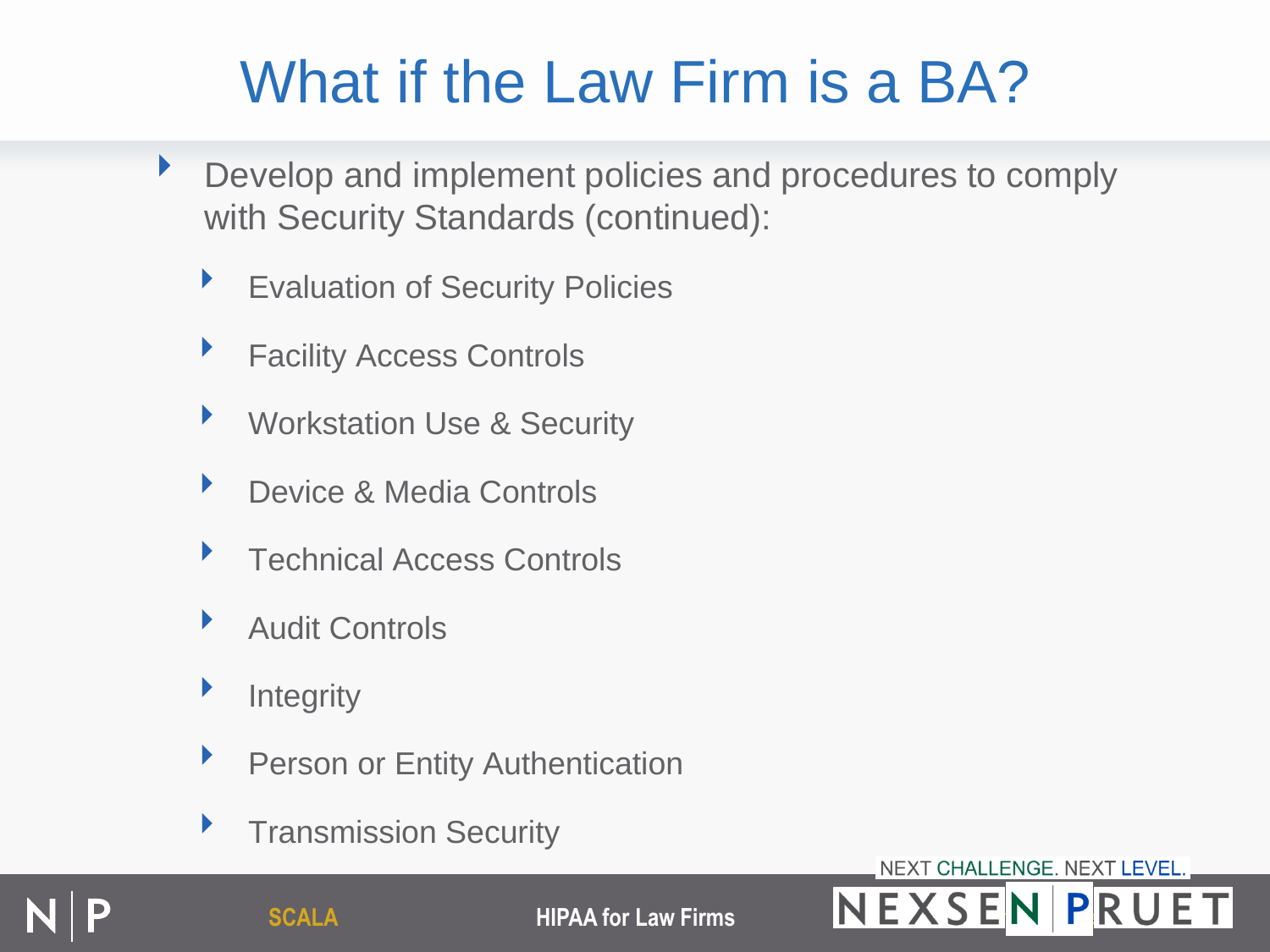- Develop and implement policies and procedures to comply with Security Standards (continued):
	- **Implementation of the Security Standards allows:** 
		- ‣ Scalable/flexible implementation that takes into account:
			- Size, complexity and capabilities of your Firm;
			- ‣ Technical infrastructure, hardware, and software capabilities;
			- ‣ Probability and criticality of potential risks to PHI.
		- ‣ Addressable/Required components.

NEXT CHALLENGE. NEXT LEVEL. **SCALA HIPAA for Law Firms**  $N EXSEN$   $PRU$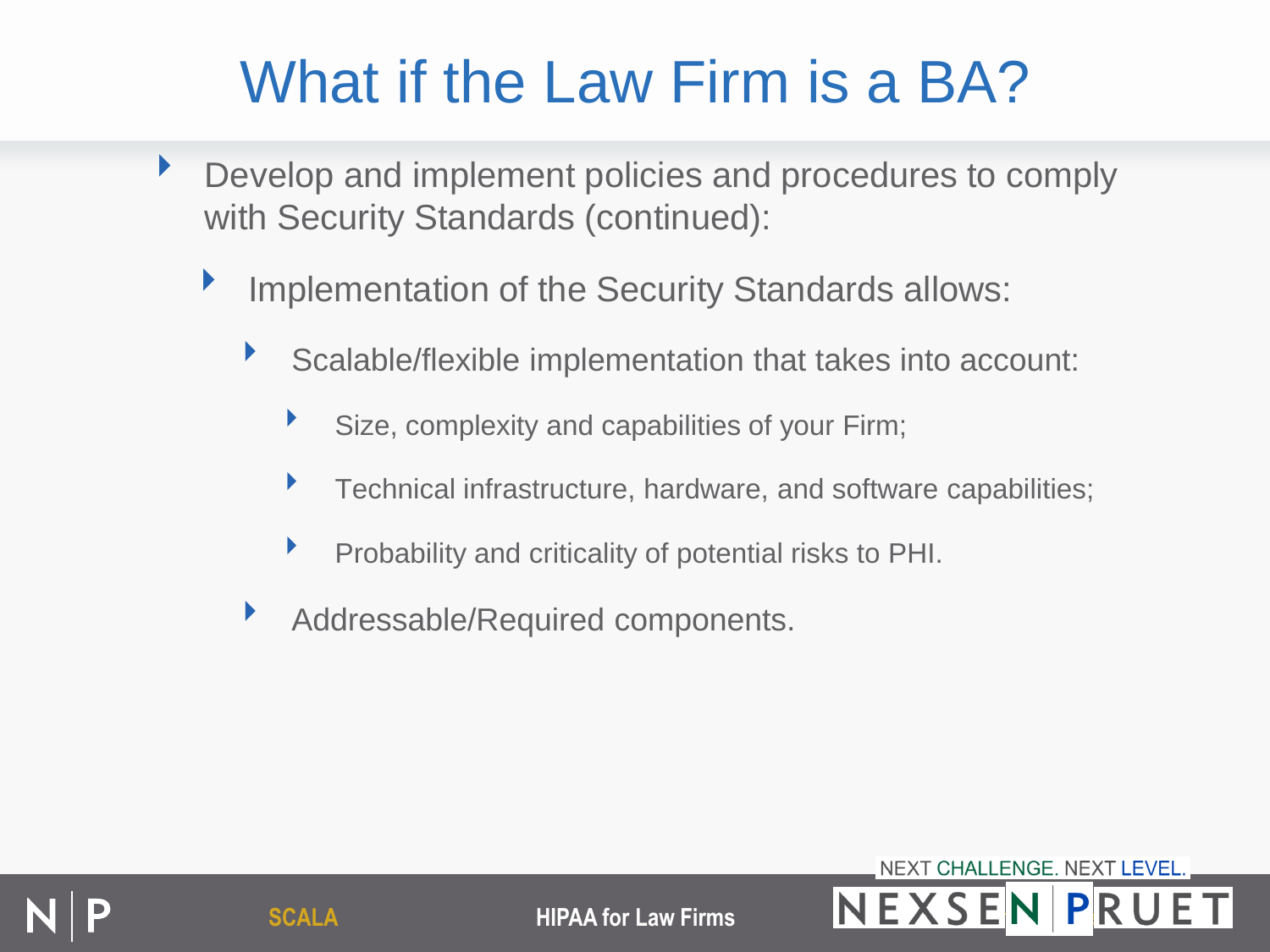## Business Associate Agreement:

- ▶ The Privacy and Security Standards both require that the CE and BA enter into a BAA.
	- ‣ Recommend having the BAA as an amendment/addendum to your engagement letter.
- The Privacy and Security Standards have both:
	- Permissive provisions
	- ‣ Required provisions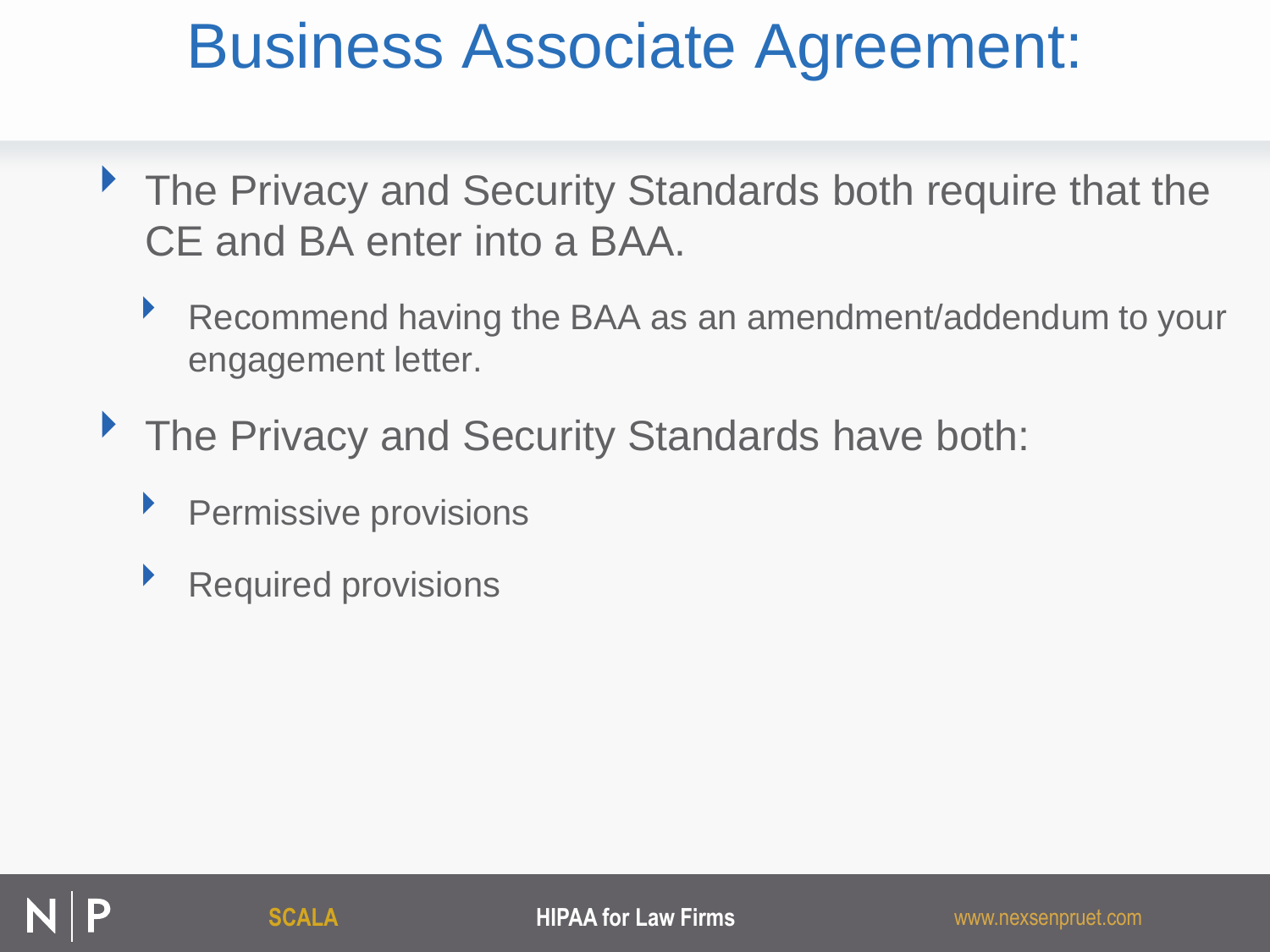### Business Associate Agreement: Permissive Provisions

- The BAA MAY PERMIT the BA to use PHI in its capacity as a BA to the CE, if necessary:
	- ▶ For the proper management and administration of the BA; and
	- ‣ To carry out the legal responsibilities of the BA.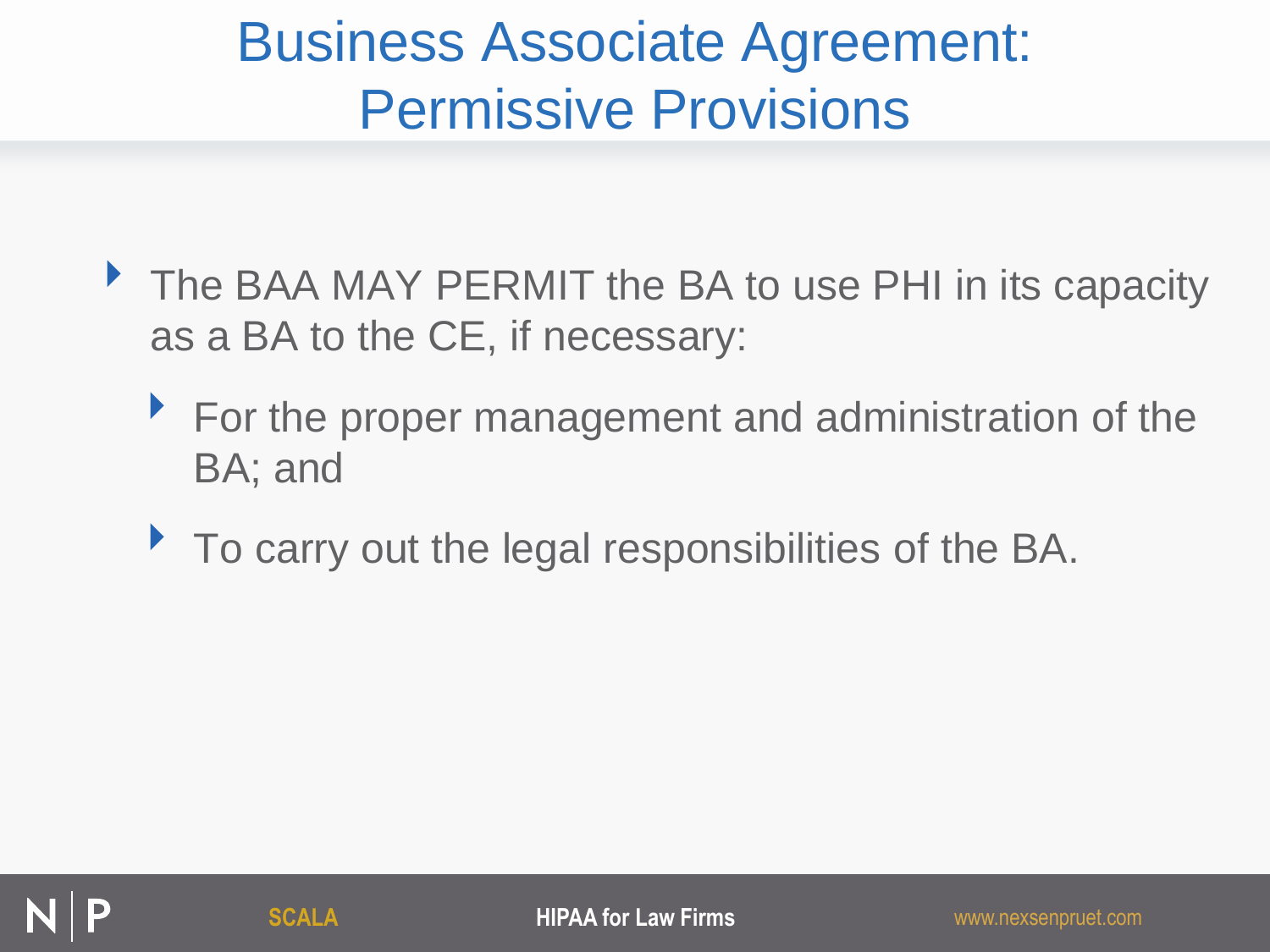### Business Associate Agreement Permitted Provisions

- ‣ The BAA MAY PERMIT the BA to disclose PHI in its capacity as a BA for the foregoing purposes (management/administration/carry out legal responsibilities) if:
	- If the BA is required to do so by law; or
	- If the BA obtains reasonable assurances from the person(s) who will receive the PHI that it will be held confidentially and used or disclosed only as required by law or for the purpose for which it was disclosed and agrees to report any breach.
	- ▶ For example: Disclosure to an expert.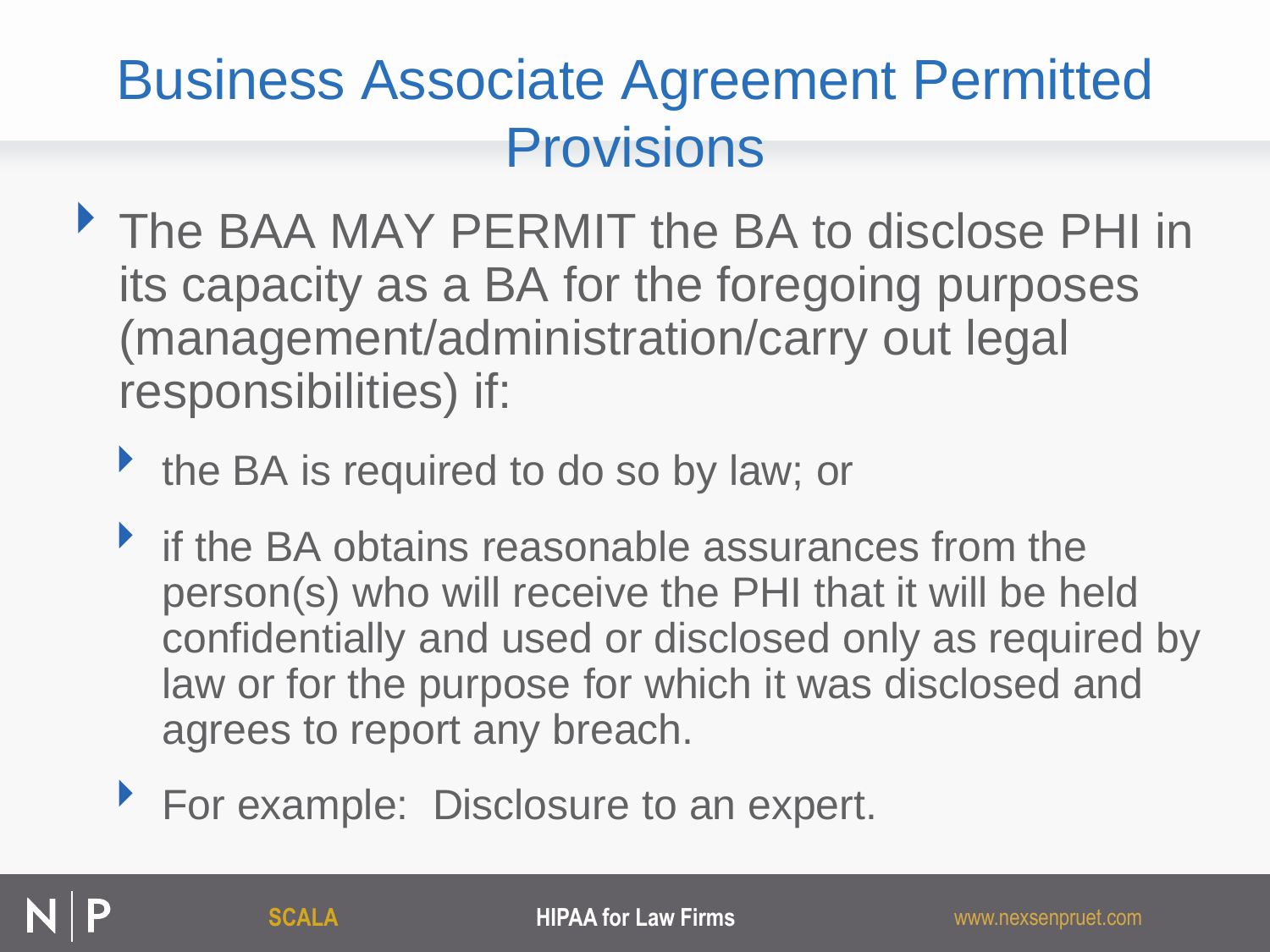- ▶ The BAA must establish the permitted and required uses and disclosures of PHI by the BA –
- ▶ The BAA may not authorize the BA to disclose or use the PHI in violation of the Privacy Standards.

**SCALA HIPAA for Law Firms** www.nexsenpruet.com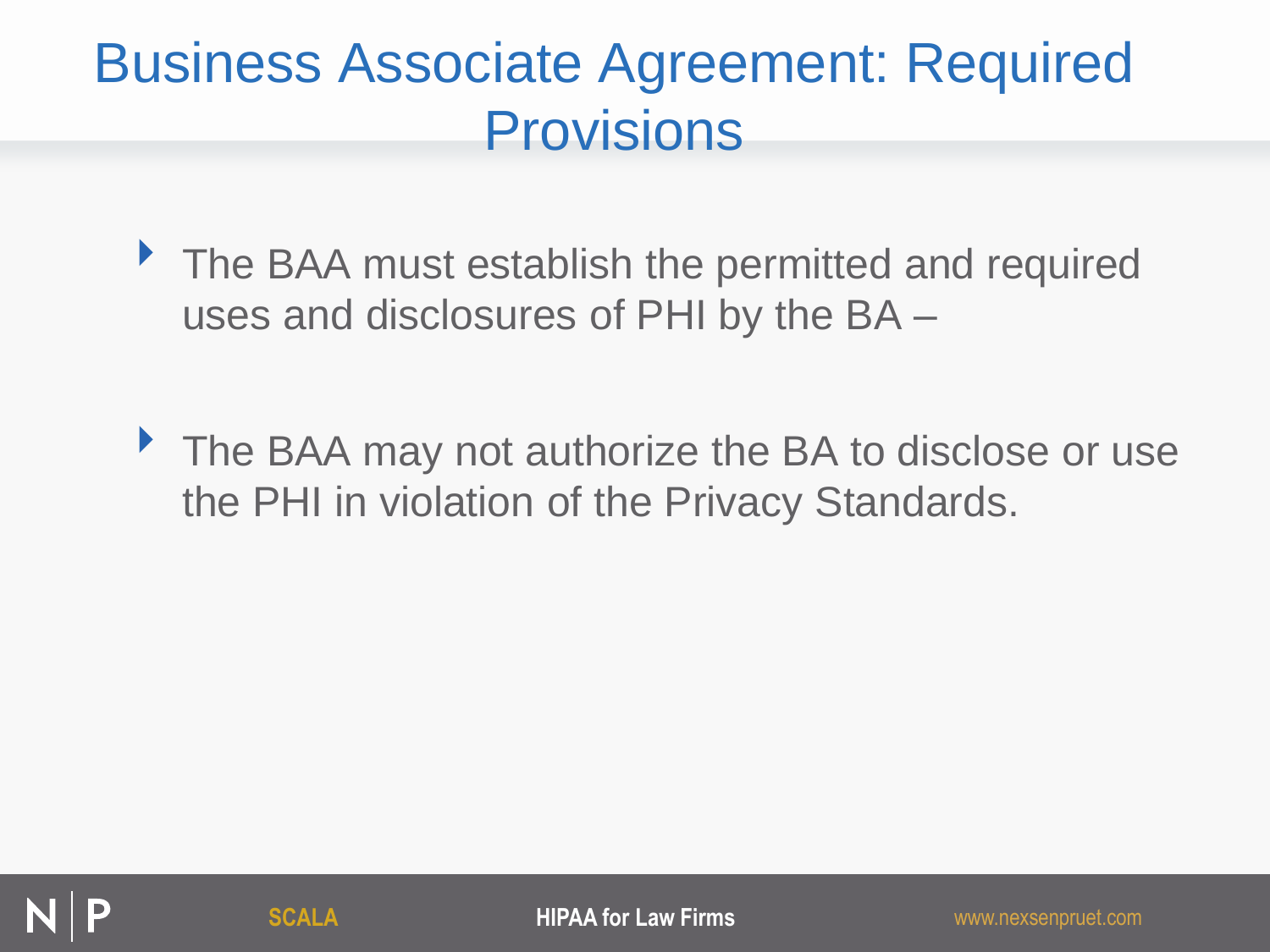- ▶ The BAA must require that the BA not use or further disclose the PHI other than as permitted or required by the BAA or as required by law;
- ▶ The BA may not use or disclose the PHI in a way that the CE may not.

**SCALA HIPAA for Law Firms WINDER AND THE WARDER WAS EXAMPLE AND THE WARDER OF SCALA**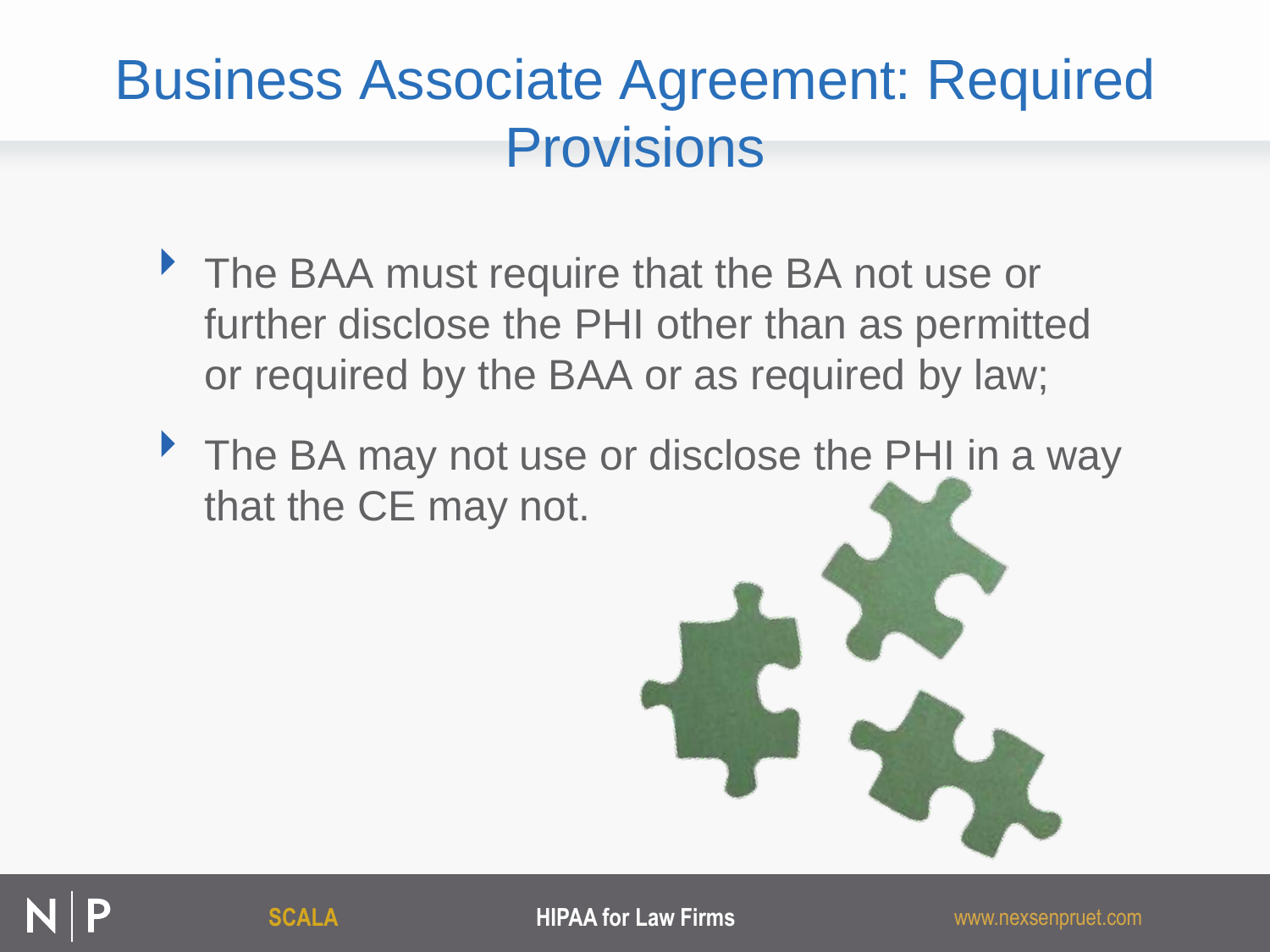▶ The BAA must require that the BA use appropriate safeguards to prevent the use or disclosure of the PHI other than as required by the contract.

### The CE & BA must

- have administrative, technical, and physical safeguards in place to protect the privacy of PHI;
	- Have policies and procedures in place/meet documentation requirements;
	- ▶ reasonably safeguard PHI from any intentional or unintentional use or disclosure that is in violation of the standards, implementation specifications or other requirements; and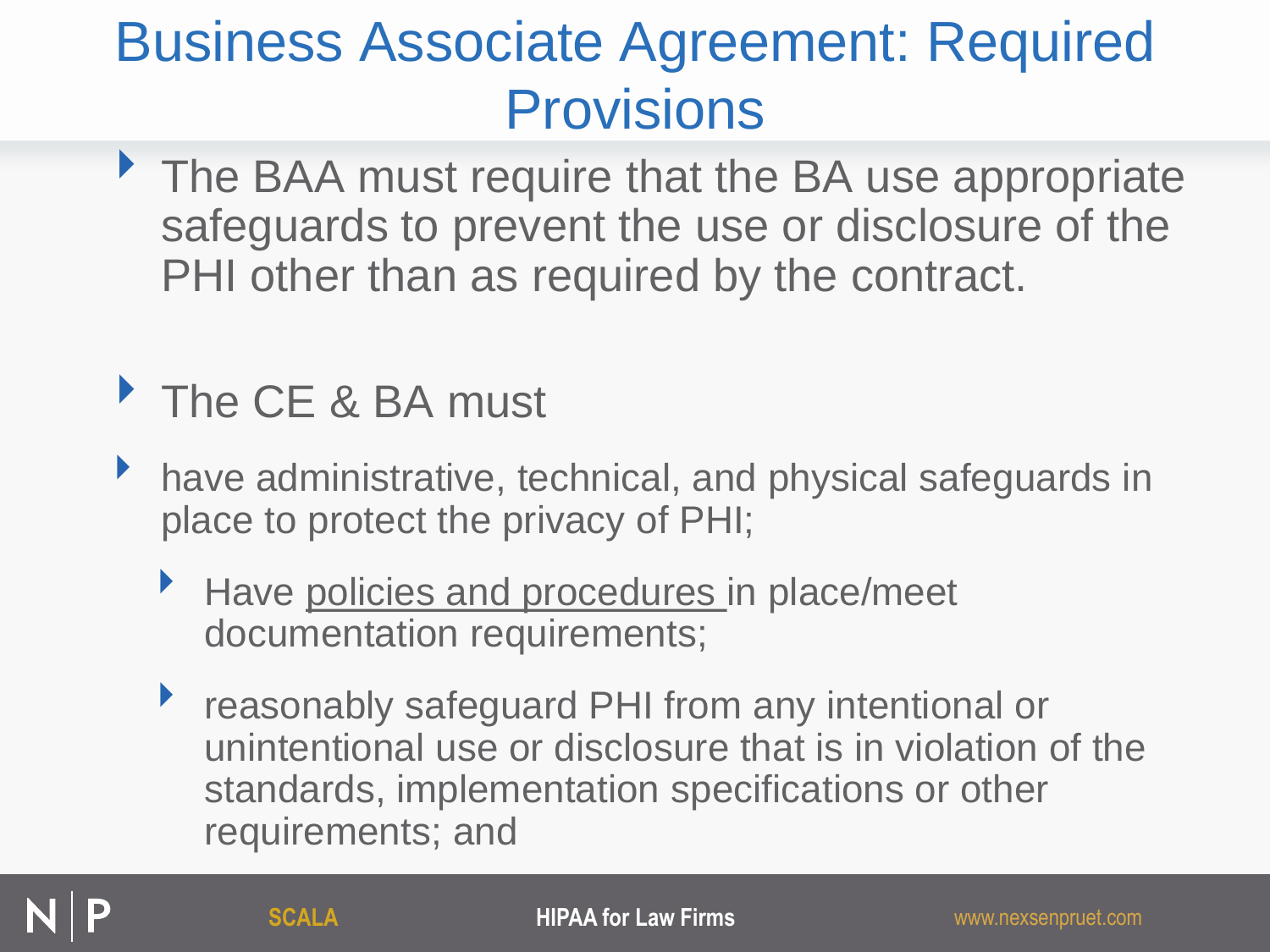**Peasonably safeguard PHI to limit** incidental uses or disclosures made pursuant to an otherwise permitted or required use or disclosure.



**SCALA HIPAA for Law Firms WINDER AND MANUSCALA WINDERS AND MANUSCALA**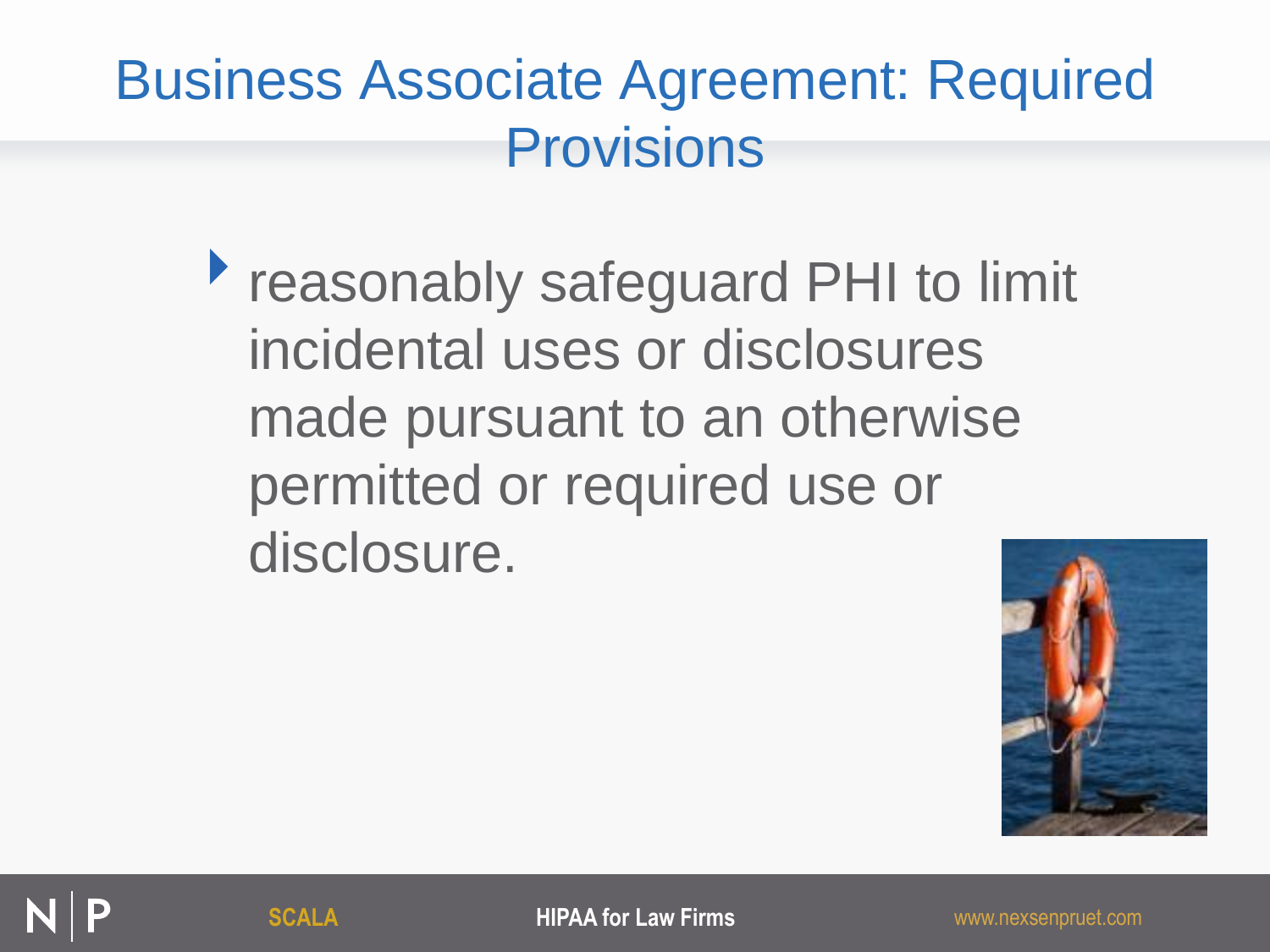- The BA must report to the CE
	- Any use or disclosure of the PHI not provided for in the contract of which it becomes aware;
	- ‣ Any Security Incident;
	- Any Breach of Unsecured PHI . . .
		- ‣ Later



‣ BA must require subcontractors to report the same to the CE.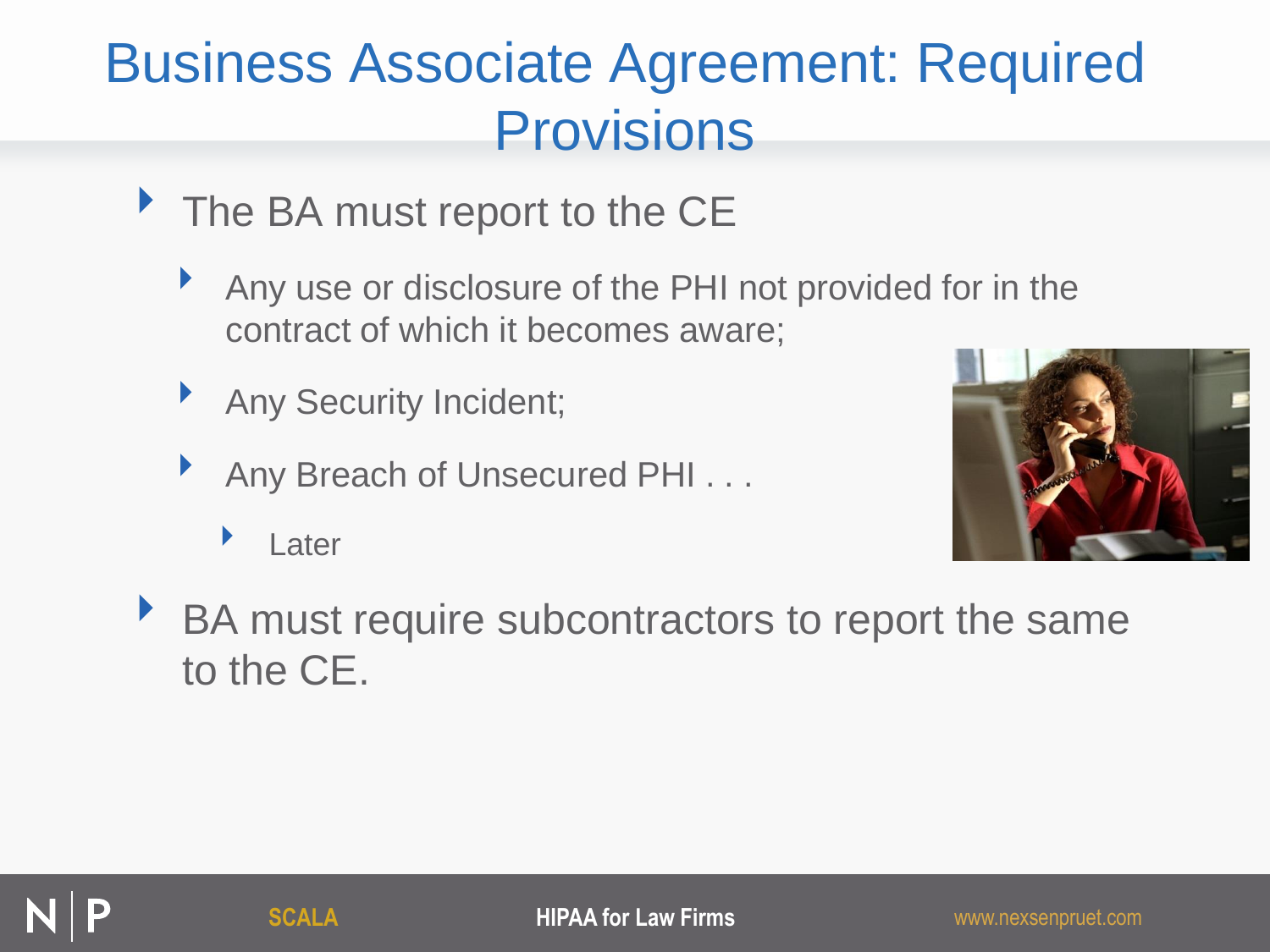### BUSINESS ASSOCIATE AGREEMENT: REQUIRED PROVISIONS

• The BA must ensure that any agents, including subcontractors, to whom it provided PHI received from, or created or received by the BA on behalf of, the CE agrees to the same restrictions and conditions that apply to the BA with respect to such PHI

34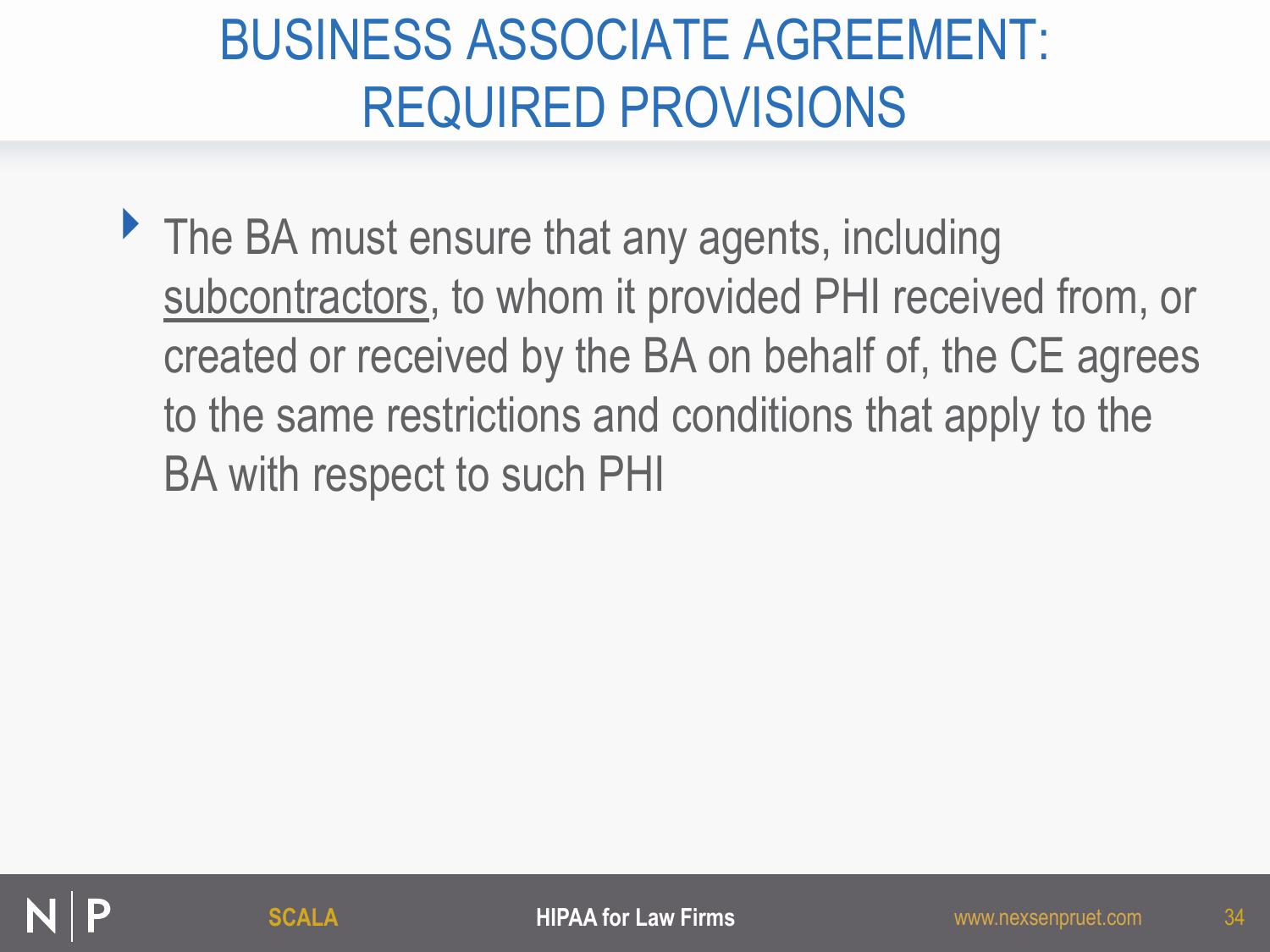- ‣ The BA must make the PHI available in accordance with access requirements of the Privacy Standard.
- **This obligation is limited to when the BA** maintains the PHI in a designated record set ("DRS") (Practice Tip: Don't maintain a DRS).
- ‣ The individual does not have access to PHI complied in a reasonable anticipation of, or for use in, a civil, criminal, or administrative action or proceeding.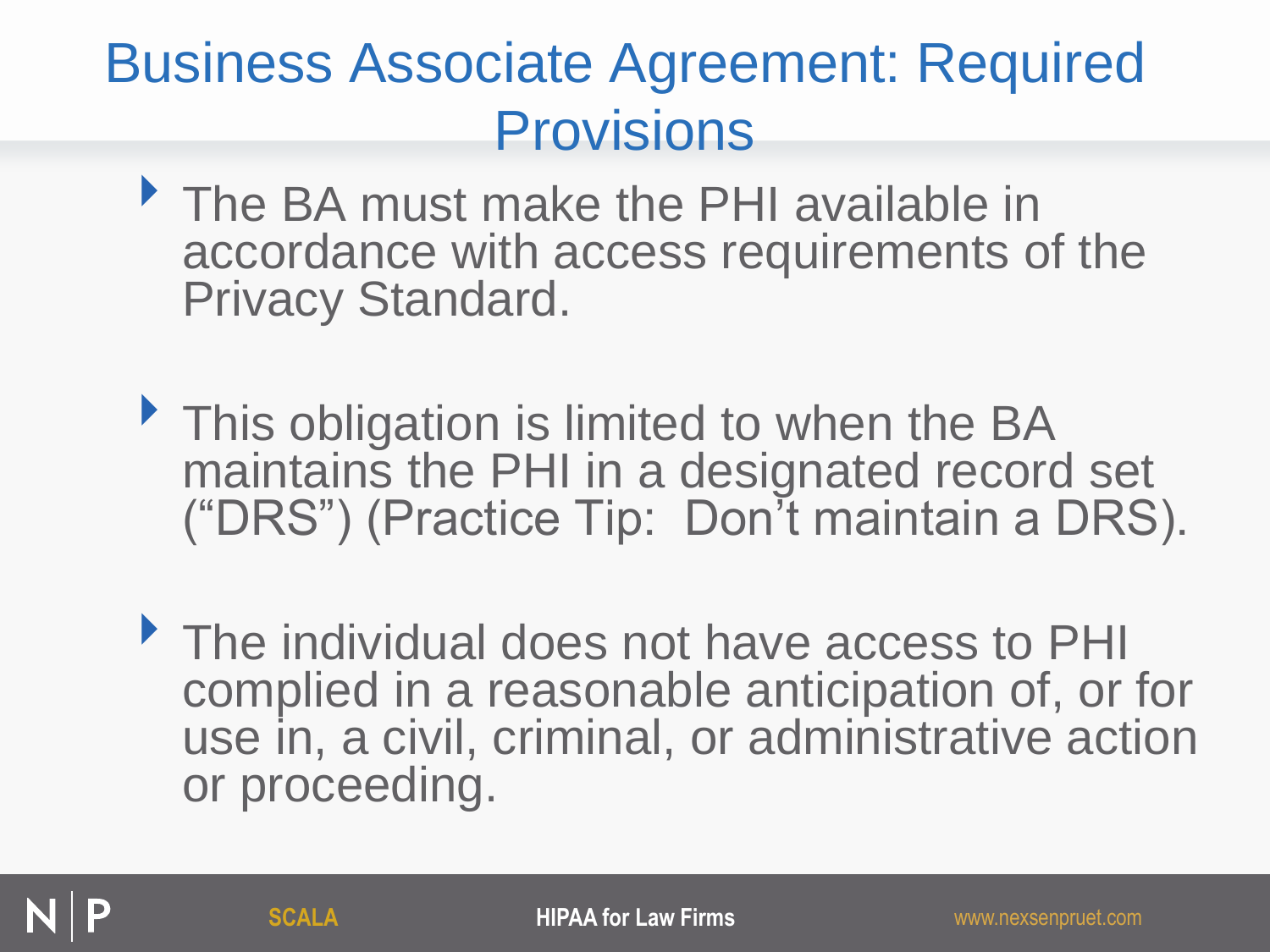- ▶ The BA must make the PHI available in accordance with the requirements for amendment and incorporate any amendments to PHI.
- ▶ This obligation is similarly limited because the requirements for amendment apply only if the BA maintains the PHI in a DRS (Practice Tip: Don't maintain a DRS).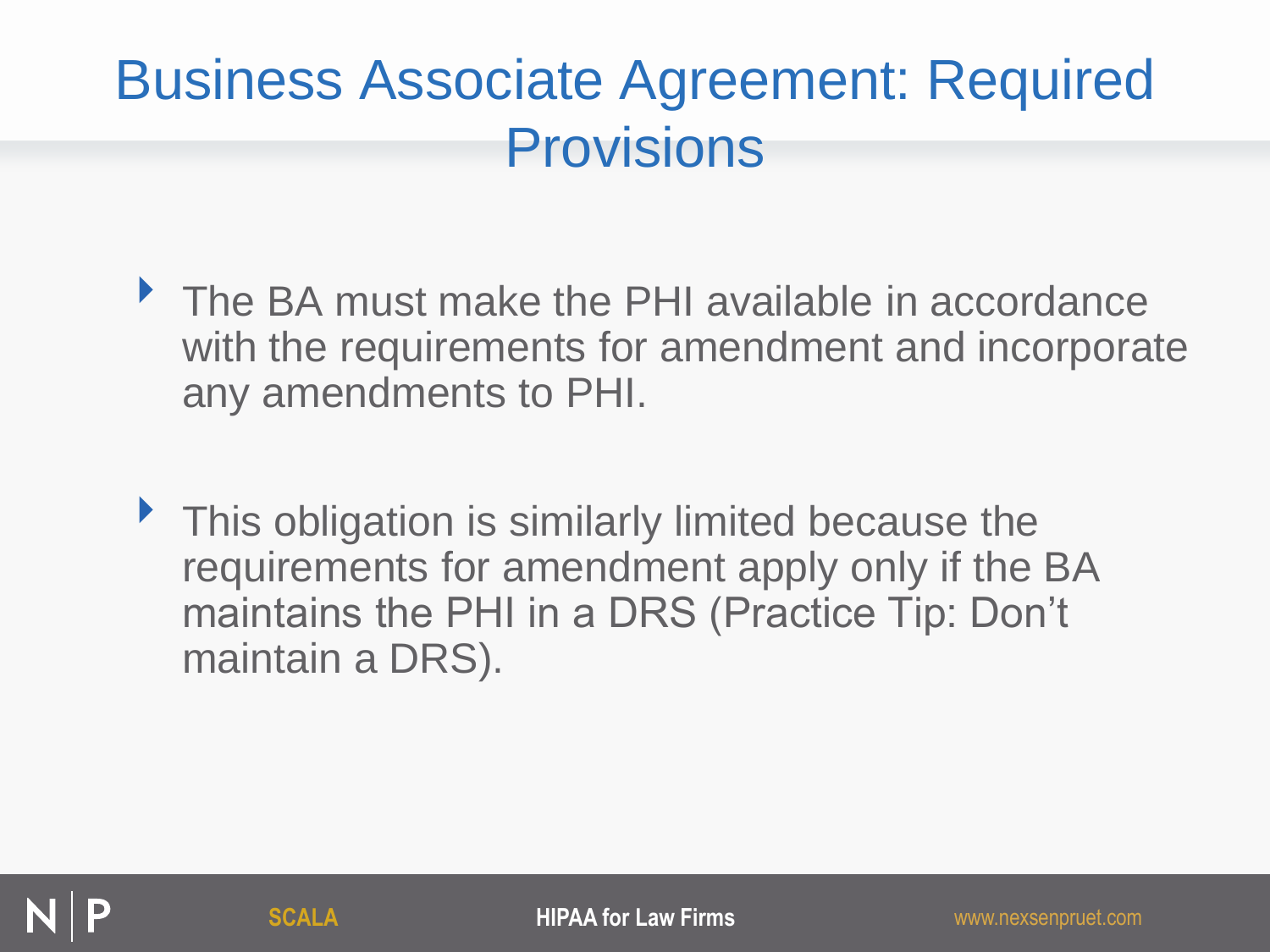- ‣ The BA must make the PHI available in accordance with accounting requirements of the Privacy Standard.
- ‣ Requires that the BA track and report its uses and disclosures to the client or, if requested to the individual.

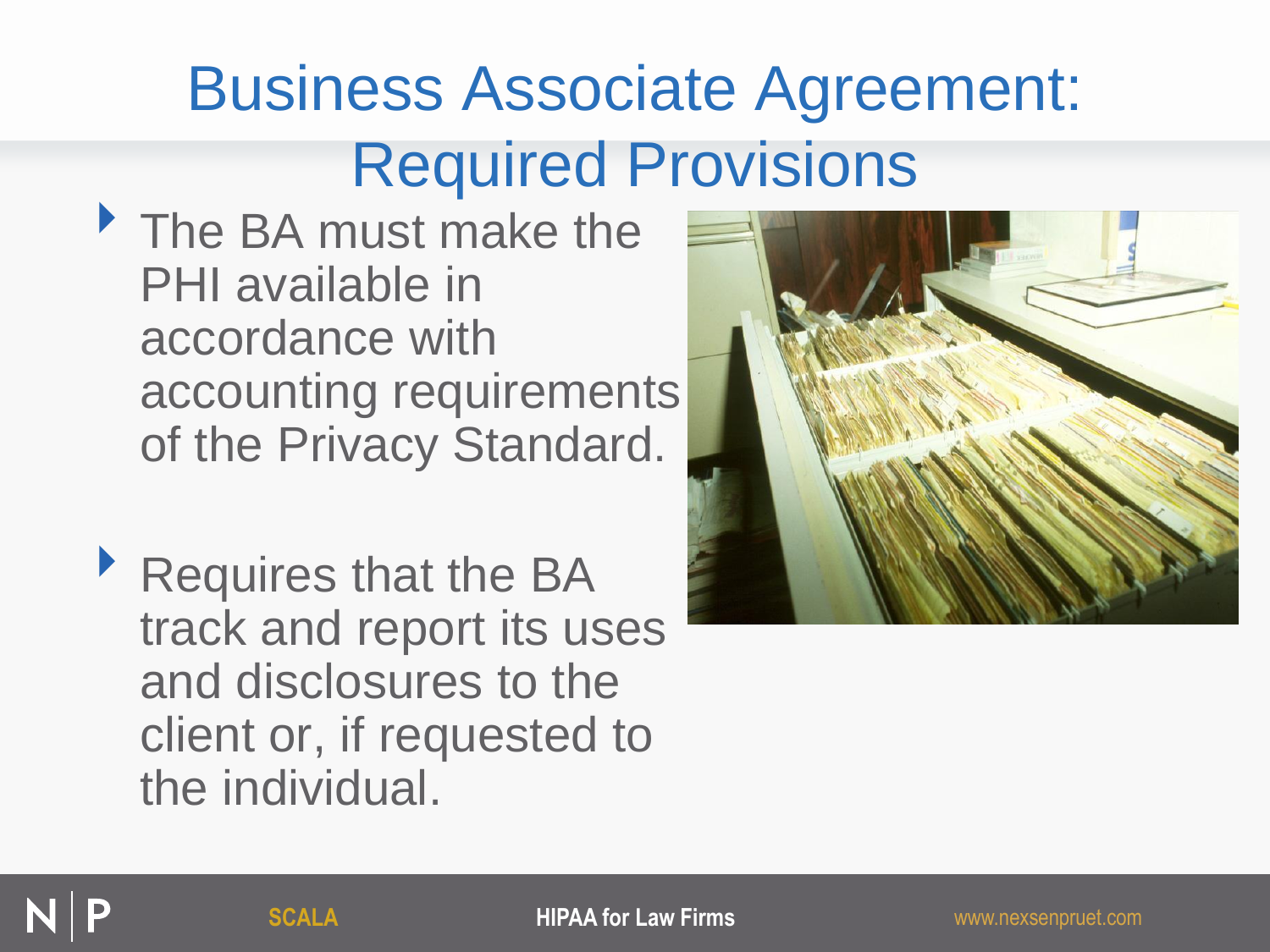- The accounting requirements do not apply to the following uses or disclosures:
	- Uses and disclosures to carry out treatment, payment or health care operations;
	- **Disclosures to the individual;**
	- **EXEC** Disclosures pursuant to an authorization
	- ‣ Disclosures pursuant to a facility's directory (Hospital) or to persons involved in the individual's care or other notification purposes;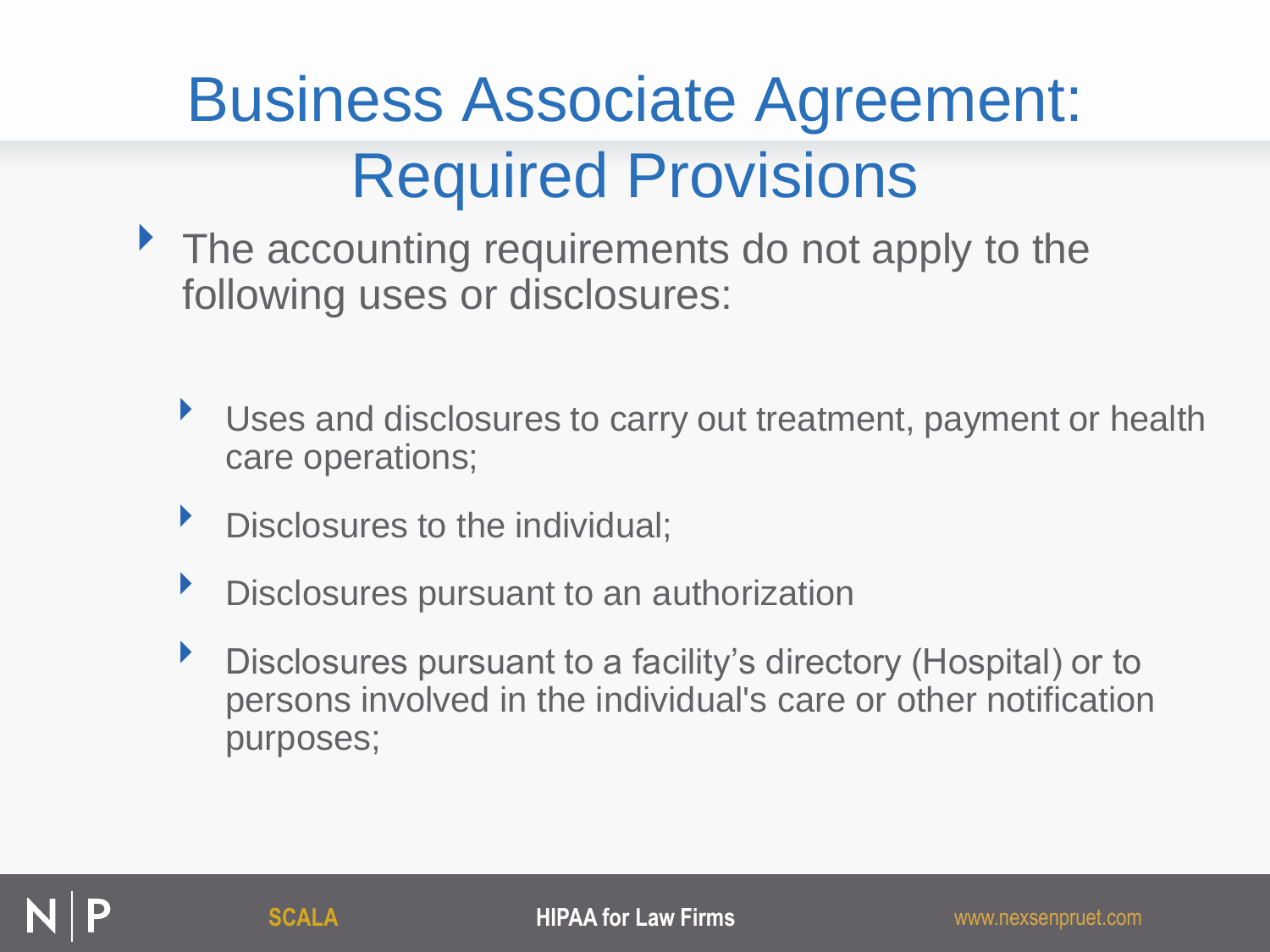- ‣ Disclosures for national security and intelligence purposes
- ‣ Disclosures to correctional institutions or law enforcement officials (in custodial situations only)
- As part of a limited data set; and
- Uses and disclosures incidental to the above.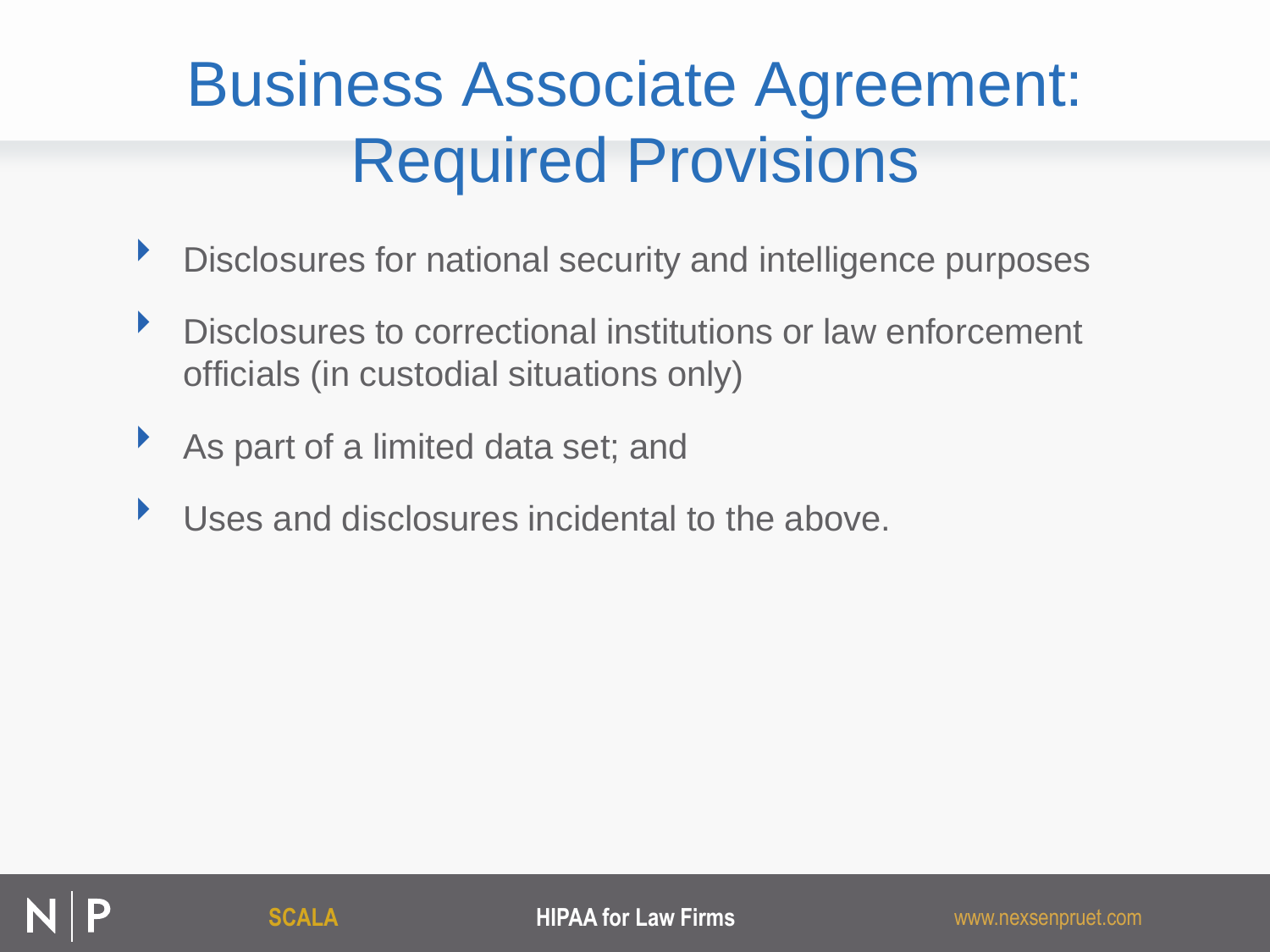- ▶ The BA must provide an accounting of disclosures from the earlier of the previous six (6) years.
- ▶ The CE must be provided with the following information related to each applicable disclosure:
	- The date of the disclosure
	- The name of the entity or person who received the PHI and, if known, the address of such entity or person
	- ‣ A brief description of the PHI disclosed
	- ‣ A brief statement of the purpose of the disclosure that reasonably informs the individual of the basis for the disclosure, or, in lieu of such statement, a copy of a written request for a disclosure under §§ 164.502(a)(2)(ii) (when required by the Secretary of DHHS) or 164.512 (required by regulation or statute)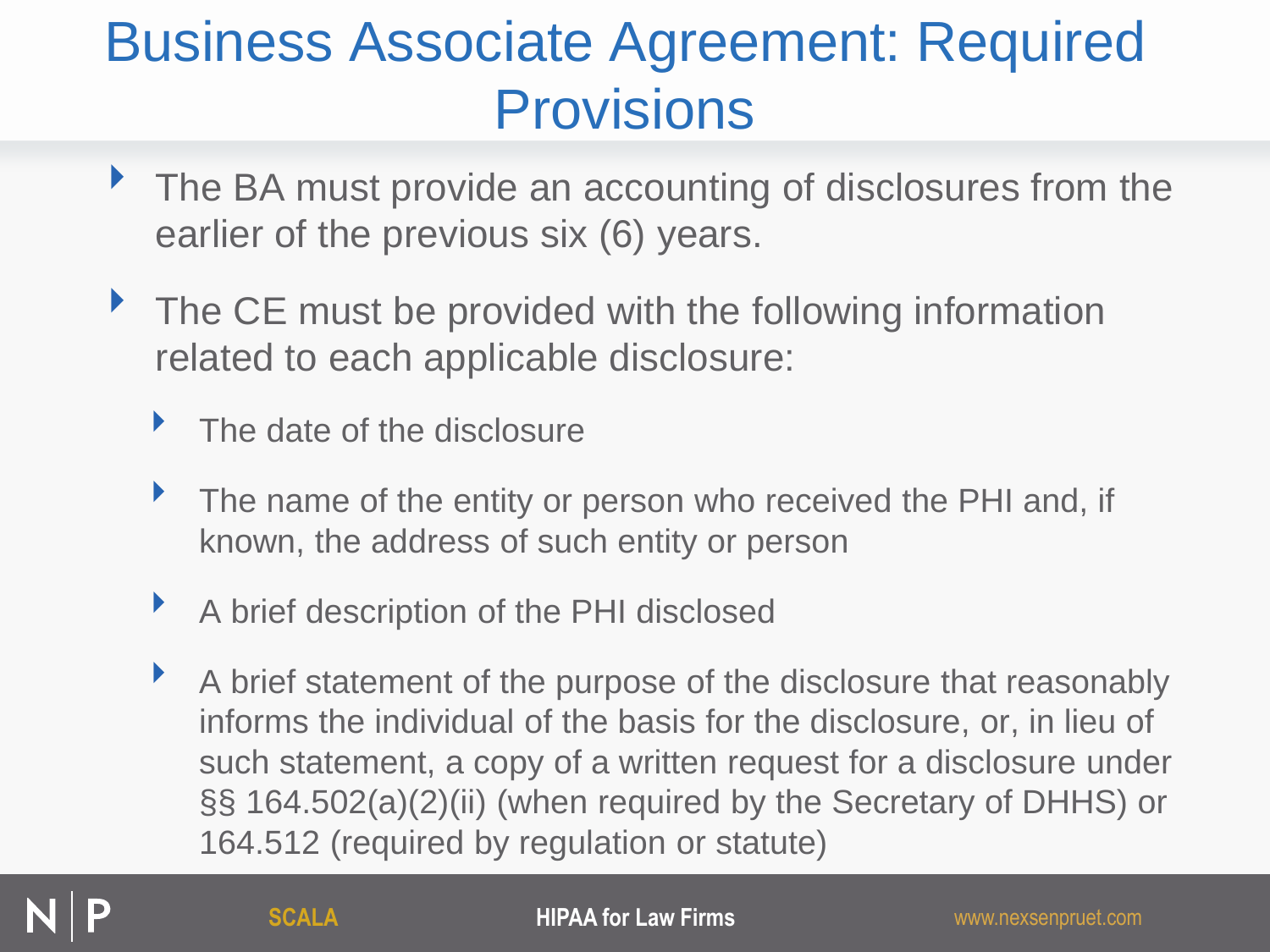The BA must make the BA's internal practices, books, and records relating to the use or disclosure of PHI received from, or created or received by the business associate on behalf of, the covered entity available to the Secretary of DHHS for the purpose of determining the CE's or BA's compliance with the Privacy Standard.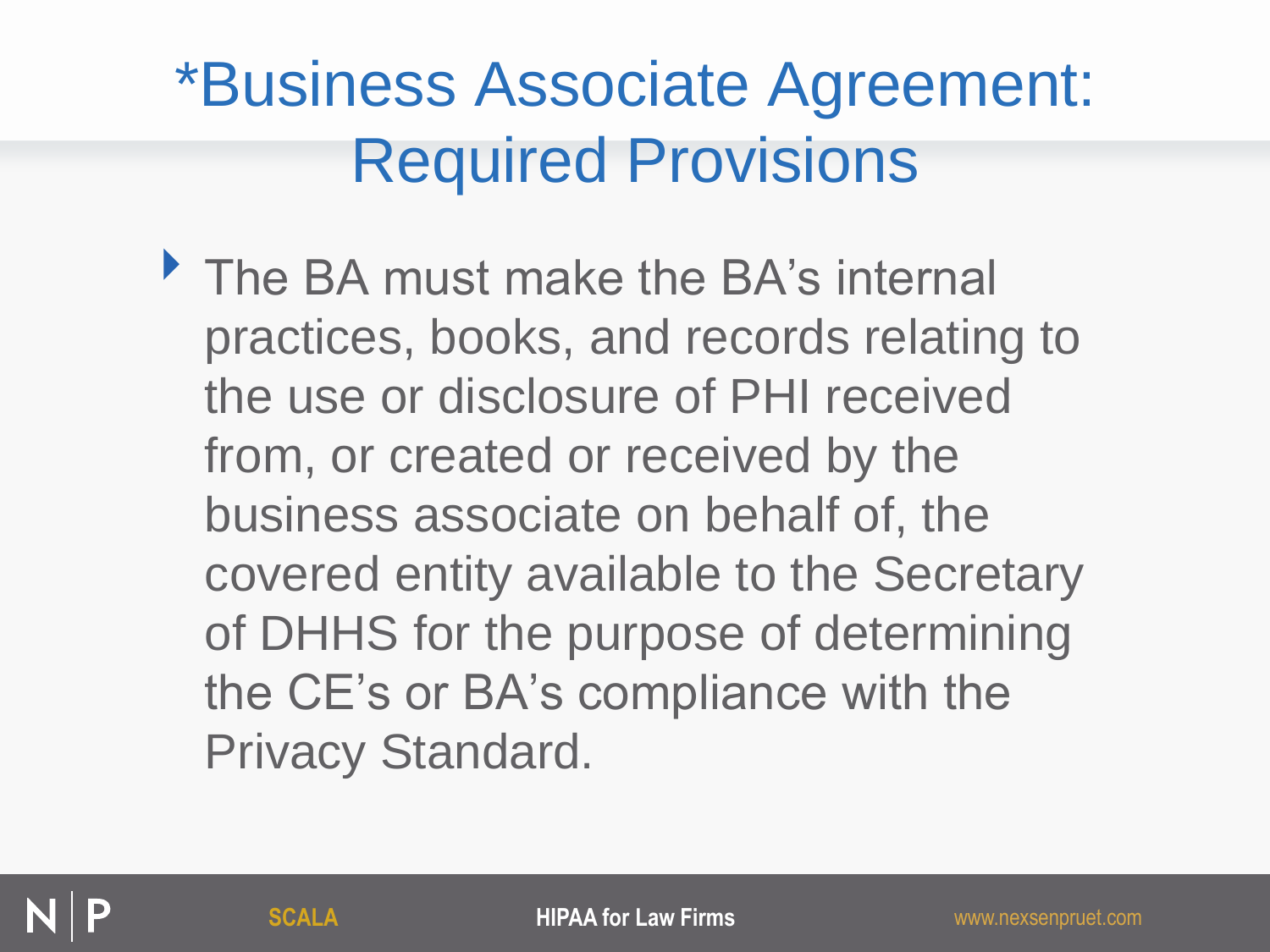# Potential Waiver of the Attorney Client Privilege and Work Product Doctrine

- May operate as a waiver of the attorney client privilege and work product doctrine.
- Any disclosure to a third party operates as a waiver.
- The waiver may extend to all communications related to the subject.
- ▶ Recommend modifying the BAA to require the Covered Entity's consent prior to disclosing PHI to the Secretary.
- Helps to satisfy the confidentiality requirements of S.C.R.P.C. 1-6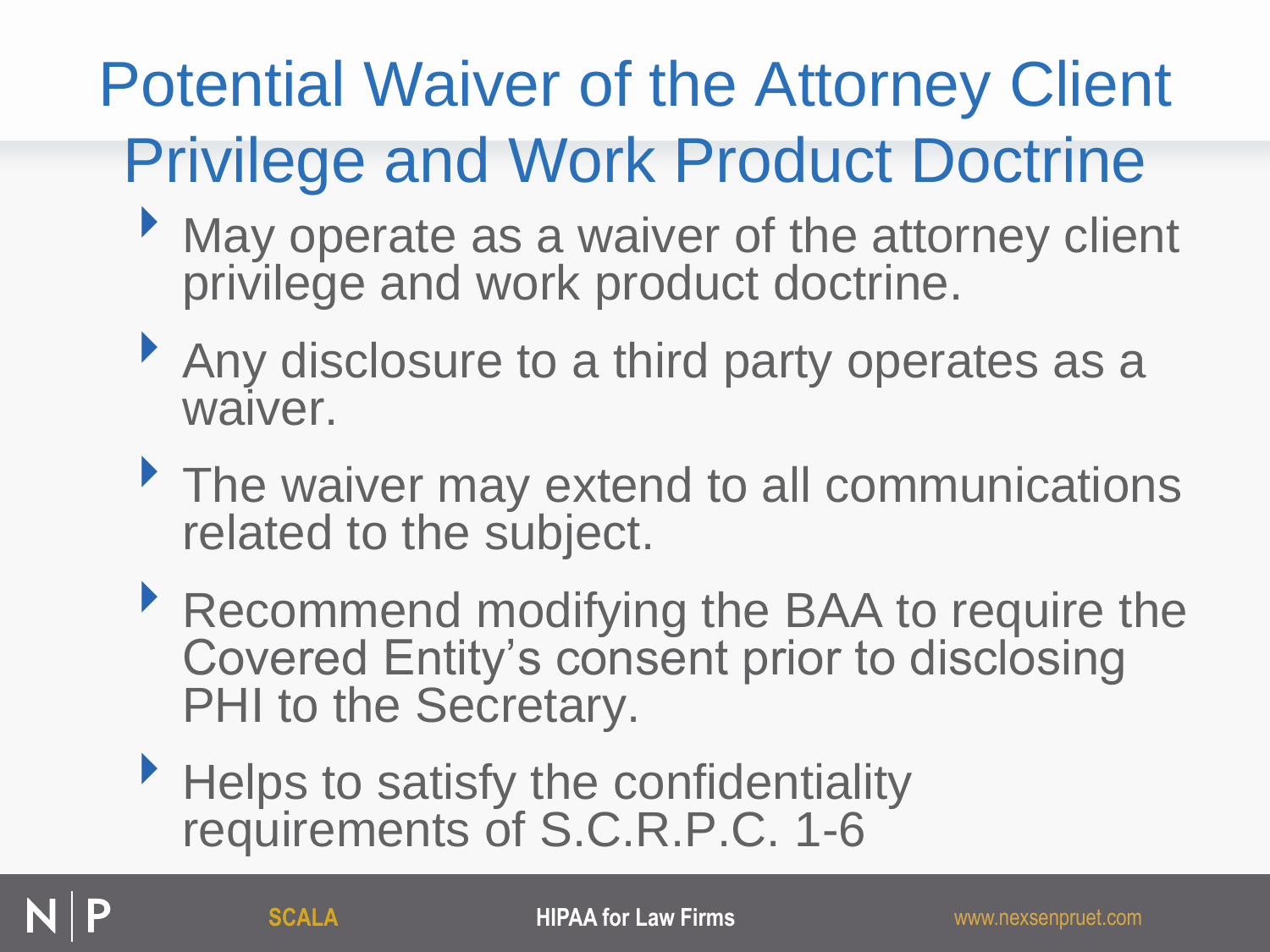▶ The BAA must require at the termination of the contract, if feasible, the return or destruction of all PHI received from, or created or received by the BA on behalf of the CE that the BA still maintains in any form and retain no copies of such information or, if such return is not feasible, extend the protections of the contract to the information.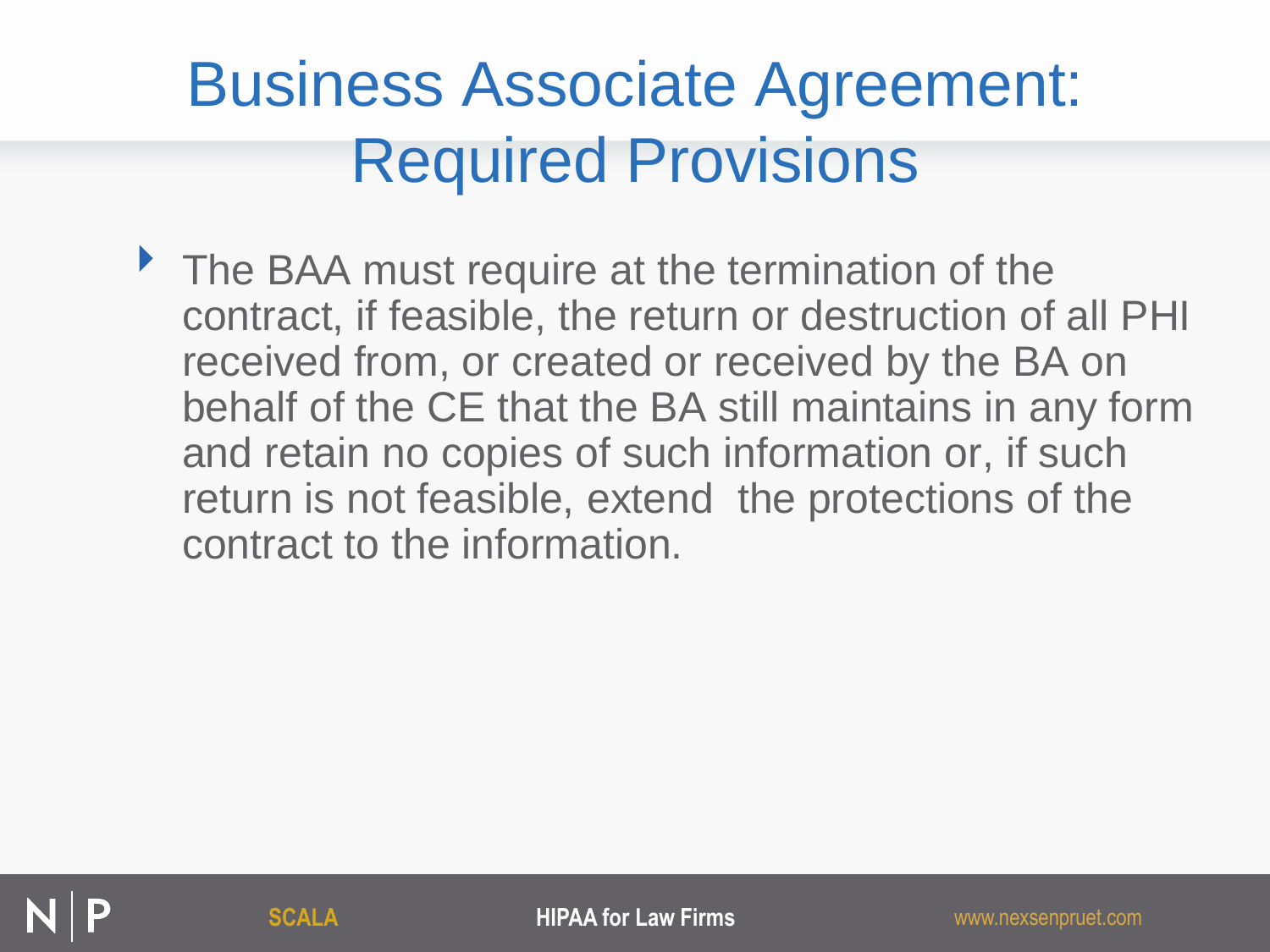• The BAA must authorize termination of the contract by the CE, if the CE determines that the BA has violated a material term of the contract; and

**After HITECH, visa versa.** 



**SCALA HIPAA for Law Firms** www.nexsenpruet.com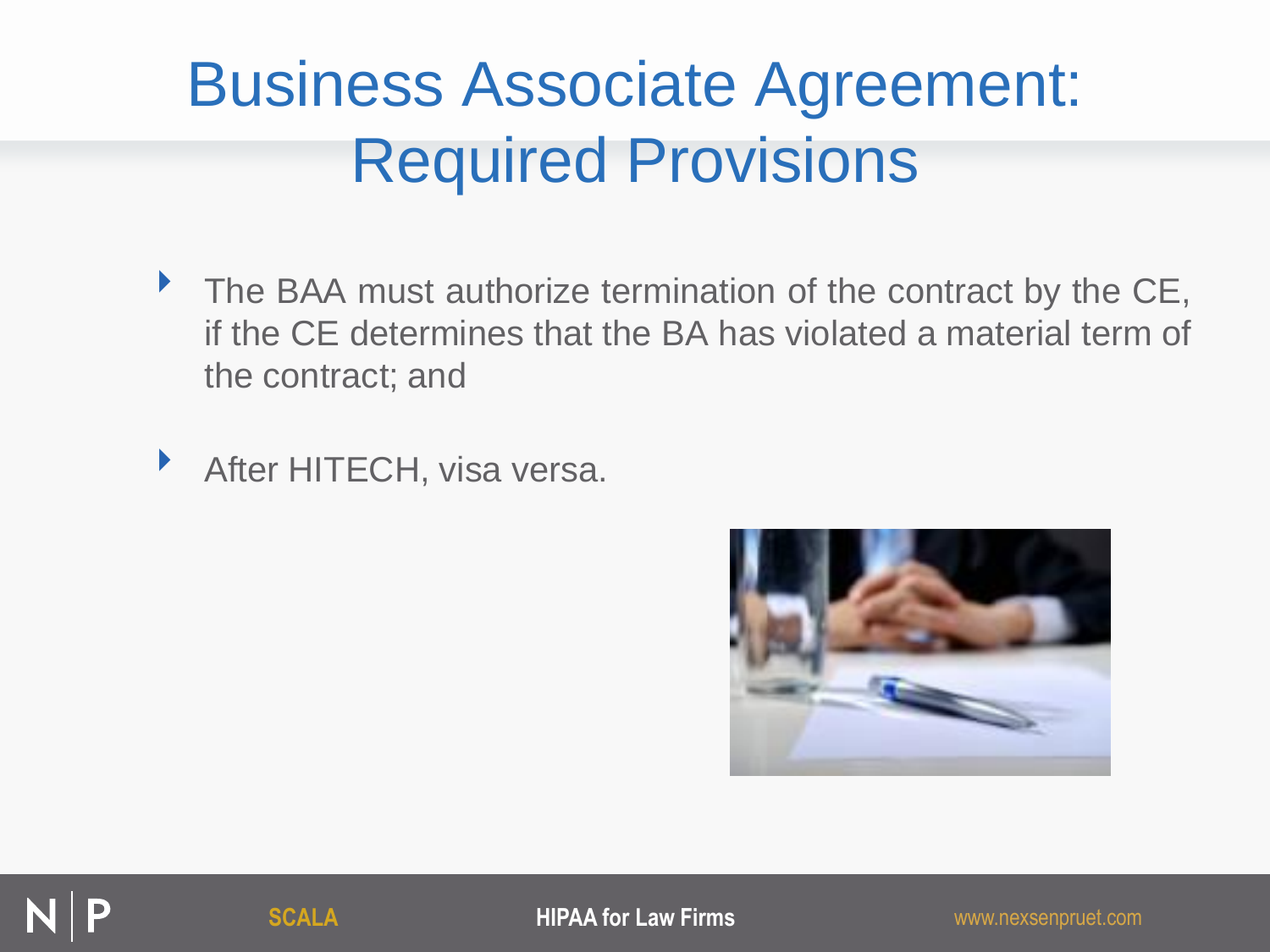- A CE is not in compliance with the business associate requirements if the CE knew of a pattern of activity or practice of the BA that constituted a material breach or violation of the BA's obligation under the contract or other arrangement, unless the CE took reasonable steps to cure the breach or end the violation, as applicable, and, if such steps were unsuccessful either:
	- ▶ Terminate the BAA or, if termination is not feasible;
	- ‣ Report the violation to the Secretary of DHHS
- And, after HITECH, visa versa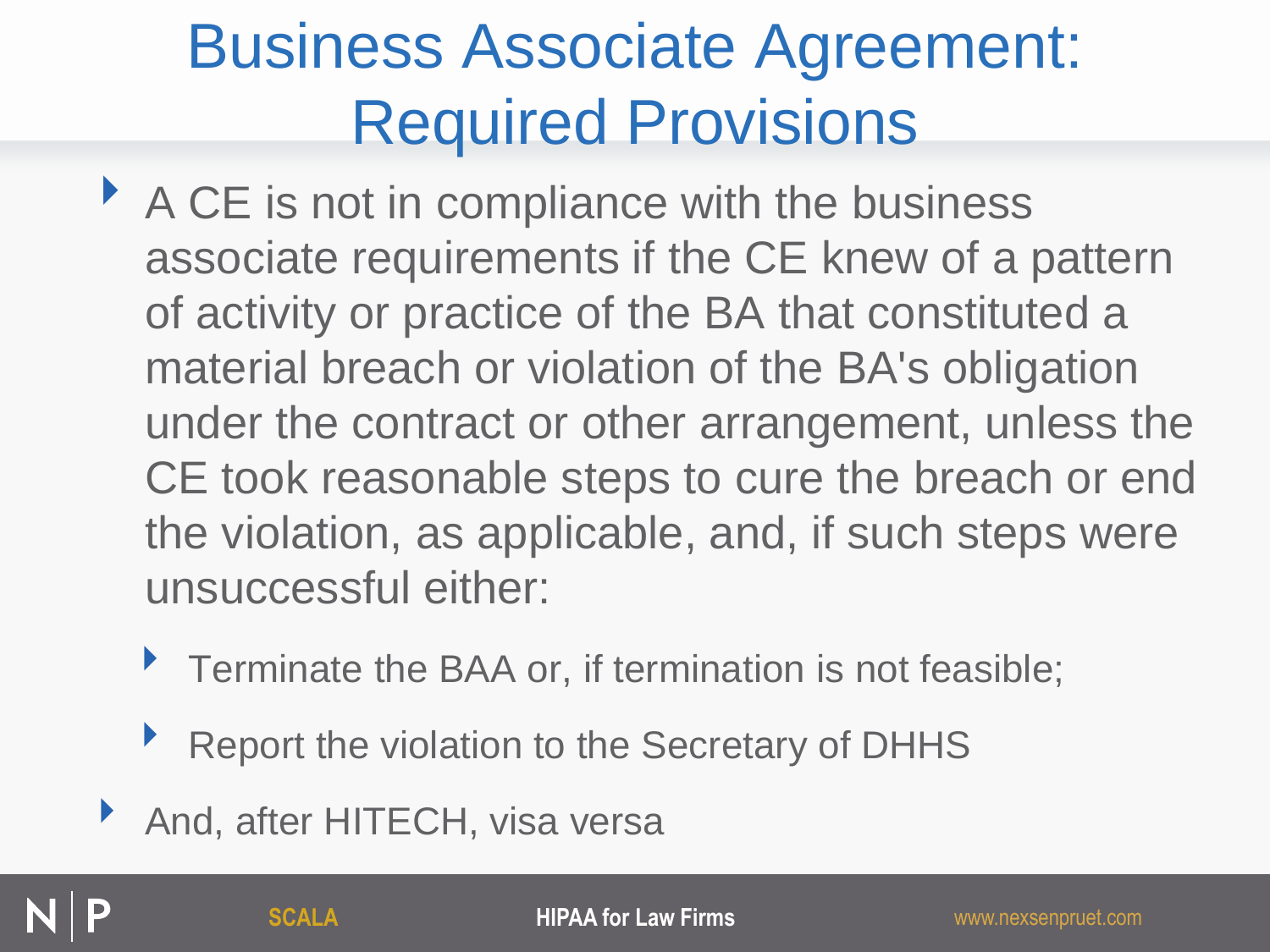#### \*Notification of Breaches of Unsecured PHI

- ▶ A BA is required to report Breaches of Unsecured PHI to the CE.
- ‣ Breach means: the acquisition, access, use, or disclosure of PHI in a manner not permitted under the Privacy Standards which *compromises the security or privacy of such information* . . .



**SCALA HIPAA for Law Firms** www.nexsenpruet.com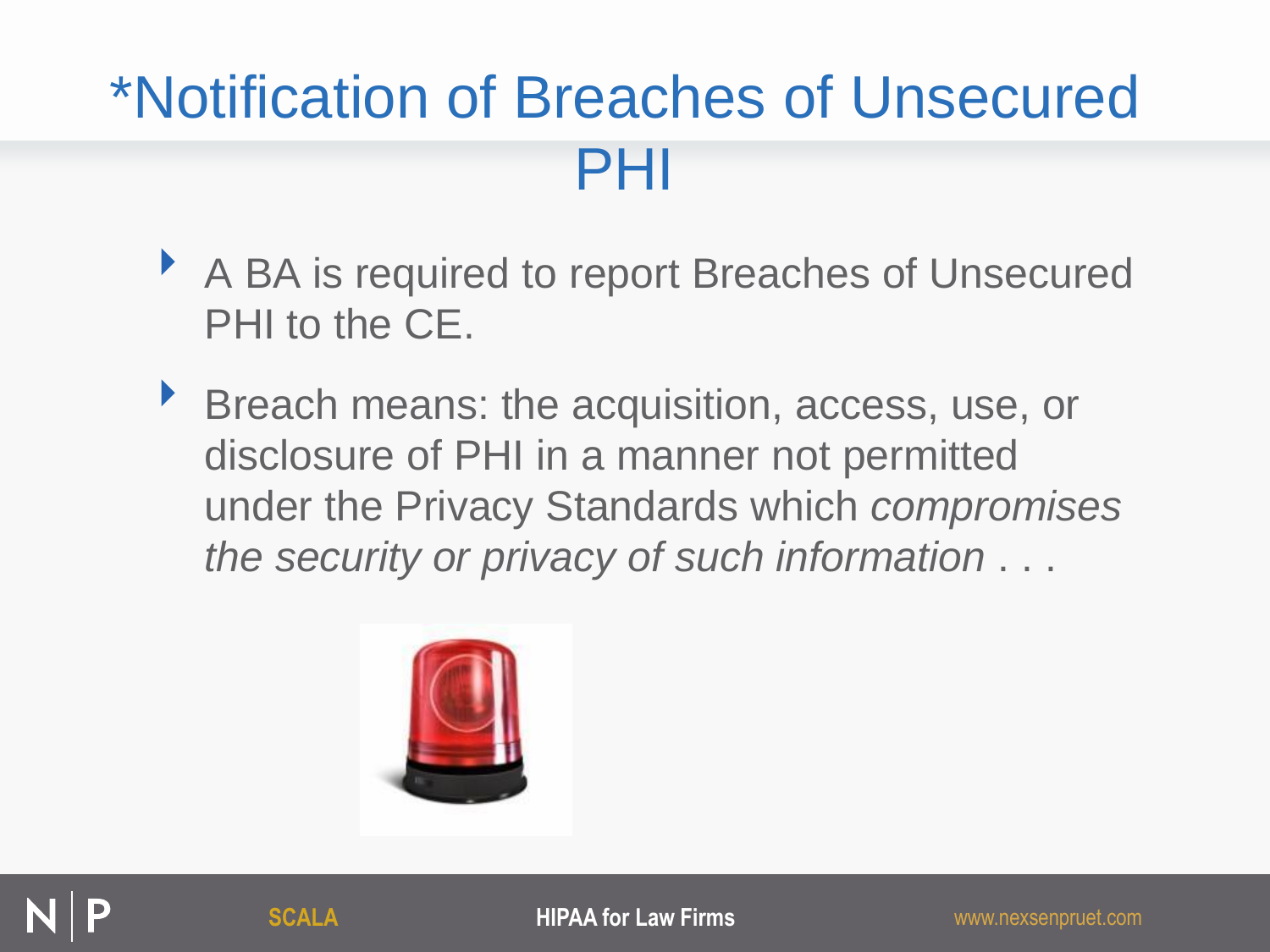### Exceptions to the Meaning of Breach

- ‣ Any unintentional acquisition, access, or use of PHI by a workforce member or person acting under the authority of a CE or BA if such acquisition, access, or use was made in good faith and within the scope of authority and does not result in further use or disclosure in a manner not permitted under Privacy Standards;
- ‣ Any inadvertent disclosure by a person who is authorized to access PHI at a CE or BA to another person authorized to access PHI at same CE or BA or OHCA in which the CE participates, and the PHI received as a result of such disclosure is not further used or disclosed in a manner not permitted under the Privacy Standards; and
- A disclosure of PHI where a CE or BA has a good faith belief that an unauthorized person to whom the disclosure was made would not reasonably have been able to retain such information.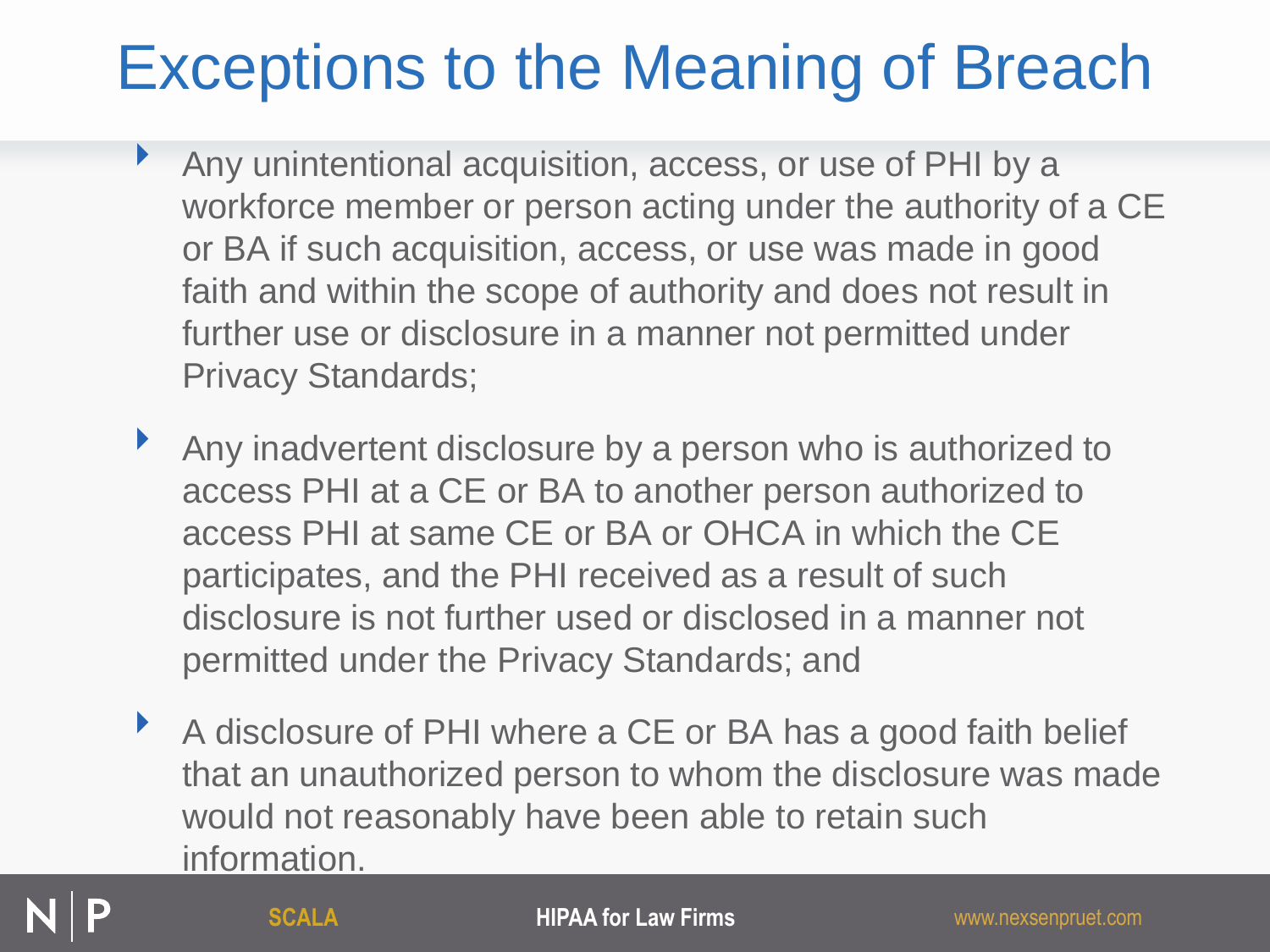#### Unsecured PHI

- Unsecured Protected Health Information ("Unsecured PHI"): PHI that is not secured by a technology standard that renders PHI unusable, unreadable, or indecipherable to unauthorized persons and is developed or endorsed by a standards developing organization that is accredited by the American National Standards Institute.
- Guidance published April 17, 2009.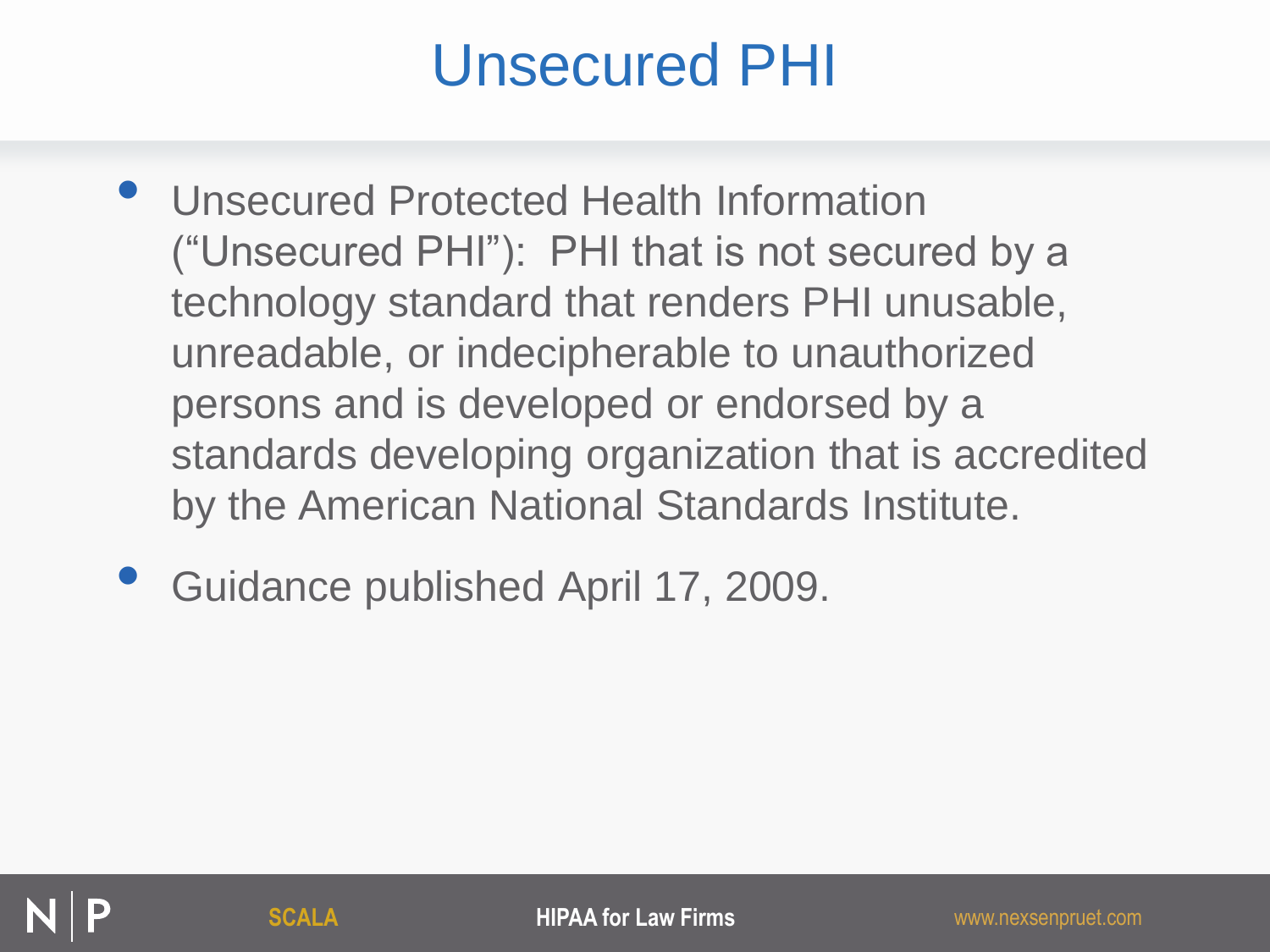# Whether a Breach is Reportable

- ‣ A breach is reportable if the breach is of Unsecured PHI; AND if
- There is has not been a finding that there is a low probability that the privacy or security of the PHI has been compromised based on a risk assessment of the following 4 factors:
	- The nature and extent of the PHI involved, including the types of identifiers and the likelihood of reidentification;
	- ‣ The unauthorized person who used the PHI or to whom the disclosure was made;
	- ‣ Whether the PHI was actually acquired or viewed; and
	- The extent to which the risk to the PHI has been mitigated.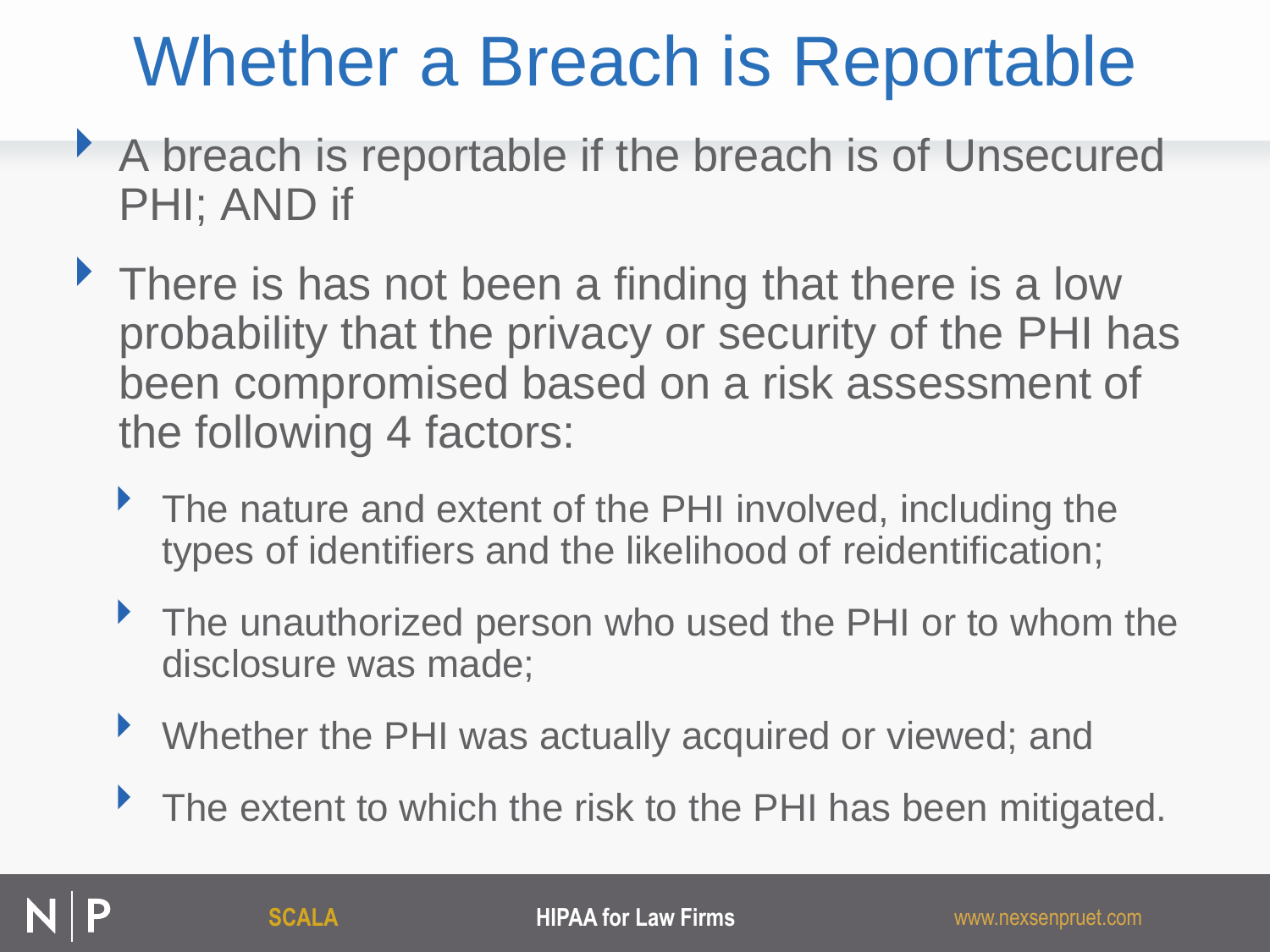# Discovery of the Breach and Reporting to **the CE**<br>Timing of the report is determined in the BAA;

- 
- A breach is discovered on the first day the breach is known or by exercising reasonable diligence, would have been known by the CE;
- A breach is discovered by a BA on the first day the breach is known or by exercising reasonable diligence, would have been known by the BA;
- A BA or Subcontractor is required to report the breach to the CE in accordance with the terms of the BA;
- ▶ Clarified in the HITECH Final Rule: A CE will be deemed to have discovered a breach on the first day the breach was discovered by a BA only if the BA is acting as an **agent** of the CE.
	- Determined by the federal common law of agency.

**SCALA HIPAA for Law Firms** www.nexsenpruet.com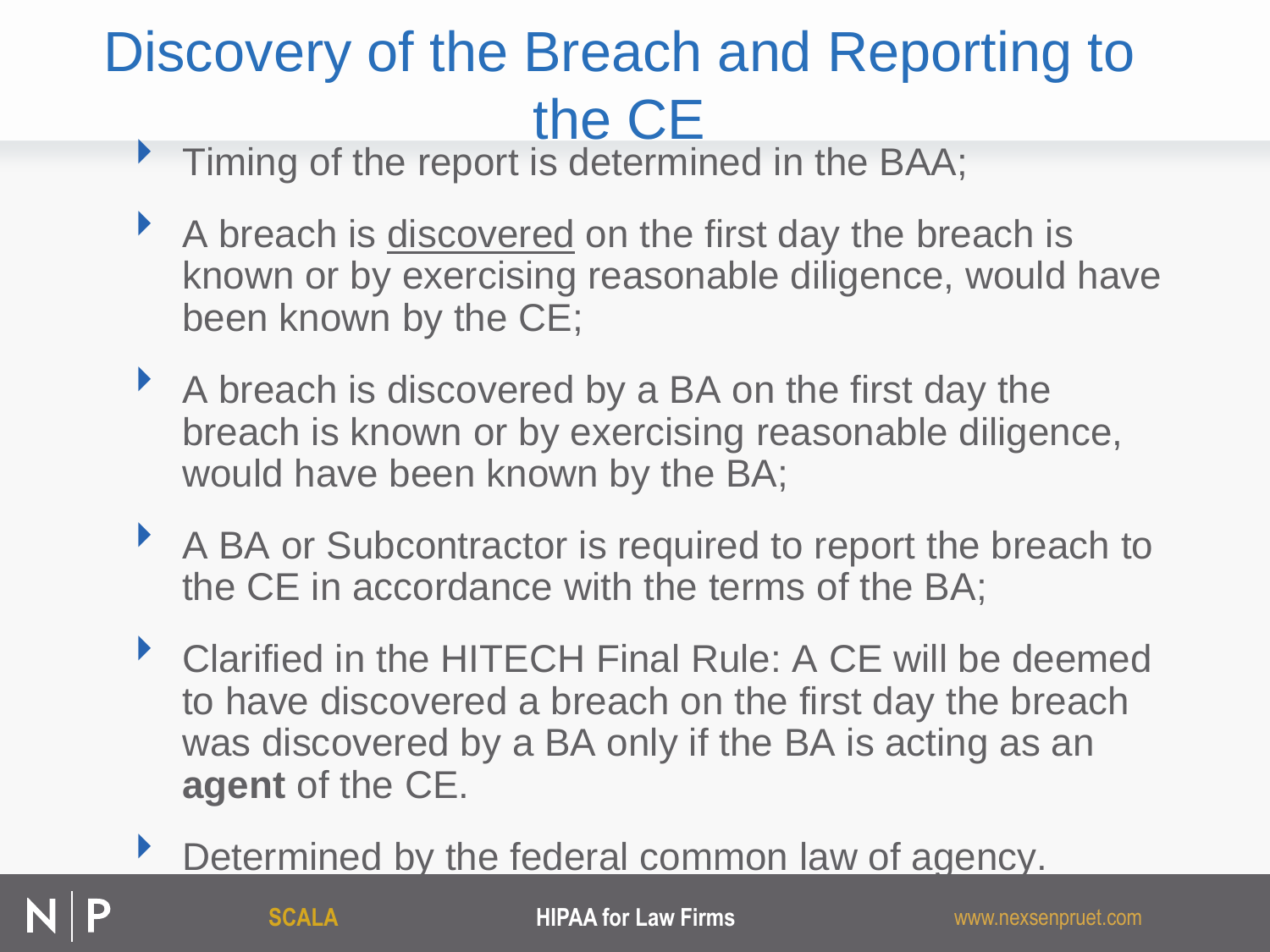### Content of the Notice of the Breach to the **CE**

- ‣ A brief description of what happened (include date of breach and date of discovery)
- ‣ A description of the types of Unsecured PHI involved in the breach
- ▶ The steps that individuals should take to protect themselves from potential harm
- A brief description of what the CE is doing to investigate, mitigate losses and protect against further breaches
- ▶ Any other information required by the CE in the BAA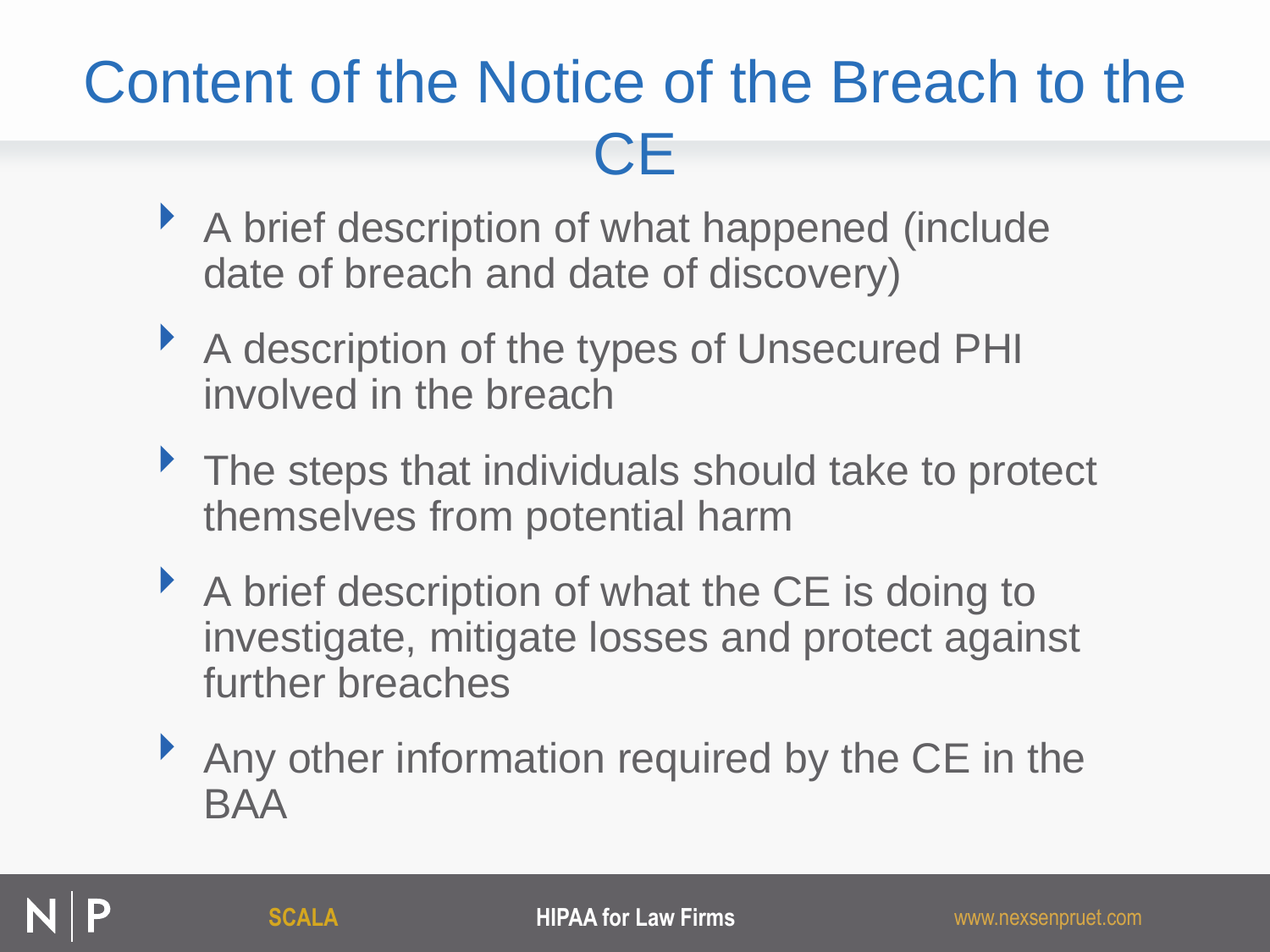## Regarding Any Disclosures of PHI

- ‣ Generally, the "Minimum Necessary" PHI must be used or disclosed to effect the intended purpose.
- ▶ The CE/BA may not use or disclose the entire medical record unless it is specifically justified.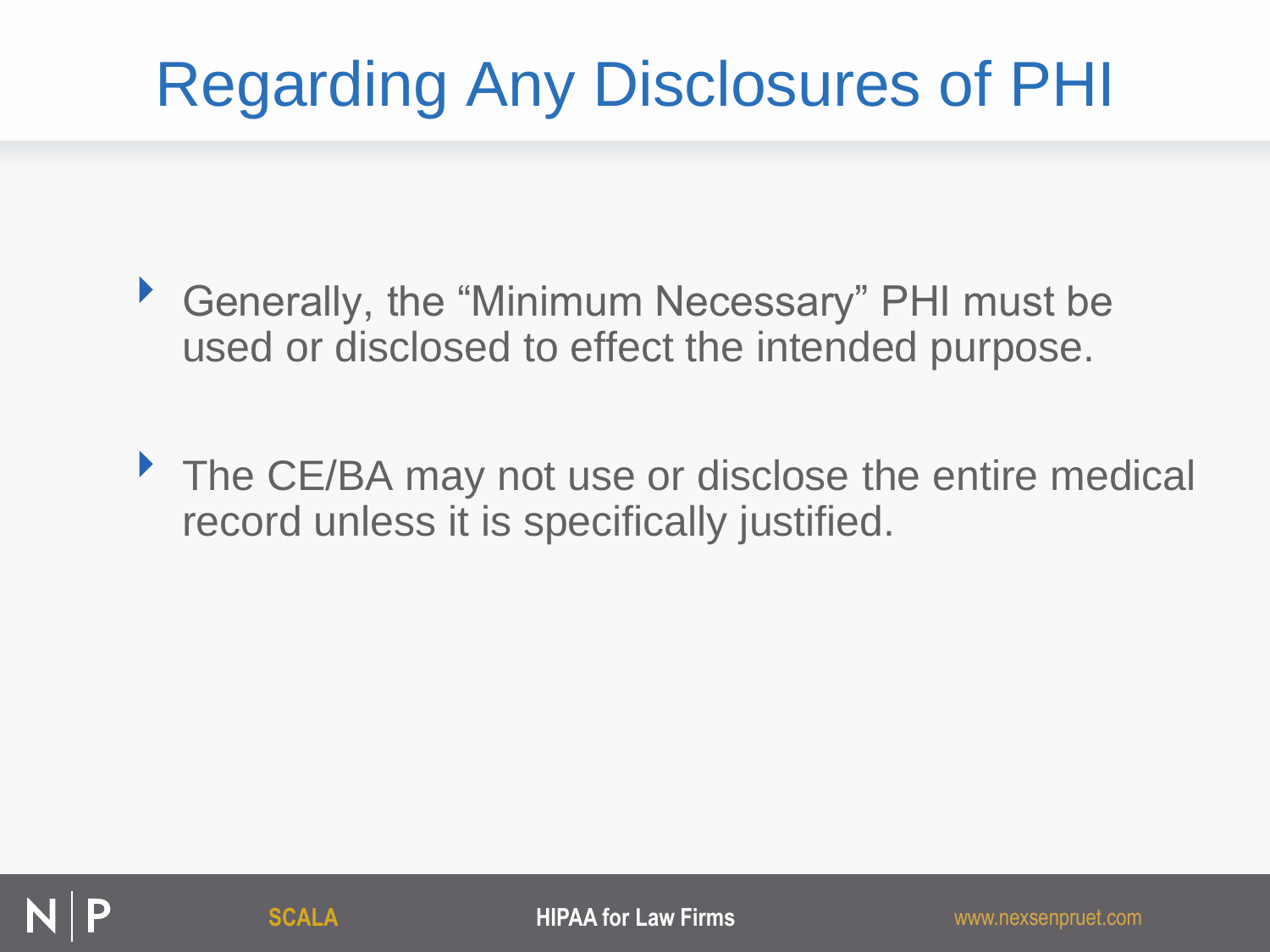## Regarding Any Disclosure of PHI

‣ A CE may rely, if such reliance is reasonable under the circumstances, on a requested disclosure as the minimum necessary for the stated purpose when the information is requested by a professional who is a member of its workforce or is a BA of the CE for the purpose of providing professional services to the CE, if the professional represents that the information requested is the minimum necessary for the stated purpose(s).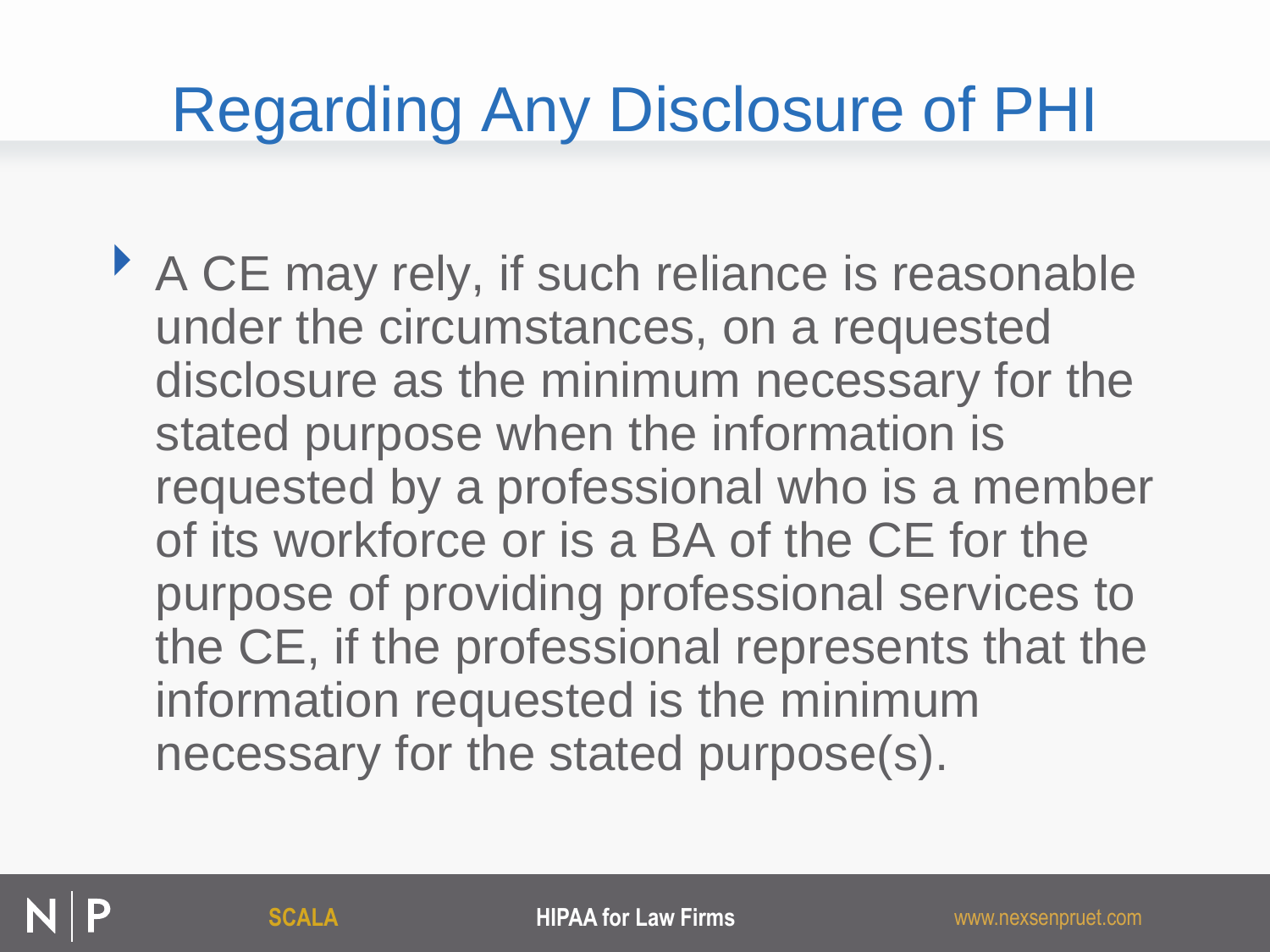## **What (Else) Law Firms May Not Know**

- ▶ Law Firms providing health insurance for the first time.
- ‣ What the Law Firm's health plan HIPAA obligations entail:
	- ‣ Fully-insured and fully administered plans.
	- Self-insured plans that are either self-administered or administered by a third party administrator (TPA).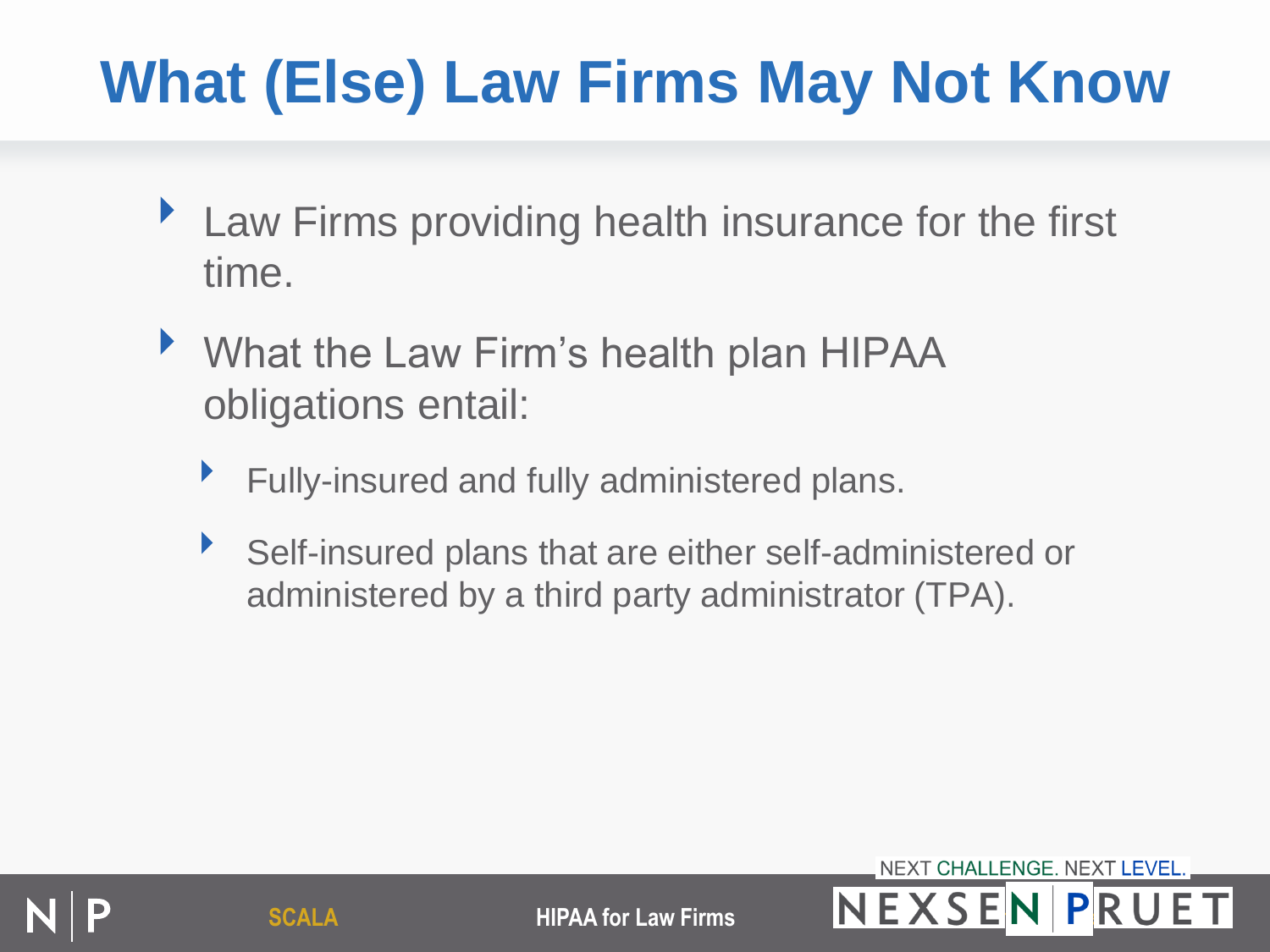### **HIPAA Requirements: Fully Insured and Administered Plans**

- ▶ Fully-insured and fully administered plans:
	- Amend plan documents to allow sharing of information if necessary.
	- ‣ Provide the Health Plan's Notice of Privacy Practices (NPP)upon request.
	- Refrain from retaliatory or intimidating acts for making HIPAA complaints.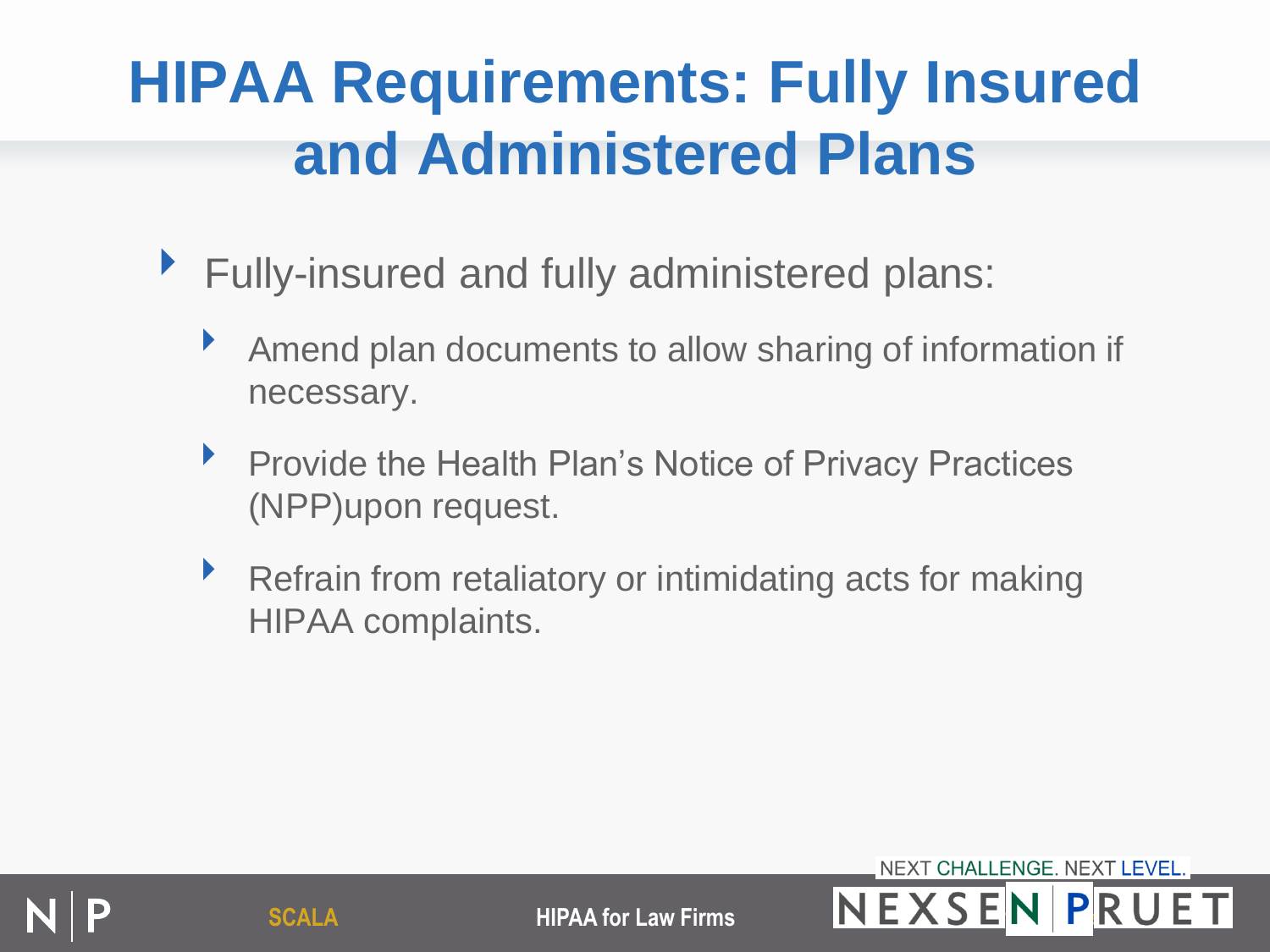#### **HIPAA Requirements: Self Insured and Either Self-Administered or Administered by TPA**

- ▶ Enter into appropriate BAAs;
- ‣ Amend the plan documents to allow sharing of information;
- Institute procedures to comply with plan amendments;
- ‣ Use and disclose PHI only as allowed under the Privacy Standards;
- ‣ Have all policies and procedures required under the Privacy/Security Standards;
- ‣ Provide plan participants with the NPP.

**SCALA HIPAA for Law Firms NEXSEN PRUE**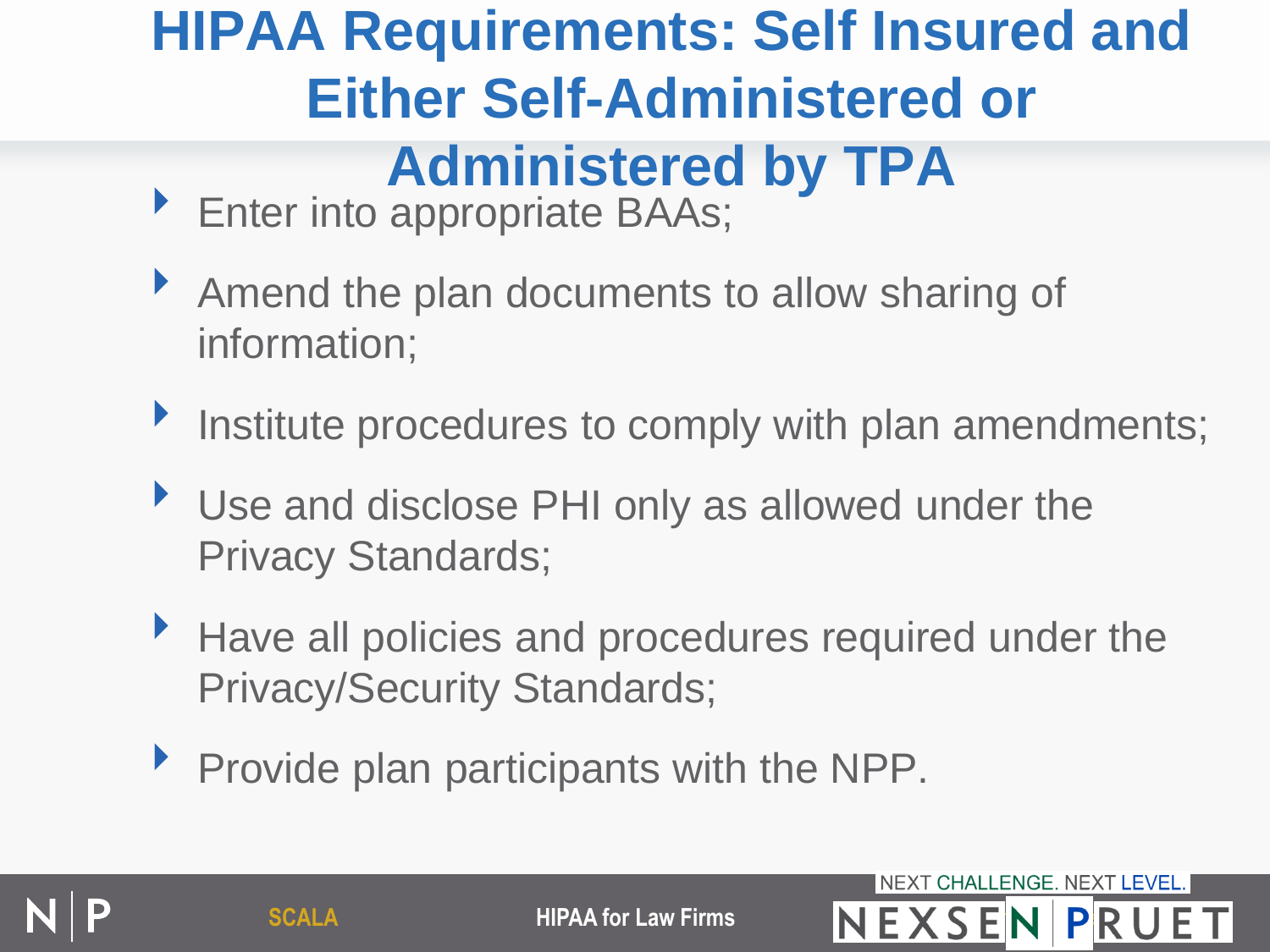## **Privacy & Security Policies and Procedures**

- Designate a privacy official
- ‣ Train your employees
- ‣ Safeguard the PHI
- ▶ Handle Complaints
- **Sanction violations**
- ▶ Refrain from retaliation for making complaints about your privacy practices



**SCALA HIPAA for Law Firms**  $N EXSEIN | P|R U$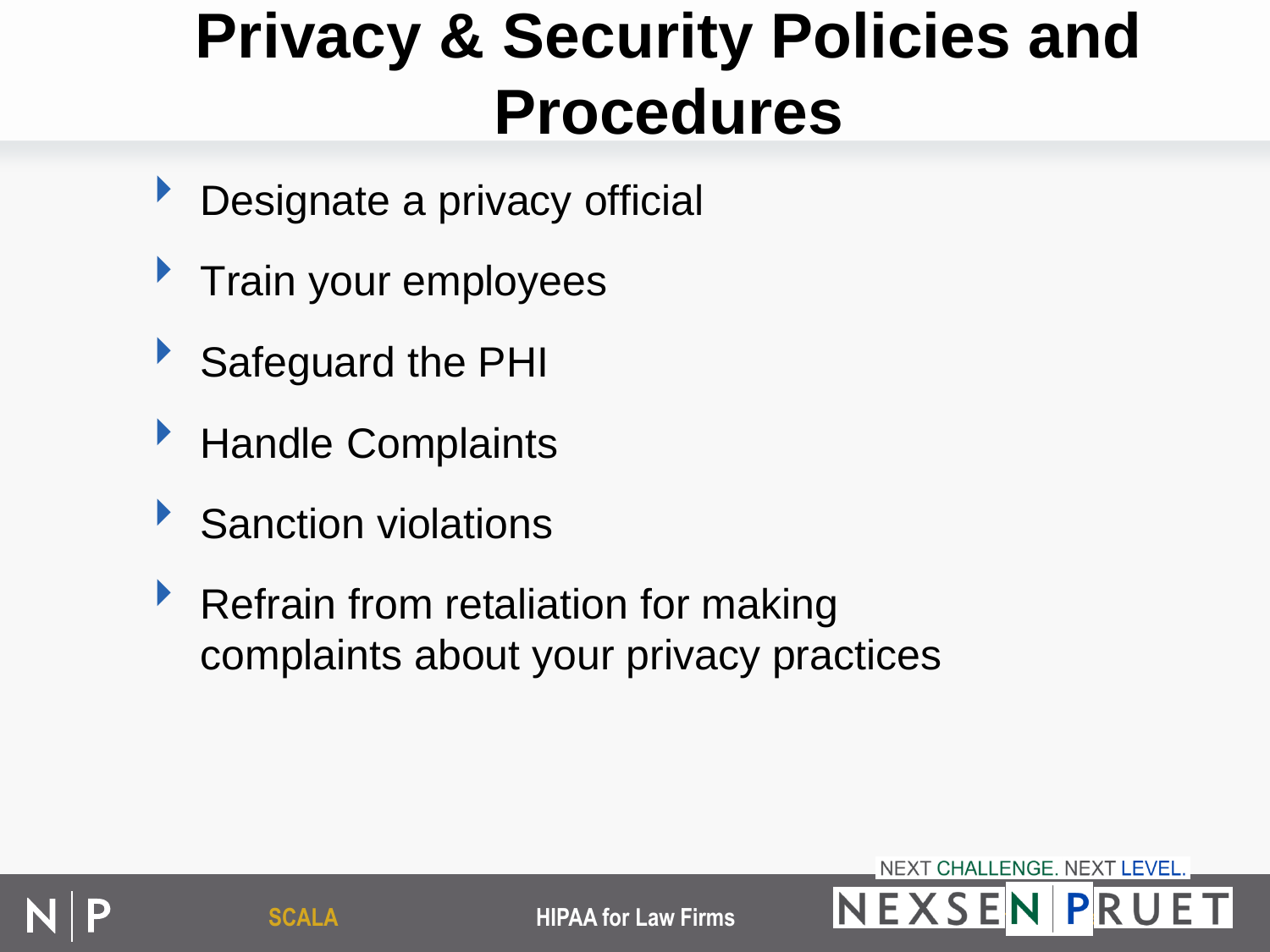### **Privacy & Security Policies and Procedures**

- **Provide for participants' rights:** 
	- ‣ Access
	- ‣ Amendment
	- **Accounting**
	- ▶ Restrict uses and disclosures
	- ‣ Confidential communication
	- **EXECUTE:** Receive notice of the Company's privacy practices
	- ‣ Receive notice of breaches of unsecured PHI



**SCALA HIPAA for Law Firms**  $N$  **E X S EIN I PIR U**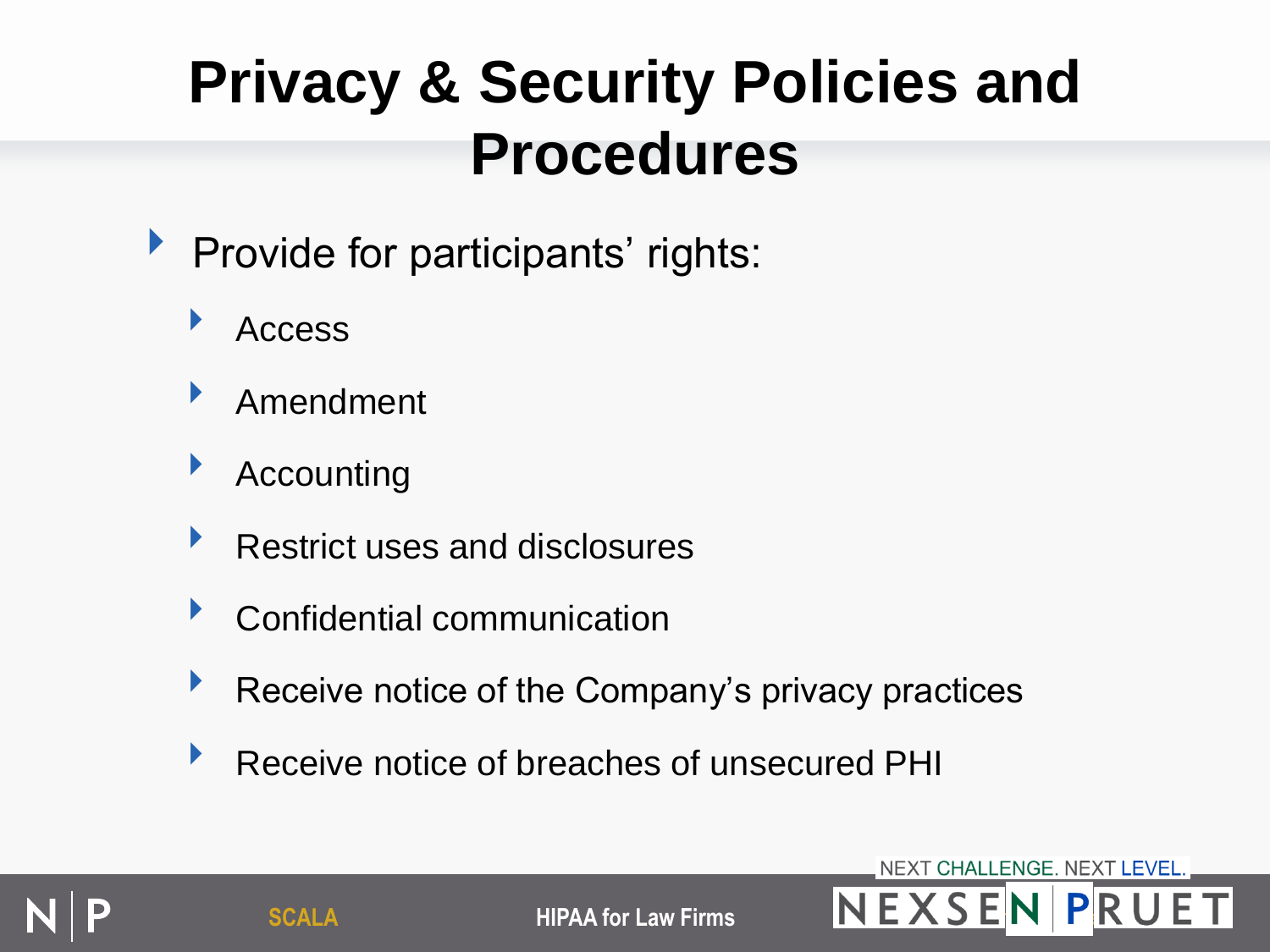#### **Privacy & Security Policies and Procedures**

‣Especially be sure that no health plan information is disclosed to or used by the employer to make employment decisions.



**SCALA HIPAA for Law Firms** NEXSENP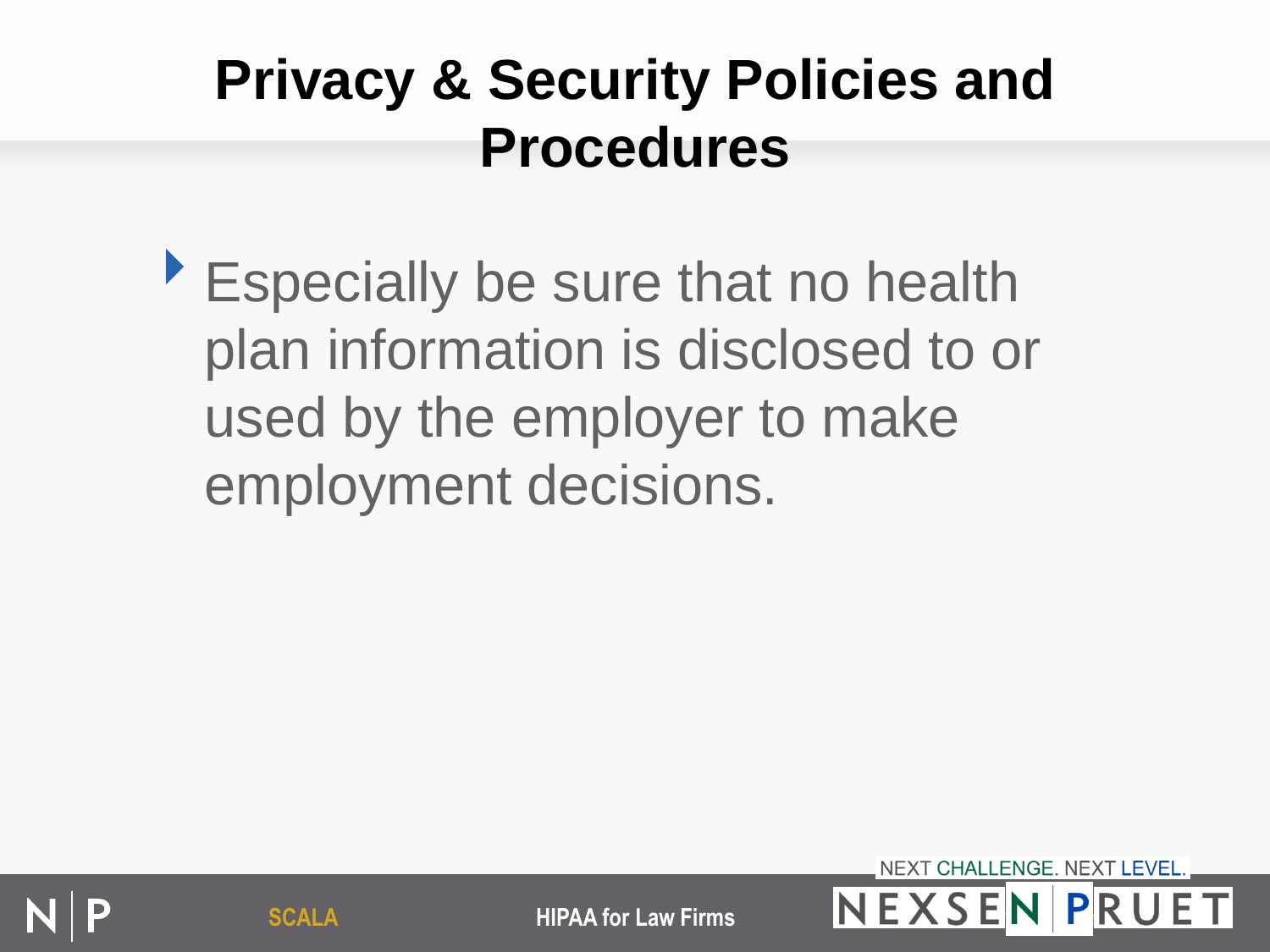#### HITECH/HIPAA Update: 9/23/2013 What Law Firms that already provide Health Insurance for their employees need to know

- All CEs are required to update all policies and procedures and forms with the updates in HITECH. Changes include:
	- Modification to and addition of certain definitions;
	- ‣ Changes in BAAs (final transition 9/23/2014);
	- Requirement for BAs to pass on BA obligations to Subcontractors;
	- ‣ Changes in permitting individual access to PHI;
	- ‣ Changes in permitting requests for restriction of PHI;
	- ‣ Changes in permitting CE to disclose PHI to those involved in an individual's care;
	- ‣ Changes in permitting a CE to use or disclose PHI for marketing;
	- ‣ Changes in permitting a CE to use or disclose PHI for fundraising;
	- ‣ Changes in the concept of requesting/providing the minimum necessary PHI to accomplish the purpose of the request, use or disclosure;
	- ‣ Changes in circumstances in which an authorization is required; and
	- ‣ Changes in the identification of breaches of unsecured PHI.

NEXT CHALLENGE. NEXT LEVEL.

**SCALA HIPAA for Law Firms**  $N E X S E N | P R$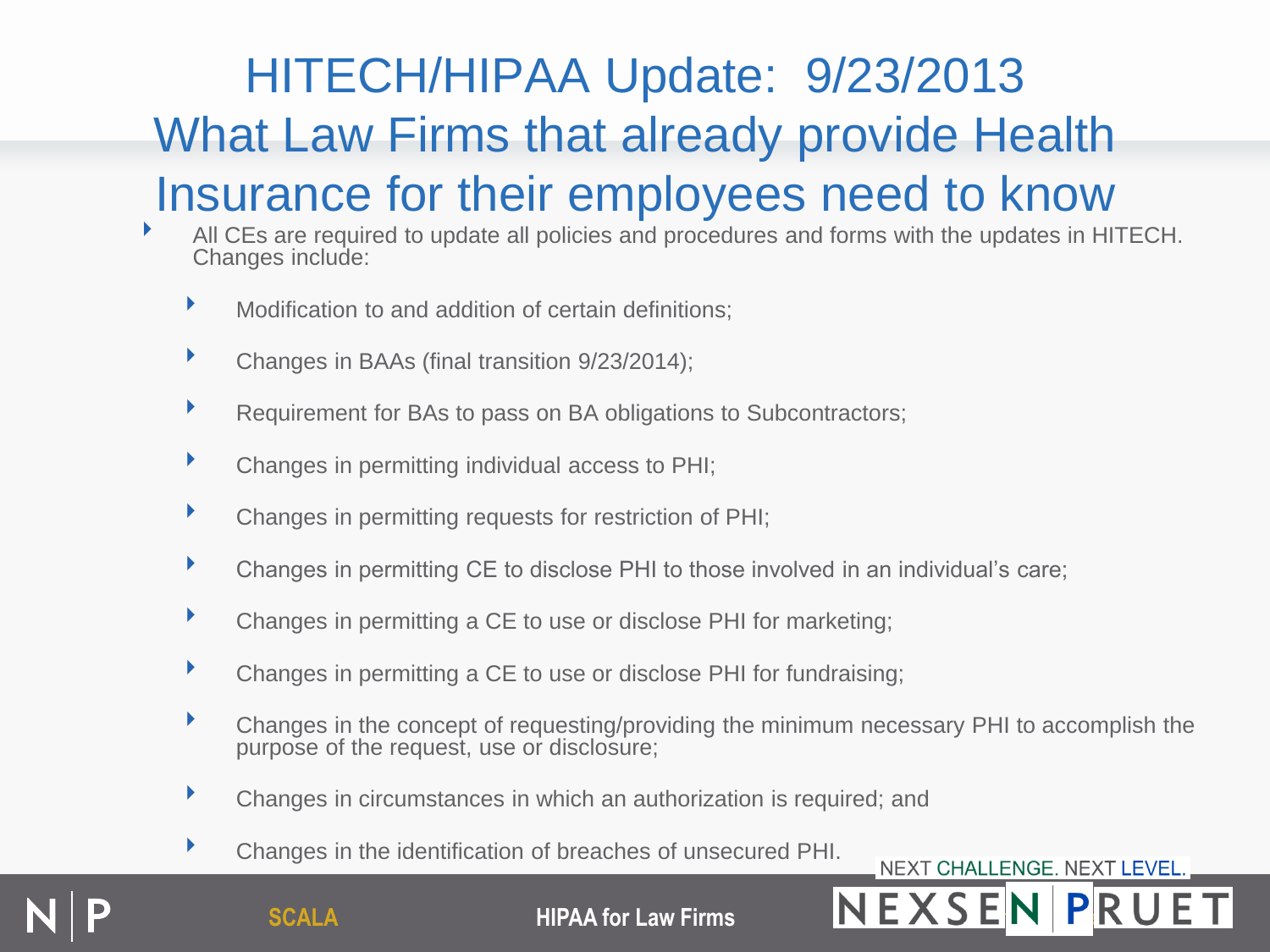## WHY DO CEs and BAs COMPLY?

- Potential for Criminal Penalties:
	- HITECH amended the HIPAA statute that sets forth the criminal penalties to make it clear that criminal penalties apply to employees and other individuals, including BAs.
- A person who knowingly and in violation of the criminal statute (42 U.S.C. §1320d-6)
	- (1) uses or causes to be used a unique health identifier;
	- $-$  (2) obtains IIHI relating to an individual; or
	- (3) discloses IIHI to another person, shall be punished as provided in subsection (b) of this section.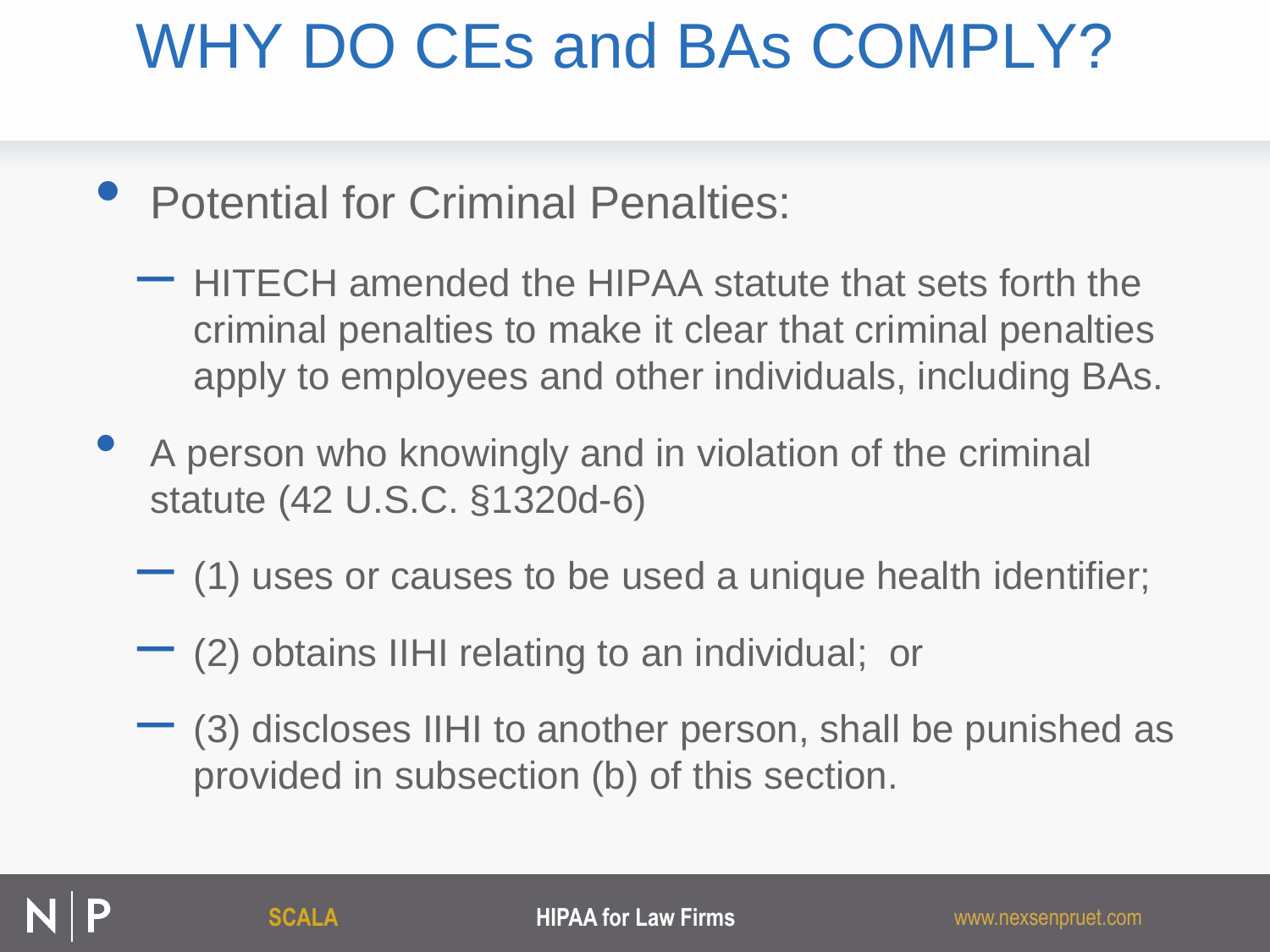## Why Do Covered Entities Comply?

- ‣ Criminal Penalties: <sup>42</sup> U.S.C. §1320d-6(b)
	- ‣ Wrongful use or disclosure: \$50,000 fine and imprisonment for one year.
	- ‣ Use or disclosure under false pretenses: \$100,000 fine and imprisonment for five years.
	- ‣ Use or disclosure with intent to sell, transfer or use for commercial advantage, personal gain or malicious harm: \$250,000 fine and imprisonment for ten years.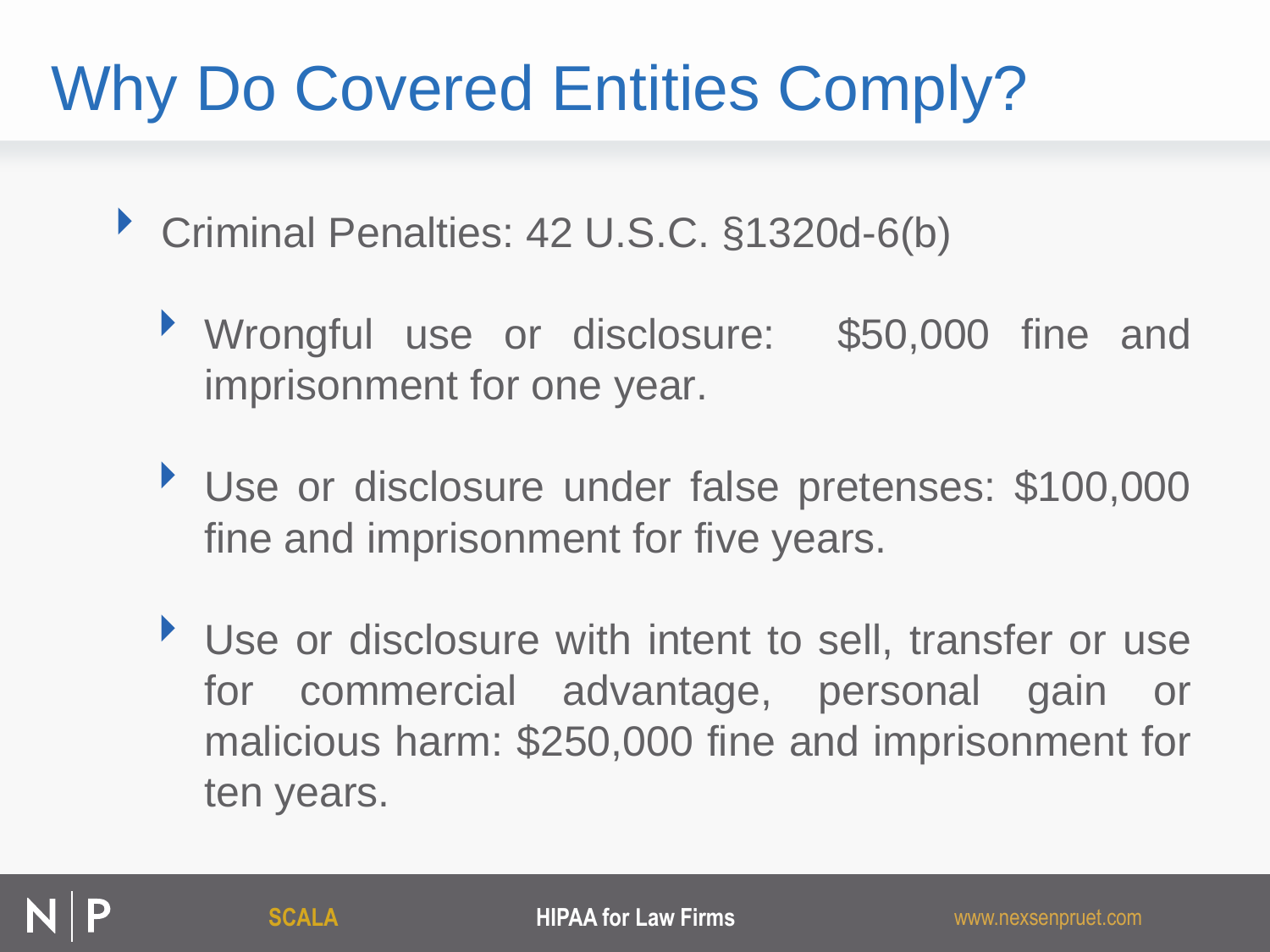#### Physician Criminal Conviction Upheld: 5/10/2012

- ‣ A visiting cardiothoracic surgeon from China (working as a research assistant) was convicted of misdemeanor violation of the HIPAA criminal statute
- ‣ After his termination from UCLA, on at least four occasions, he accessed four patient records (co-workers and celebrity)
- ▶ The 9th Circuit upheld the district court's finding that he knowingly and in violation of HIPAA obtained IIHI relating to individuals
- Sentence:
- ▶ Four months in prison, then a year of supervised release;

#### \$2000 fine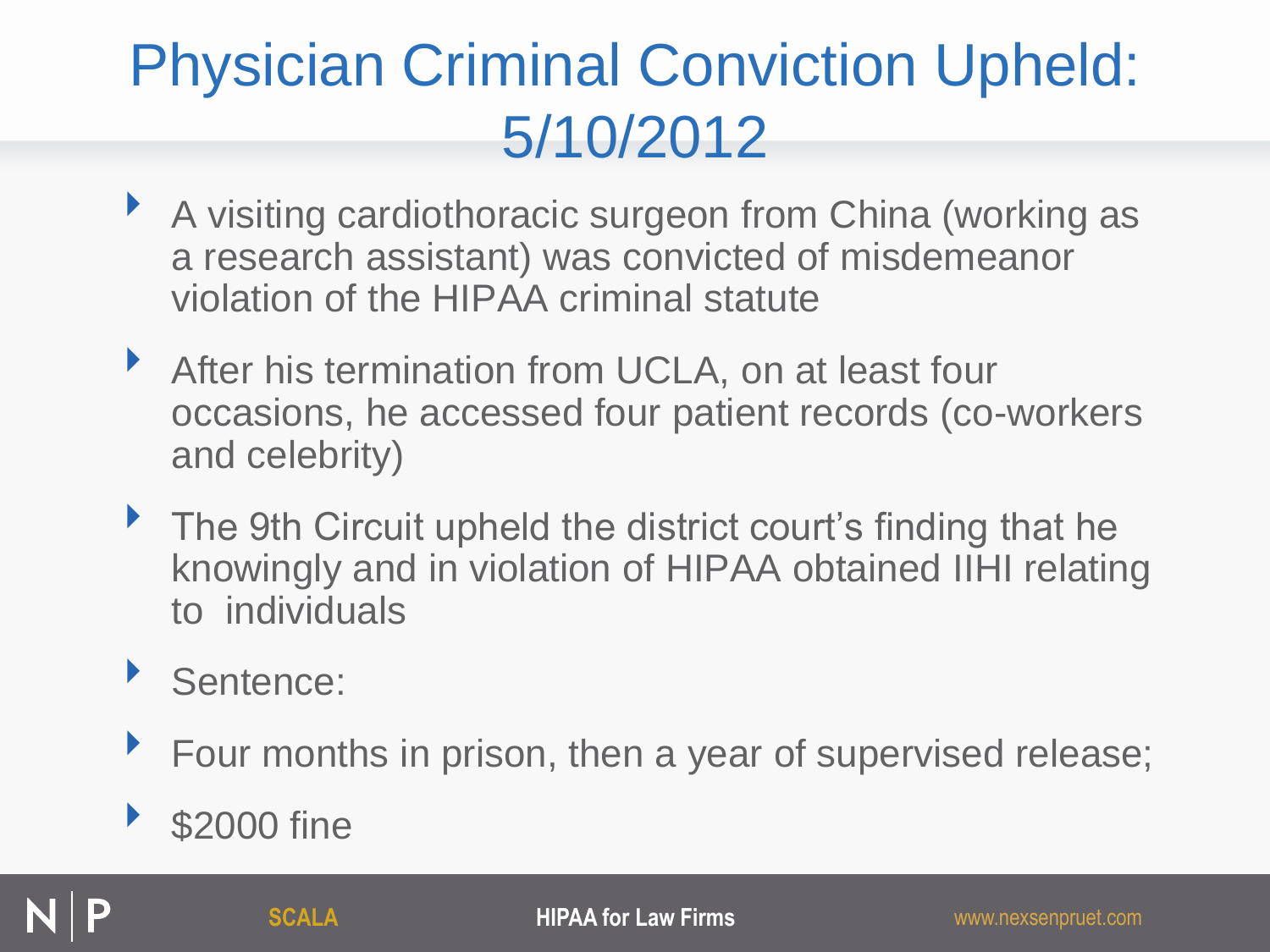#### Increased Enforcement of Civil Penalties

‣ HITECH significantly revised 42 U.S.C. §1320d-5 to include civil money penalties for non-compliance due to willful neglect and requires DHHS to investigate if a complaint indicates a violation due to willful neglect.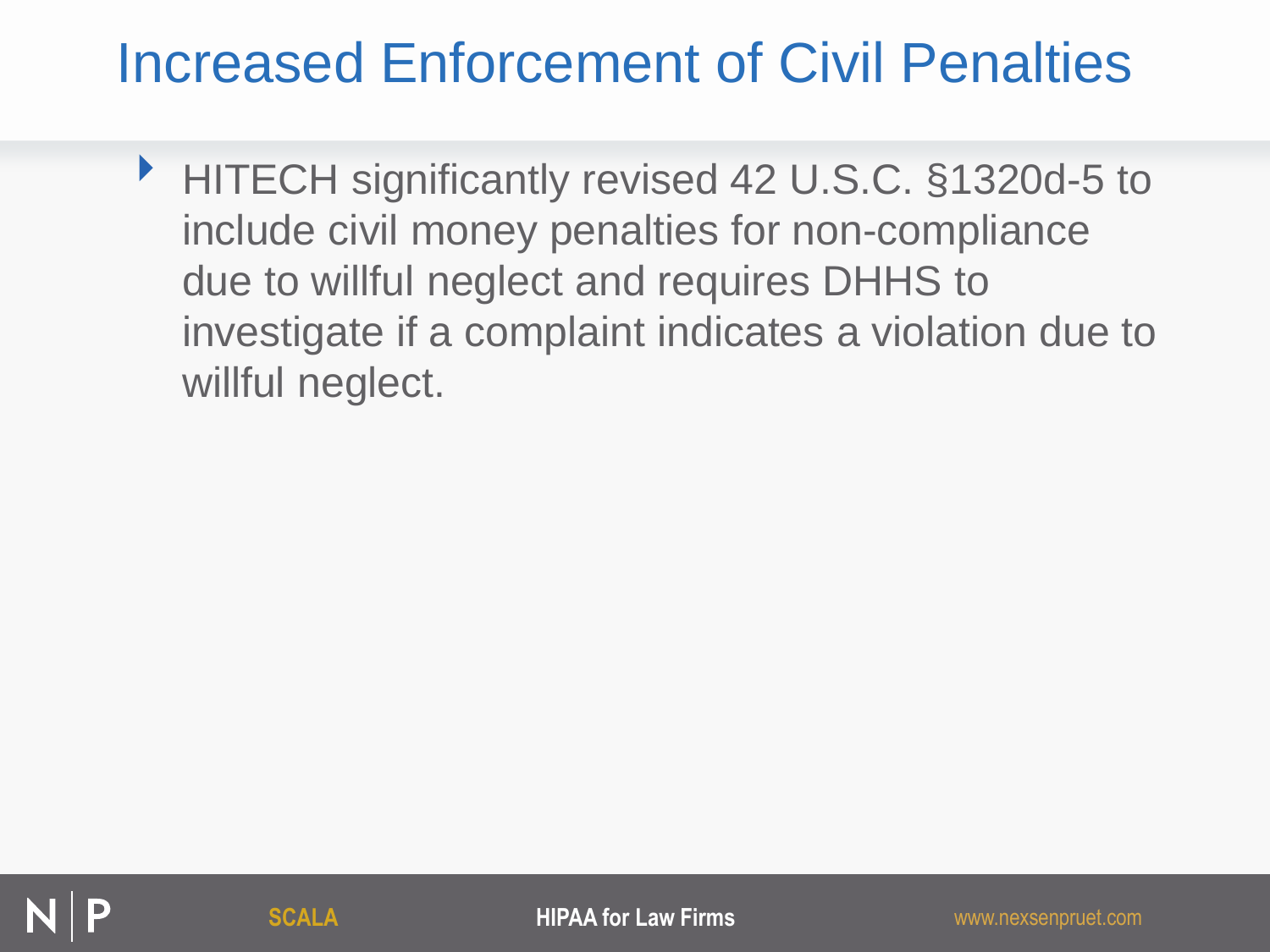#### HITECH: Civil Money Penalty Tiers

- (a) \$100/violation, the total not to exceed \$25,000 for identical violations / calendar year;
- $\triangleright$  (b) \$ 1,000/violation, the total not to exceed \$100,000 for identical violations/calendar year;
- $\bullet$  (c) \$ 10,000/violation, the total not to exceed \$250,000 for identical violations/calendar year;
- ‣ (d) \$ 50,000/violation, the total not to exceed \$1,500,000 for identical violations/calendar year.
- ‣ A violation where the person did not know and by exercising due reasonable diligence would not have known, the penalty will be not less than (a) but not more than (d).
- ‣ A violation due to reasonable cause, but not willful neglect, the penalty will be not less than (b) but not more than (d).
- ‣ A violation due to willful neglect:
- If corrected, the penalty will be not less than (c) but not more than (d);
- If not corrected, the penalty will be not less than (d).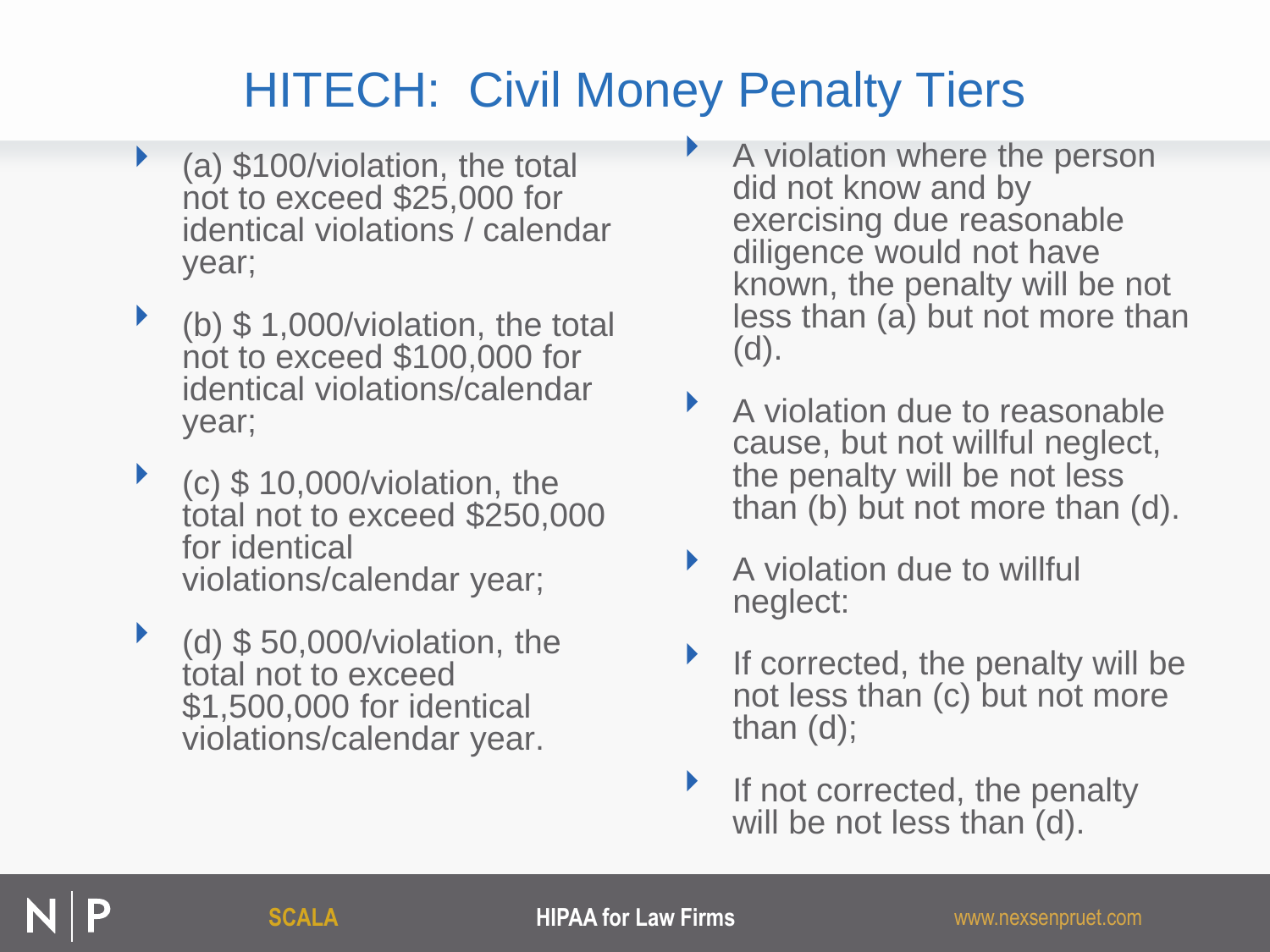#### HITECH Final Rule Defined:

- ‣ **Reasonable Cause**: An act or omission in which a CE or BA knew, or by exercising reasonable diligence would have known, that the act or omission violated an administrative simplification provision, but in which the CE or BA did not act with willful neglect.
- ‣ **Reasonable Diligence**: The business care and prudence expected from a person seeking to satisfy a legal requirement under similar circumstances.
- ‣ **Willful Neglect**: Conscious, intentional failure or reckless indifference to the obligation to comply with the administrative simplification provision violated.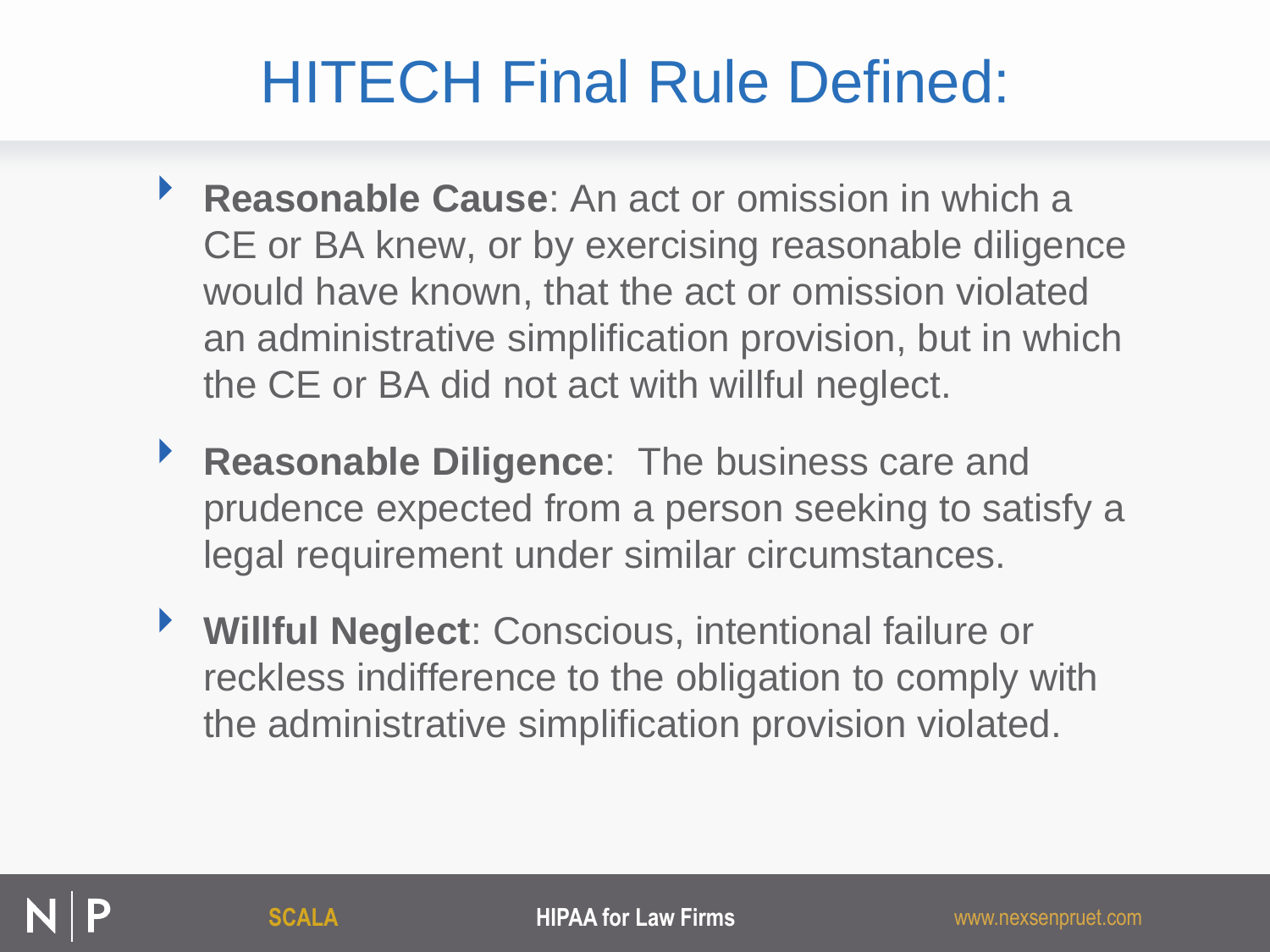#### Violations Attributable to CE or BA

- ‣ Violations of a BA can be attributed to a CE if the BA is an agent of the CE:
	- **Federal Common Law of Agency when acting within the** scope of the agency.
- ‣ Violation of a Subcontractor can be attributed to a BA if the Subcontractor is an agent of the BA.
	- ▶ Federal Common Law of Agency when acting within the scope of the agency.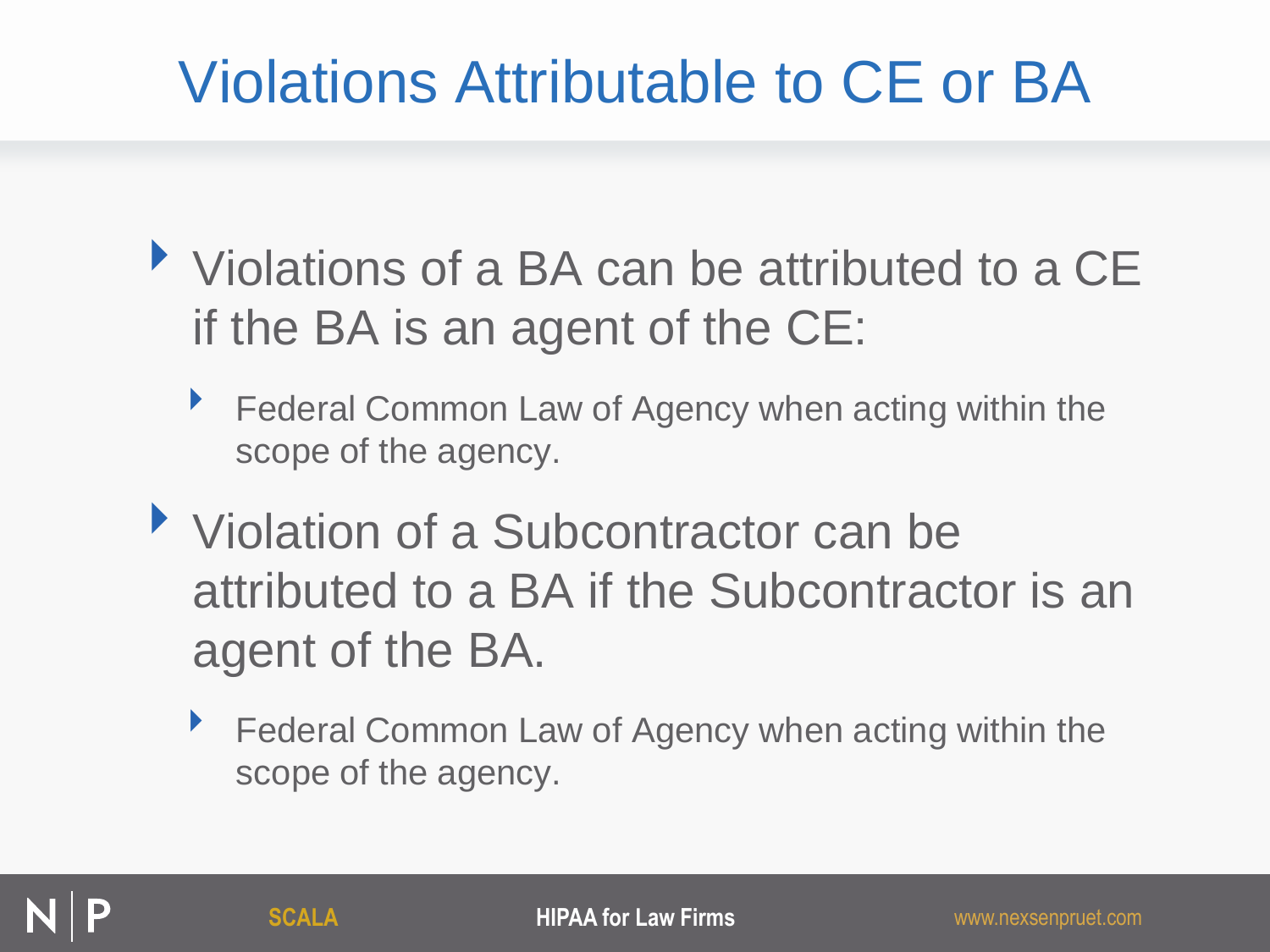### Four Factors DHHS Considers in determining the CMP

- The nature and extent of the violation, consideration may include:
	- **The number of individuals affected; and**
	- ▶ The time period during which the violation occurred.
- If The nature and extent of harm resulting from the violation, consideration may include whether the violation:
	- ‣ Caused physical harm;
	- ▶ Resulted in financial harm;
	- ‣ Resulted in harm to an individual's reputation; or
	- ‣ Hindered an individual's ability to obtain health care.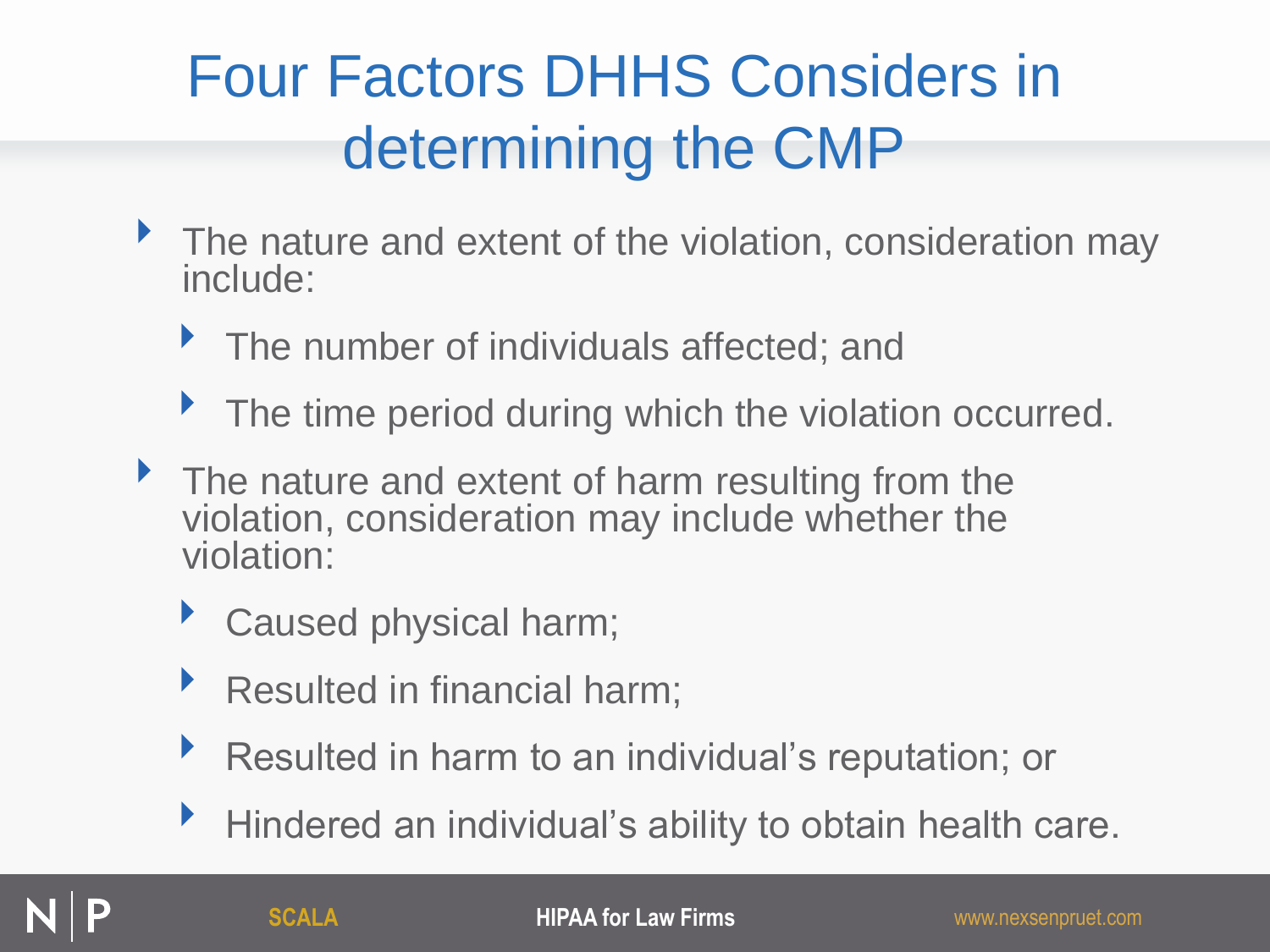### Four Factors DHHS Considers in determining the CMP

- ▶ The history of noncompliance by the CE or BA, consideration may include:
	- ‣ Whether the violation is the same or similar to previous noncompliance;
	- ▶ Whether and to what extent the CE or BA has attempted to correct previous noncompliance;
	- ‣ How the CE or BA has responded to technical assistance from the Secretary in the context of the compliance effort; and
	- ‣ How the CE or BA has responded to prior complaints.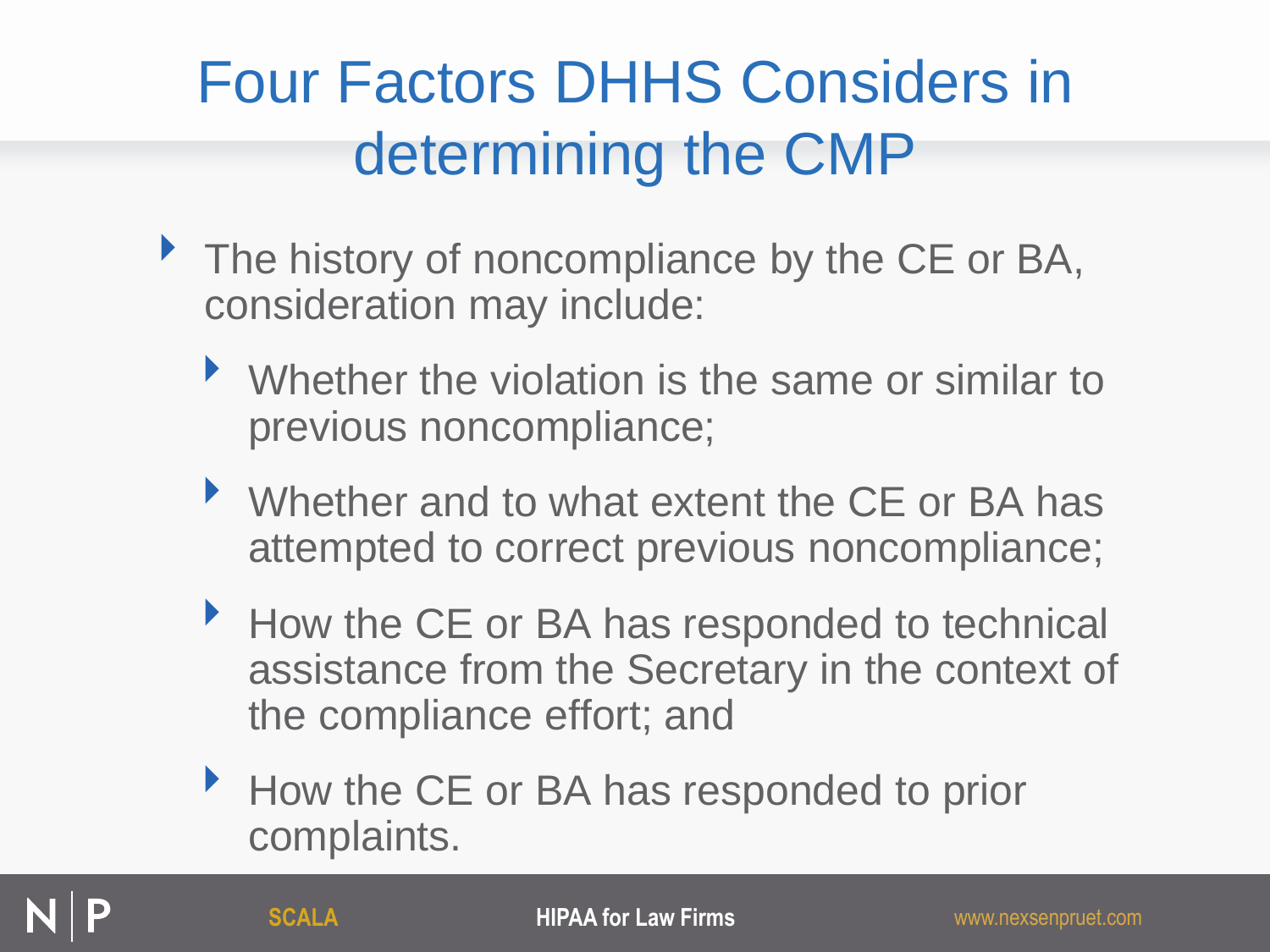### Four Factors DHHS Considers in determining the CMP

- ▶ The financial condition of the CE or BA, consideration may include:
	- ‣ Whether the CE or BA had financial difficulties that affected its ability to comply;
	- ‣ Whether the imposition of a CMP would jeopardize the ability of the CE or BA to continue to provide or pay for health care; and
	- The size of the CE or BA.

Such other matters as justice may require.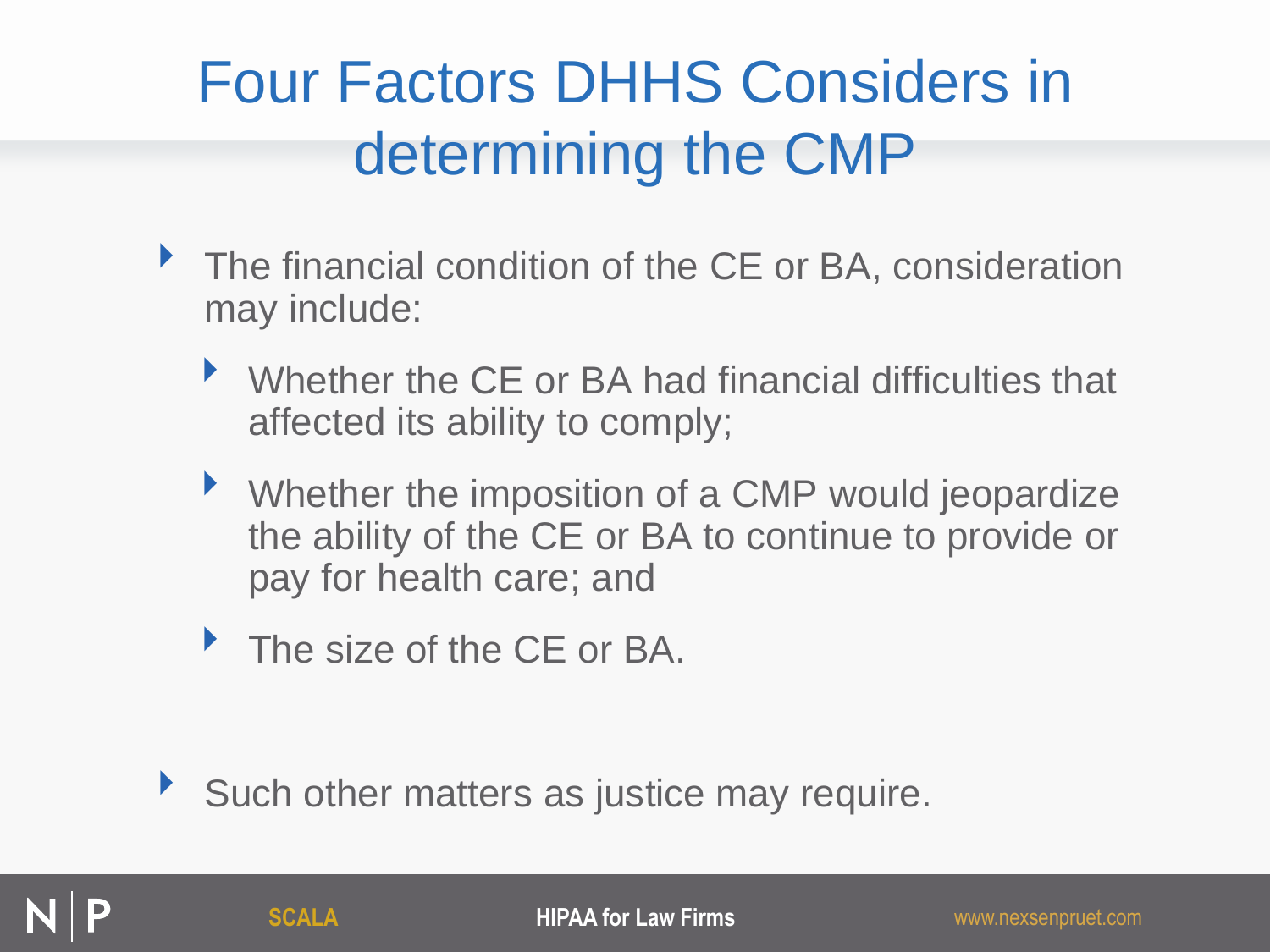#### Affirmative Defenses:

- ▶ Violation punishable under HIPAA criminal provisions;
- ▶ Violation penalized under HIPAA criminal provisions;
- ‣ Violation is:
	- If Not due to willful neglect; and
	- Is corrected either during:
		- <sup>3</sup> 30 day period during which the CE or BA knew or by exercising reasonable diligence should have known of the violation;
		- ‣ Such additional period as the Secretary determines to be appropriate based on the nature and extent of the failure to comply.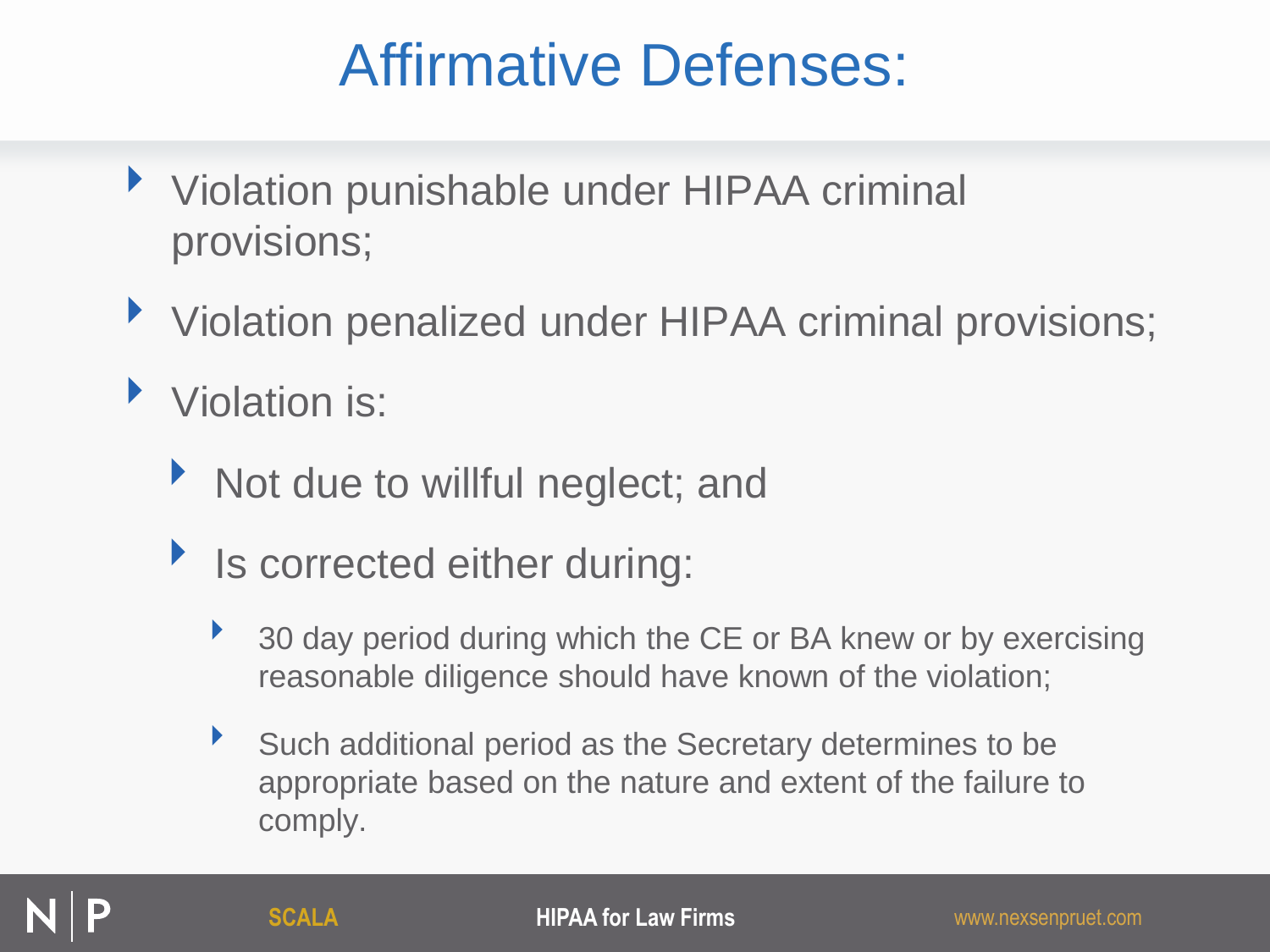#### First CMP: 2/4/2011

- ▶ Cignet Health: Large multi-healthcare provider group
- ▶ Failed to provide 41 patients access to their PHI (were 41 complaints – all individually filed with the OCR)
- Initial fine: \$1.3 Million for failure to provide access
- Subsequent fine: \$3.0 Million for failure to cooperate with the OCR's investigation (3/17/2009 – 4/7/2010)
- **Total fine: \$4.3 Million**
- Upshot cooperate with the OCR investigation!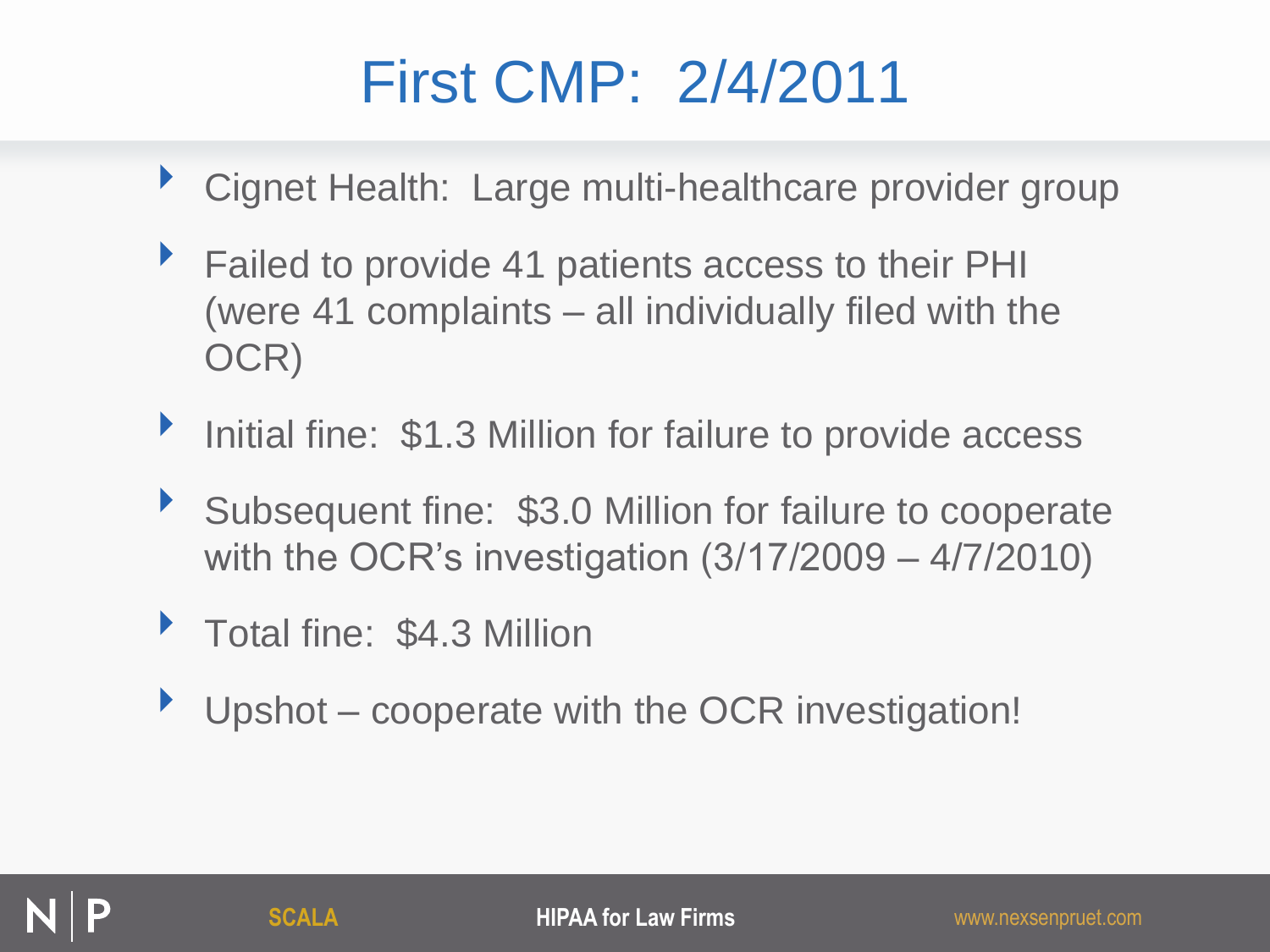# OCR sends a message to small physician practices: 4/17/2012

- **Phoenix Cardiac Surgery (5 physician practice)**
- ‣ Complaint: posting surgery and appointment schedules on a publically accessible internet-based calendar
- ‣ OCR found a "multiyear, continuing failure" to
	- Implement policies and procedures
	- ‣ Document training of employees
	- Identify a security official at the practice
	- Conduct a security analysis
	- ‣ Obtain business associate agreements with its internetbased email and scheduling services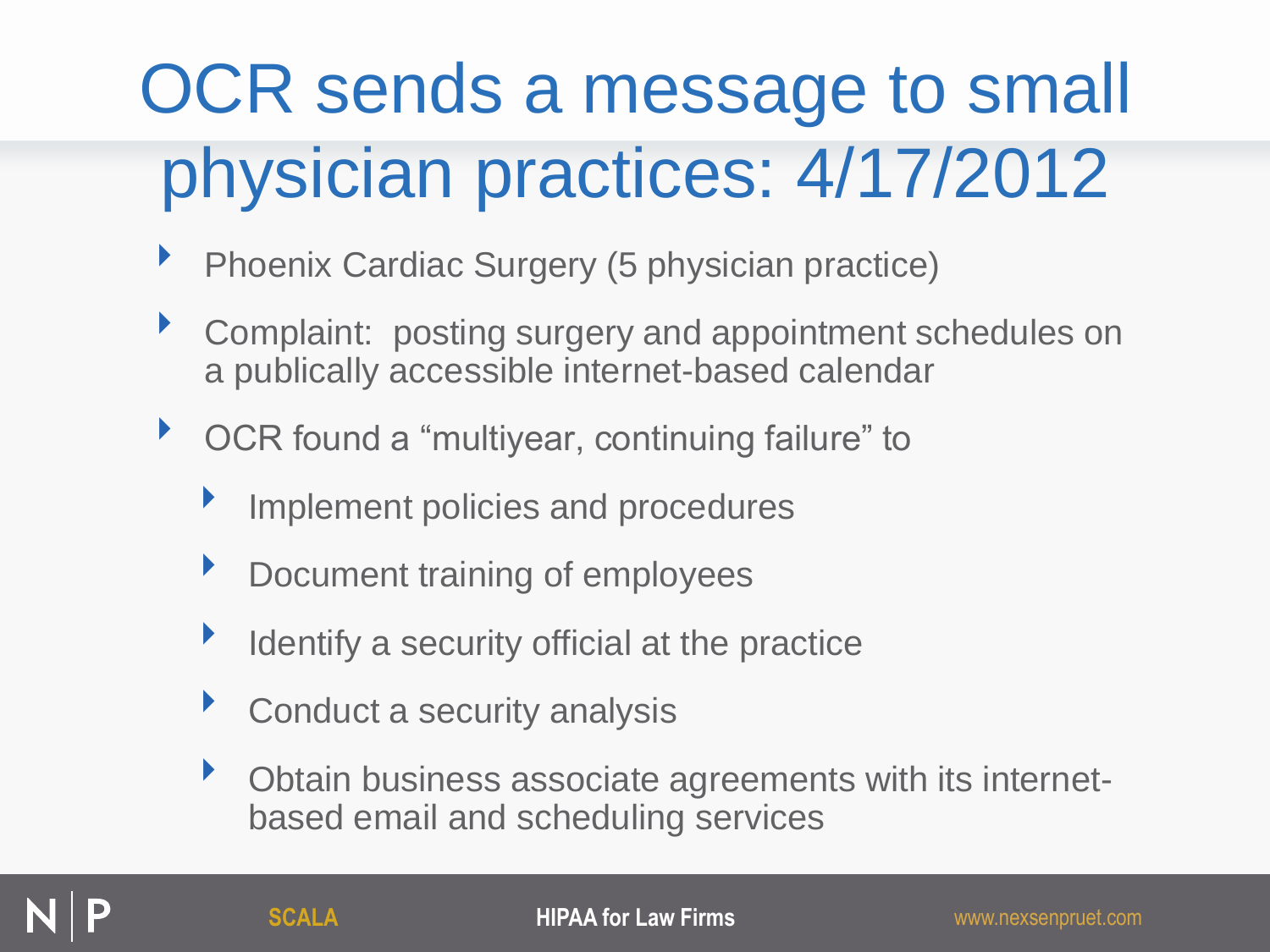### Phoenix Cardiac Surgery Penalties

- **Resolution Agreement:**
- ‣ http://www.hhs.gov/ocr/privacy/hipaa/enforcement/examples/pc surgery\_agreement.pdf
	- \$100,000 CMP
	- ‣ Comply with a Corrective Action Plan (one year)
		- **Develop and implement Privacy and Security** policies/procedures and provide to the OCR for approval
		- **Implement the policies/procedures within 30 days of** approval
		- **•** Distribute the policies/procedures to its workforce and require written certifications of initial compliance from each
		- ‣ Assess and update the policies and procedures annually
		- **Make reports to the OCR**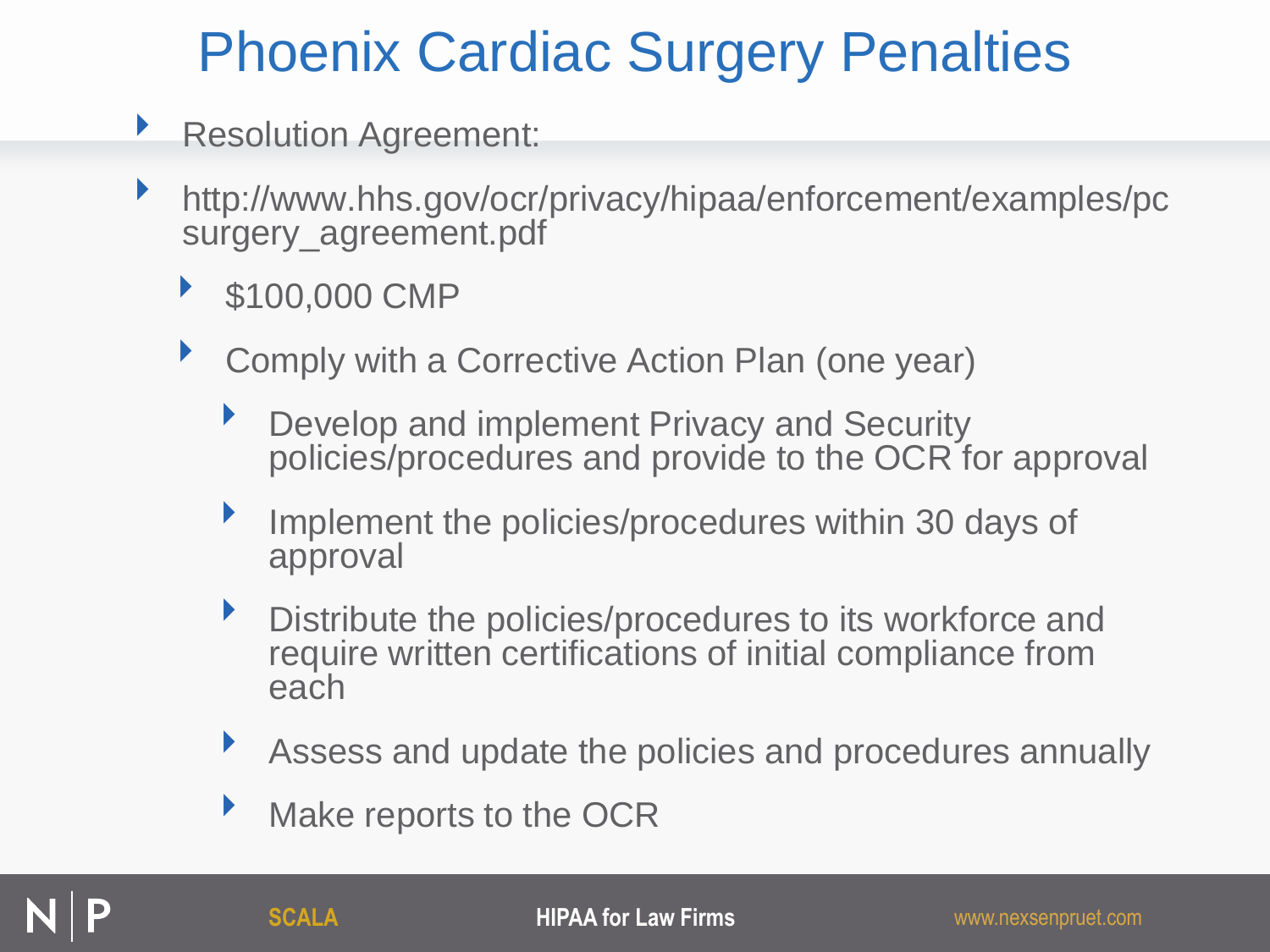## HIGH RISKS – PORTABLE DEVICES

#### Take great care:

- ‣ Risks are high with EHR
	- ‣ Greater access/speed/availability means an even greater risk of potential breaches/liabilities
- ▶ Use of portable devices:
	- ‣ Be mindful of where you are using portable devices and whether you have appropriate security (technical and physical)
	- Use only those portable devices that are approved by your practice

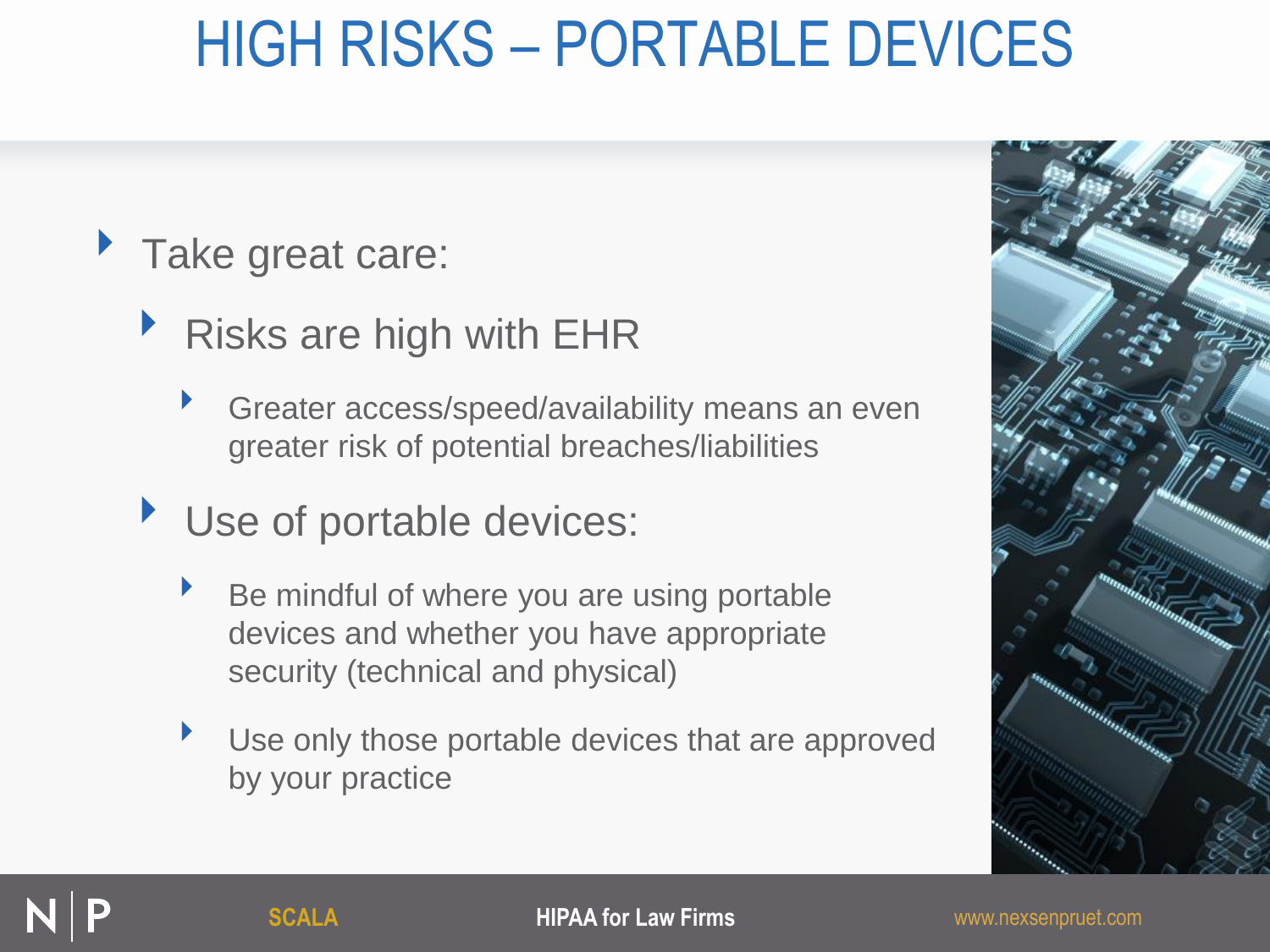#### CMP for Stolen Mobile Device

- **Massachusetts Eye and Ear Infirmary and its associated physician practice**
- ‣ Self-reported the theft of an unencrypted laptop containing PHI of > 500 patients from an employed physician while on vacation
- No finding of financial or reputational harm to the patients
- **Findings: Failure to ...** 
	- ‣ Restrict access to ePHI from unauthorized users/portable devices and be able to track access
	- **Track movement of both Hospital/personal portable devices on and off premises**
	- ‣ Implement encryption or appropriate alternatives to encryption
- $\rightarrow$  9/17/2012 Agreement (3 years)
	- ‣ \$1.5 Million CMP
	- ‣ A Corrective Action Plan (includes a framework for updating policies/procedures and compliance plans for mobile devices)
	- ‣ http://www.hhs.gov/ocr/privacy/hipaa/enforcement/examples/meei-agreementpdf.pdf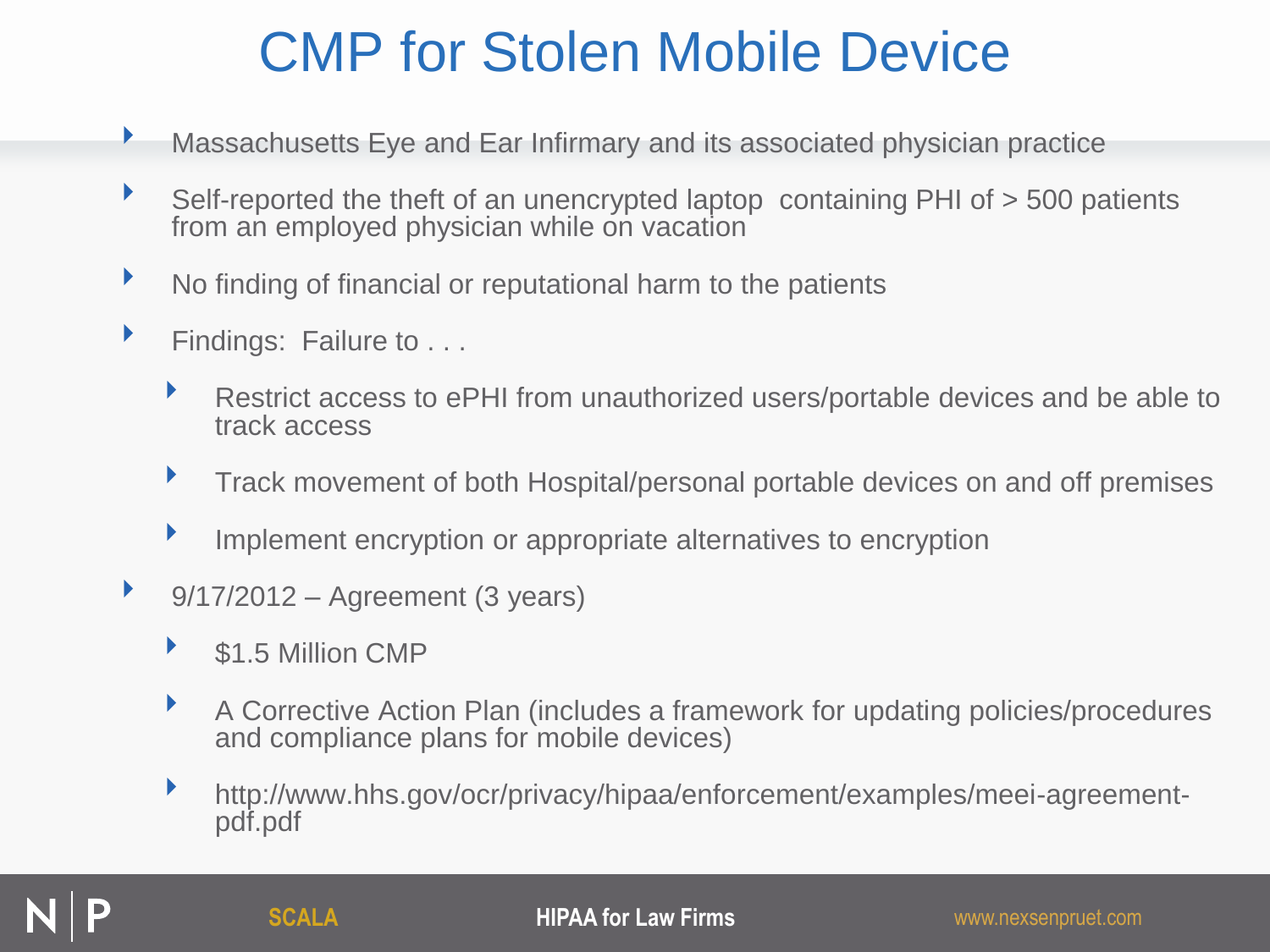# First HIPAA Settlement for Breach of < 500 patients' PHI (01/02/2013)

- **Hospice of North Idaho ("HONI") reported the theft of an** unencrypted laptop containing the PHI of 441 patients
- ▶ OCR found:
	- ▶ HONI failed to conduct risk analysis;
	- **HONI failed to implement security measures;**
	- ‣ HONI failed to have policies and procedures for mobile devices
- ‣ Settlement Agreement:
	- **Enter into a Corrective Action Plan**
	- ‣ CMP of \$50,000
	- ‣ http://www.hhs.gov/ocr/privacy/hipaa/enforcement/exam ples/honi-agreement.pdf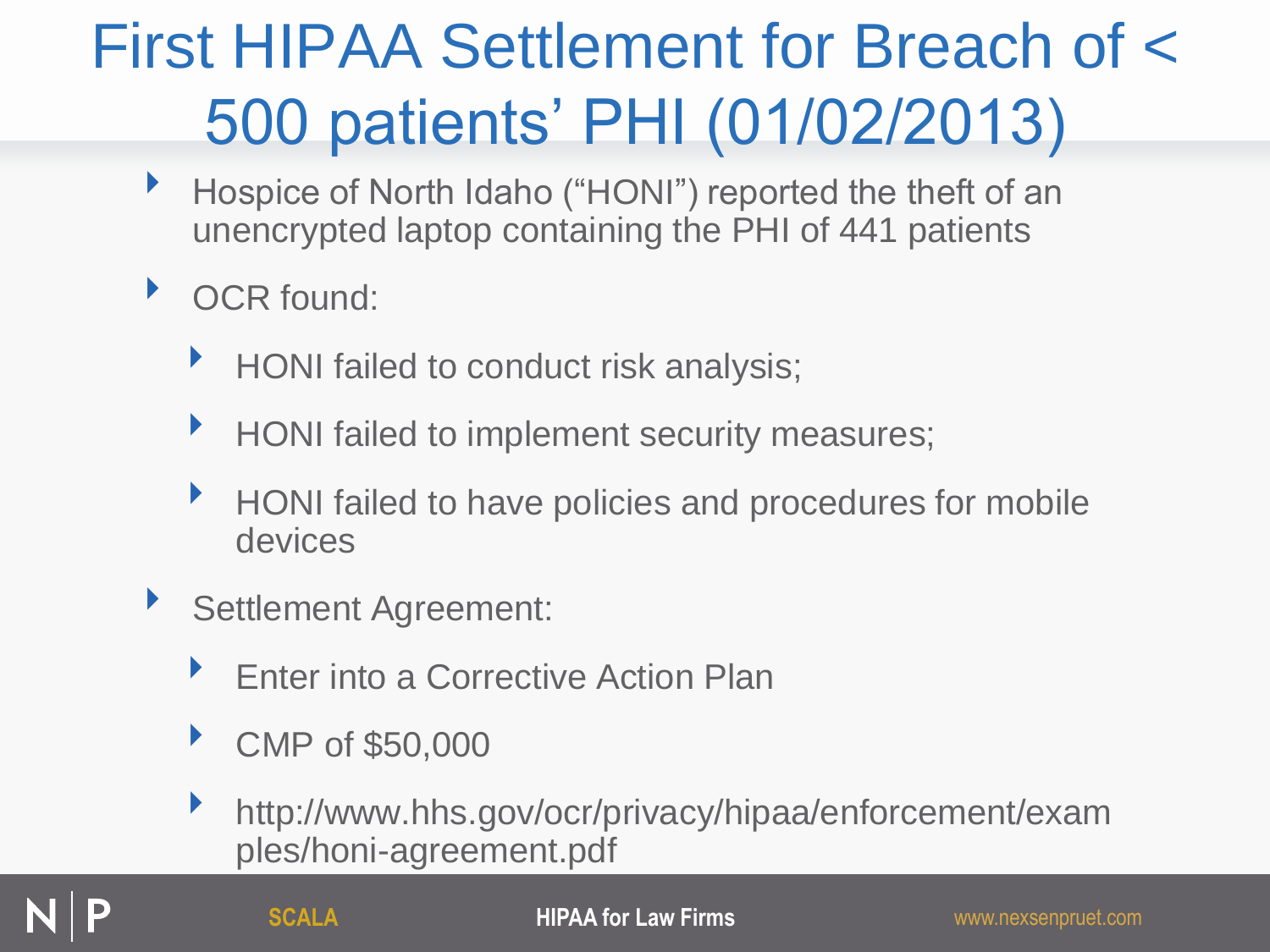### BA ENFORCEMENT ACTIONS (3/2016)

- ‣ "Pharmacy Chain Enters into Business Associate Agreement with Law Firm
- **Covered Entity: Pharmacy Chain**
- **ISSUE: Impermissible Uses and Disclosures; Business Associates**
- ‣ A complaint alleged that a law firm working on behalf of a pharmacy chain in an administrative proceeding impermissibly disclosed the PHI of a customer of the pharmacy chain. OCR investigated the allegation and found no evidence that the law firm had impermissibly disclosed the customer's PHI. However, the investigation revealed that the pharmacy chain and the law firm had not entered into a Business Associate Agreement, as required by the Privacy Rule to ensure that PHI is appropriately safeguarded. Without a properly executed agreement, a covered entity may not disclose PHI to its law firm. To resolve the matter, OCR required the pharmacy chain and the law firm to enter into a business associate agreement."\*

Source OCR website: [http://www.hhs.gov/hipaa/for-professionals/compliance](http://www.hhs.gov/hipaa/for-professionals/compliance-enforcement/examples/all-cases/index.html)[enforcement/examples/all-cases/index.html](http://www.hhs.gov/hipaa/for-professionals/compliance-enforcement/examples/all-cases/index.html).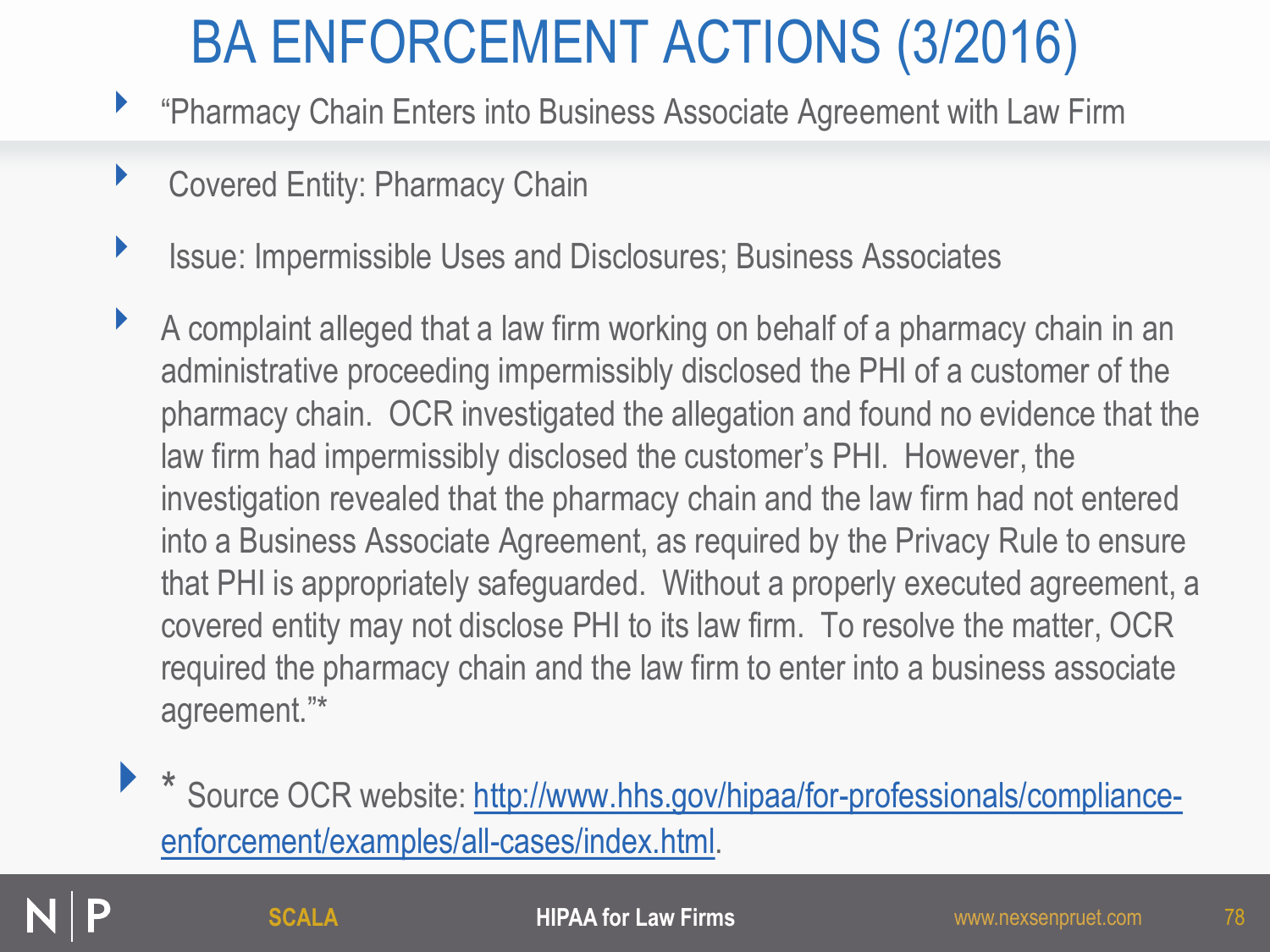#### **What Next?**

- Critical: Determine whether your firm is or is not a BA.
- If your firm is a BA, then:
	- Enter into a BAA with each CE client;
	- Arrange for a Security Risk Assessment (if you haven't had one already or recently) by a reputable, experienced provider with appropriate IT credentials;
	- Implement the recommendations of the Risk Assessment;
	- Develop and implement Privacy and Security Policies and Procedures;
	- Train your workforce;
	- Evaluate your compliance program and update as necessary.
- Be sure your Health Plan meets all of the applicable HIPAA and HITECH requirements.